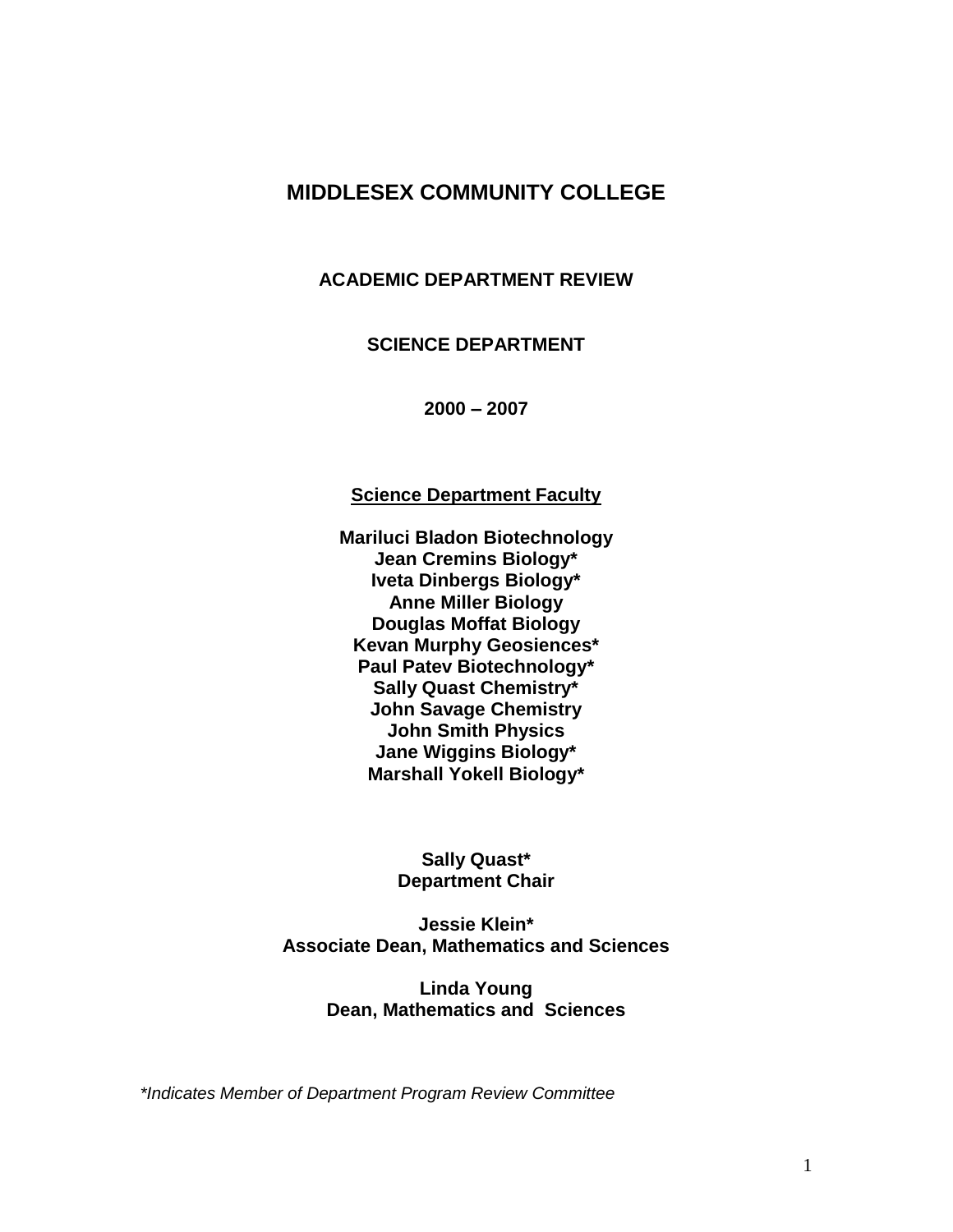# **MIDDLESEX COMMUNITY COLLEGE**

# **Academic Department Review**

# **Table of Contents**

| Section I          | Introduction                                                         |  |  |  |  |
|--------------------|----------------------------------------------------------------------|--|--|--|--|
| Section II         | <b>Mission and Goals</b>                                             |  |  |  |  |
| Section III        | Data                                                                 |  |  |  |  |
| Section IV         | Department/Area Analysis                                             |  |  |  |  |
|                    | <b>Target Population</b><br>$\circ$                                  |  |  |  |  |
|                    | <b>External Perspectives</b><br>$\circ$                              |  |  |  |  |
| Section V          | Curriculum                                                           |  |  |  |  |
|                    | <b>Institutional Student Learning Outcomes</b><br>$\circ$            |  |  |  |  |
|                    | Department/Area Student Learning Outcomes<br>$\circ$                 |  |  |  |  |
|                    | <b>Additional Curricular Opportunities</b><br>$\circ$                |  |  |  |  |
| <b>Section VI</b>  | <b>Instructional Support</b>                                         |  |  |  |  |
| <b>Section VII</b> | <b>Program Evaluation Summary</b>                                    |  |  |  |  |
| Appendix A         | <b>MCC Institutional Student Learning Outcomes</b>                   |  |  |  |  |
| Appendix B         | <b>Departmental Surveys</b>                                          |  |  |  |  |
| Appendix C         | <b>Department Student Learning Outcomes Questions</b><br>and Rubrics |  |  |  |  |
| Appendix D         | <b>Institutional Research Data</b>                                   |  |  |  |  |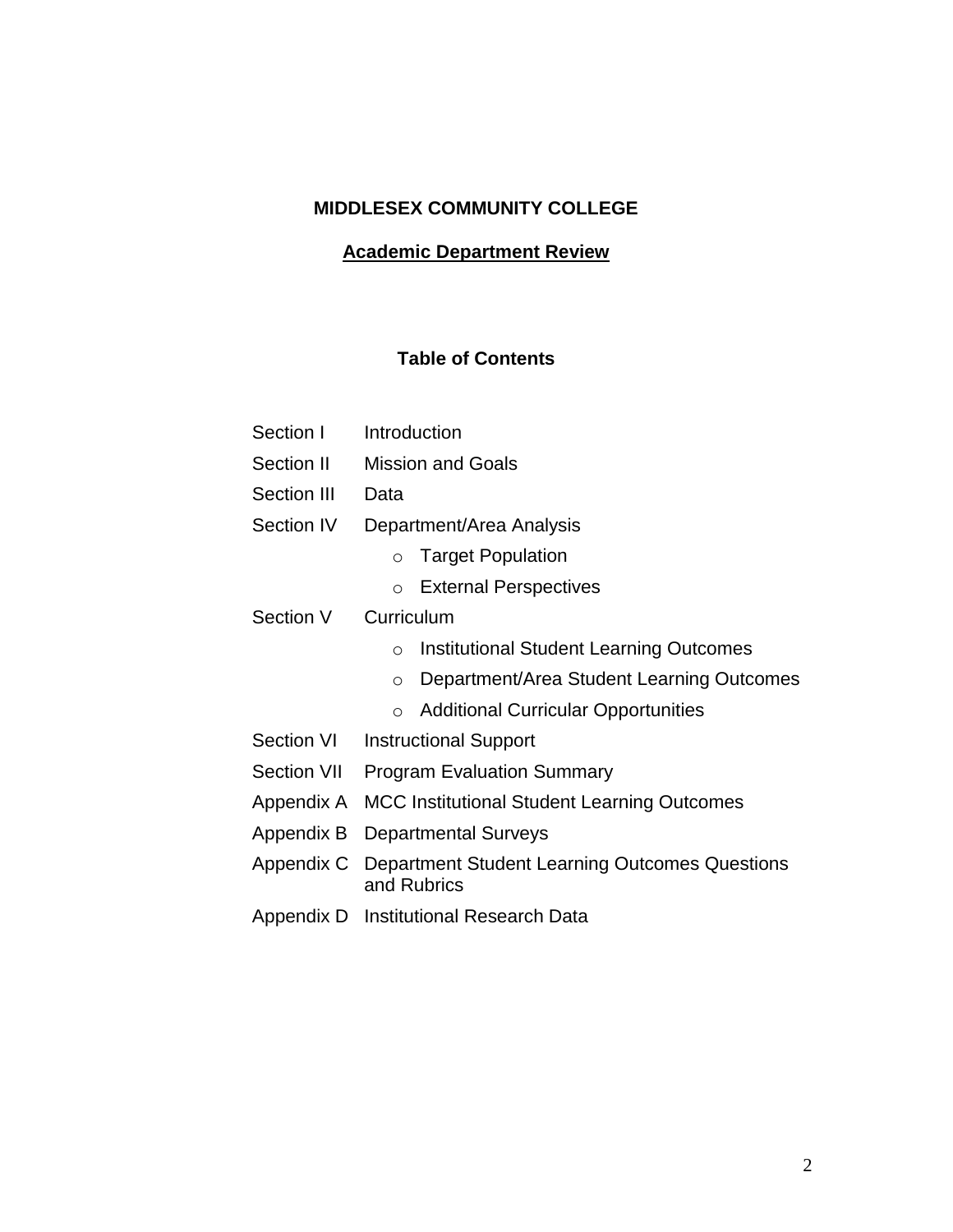# **Middlesex Community College**

# **Academic Department Review**

#### **Section I: Introduction**

This is an opportunity to provide background or contextual information, set goals for the departmental review and/or include any other introductory information that the committee believes will be helpful to the reader. Include information about previously completed departmental reviews, such as findings, improvements, and unfinished items.

*The Science Department completed its first program in 2000. The team for this review included Jessie Klein, Arthur Lavigne, Lynne Osborn, Paul Patev, Marshall Yokell and Linda Young.* 

*The 2000 Program Review uncovered both strengths and areas in need of improvement within the department.*

# *Strengths in 2000*

*A Leader in Interdisciplinary Learning A Promoter of Service Learning Opportunities Use of Microcomputer Based Laboratories and Internet Based Courses Development of New Assessment Methodologies Enhanced Classroom Presentation Through Use of Multimedia Constant Communication and Inclusion of Adjunct Faculty* 

# *Issues and Areas in Need of Improvement or Further Study in 2000*

#### *Science Requirement-*

*At the time of the review MCC's science requirement(3 or 4 credit) was the lowest of all the community colleges. This issue has been addressed and will be discussed in this current program review.*

#### *Science Tutoring-*

*In 2000 the tutoring situation in Lowell was less stable and satisfactory than that in Bedford. Since that time there has been a great improvement in tutoring availability on both campuses.*

#### *Major Educational Outcomes-*

*Science Department and course outcomes have to be rewritten to indicate student learning outcomes. This will be part of the college wide assessment initiative.*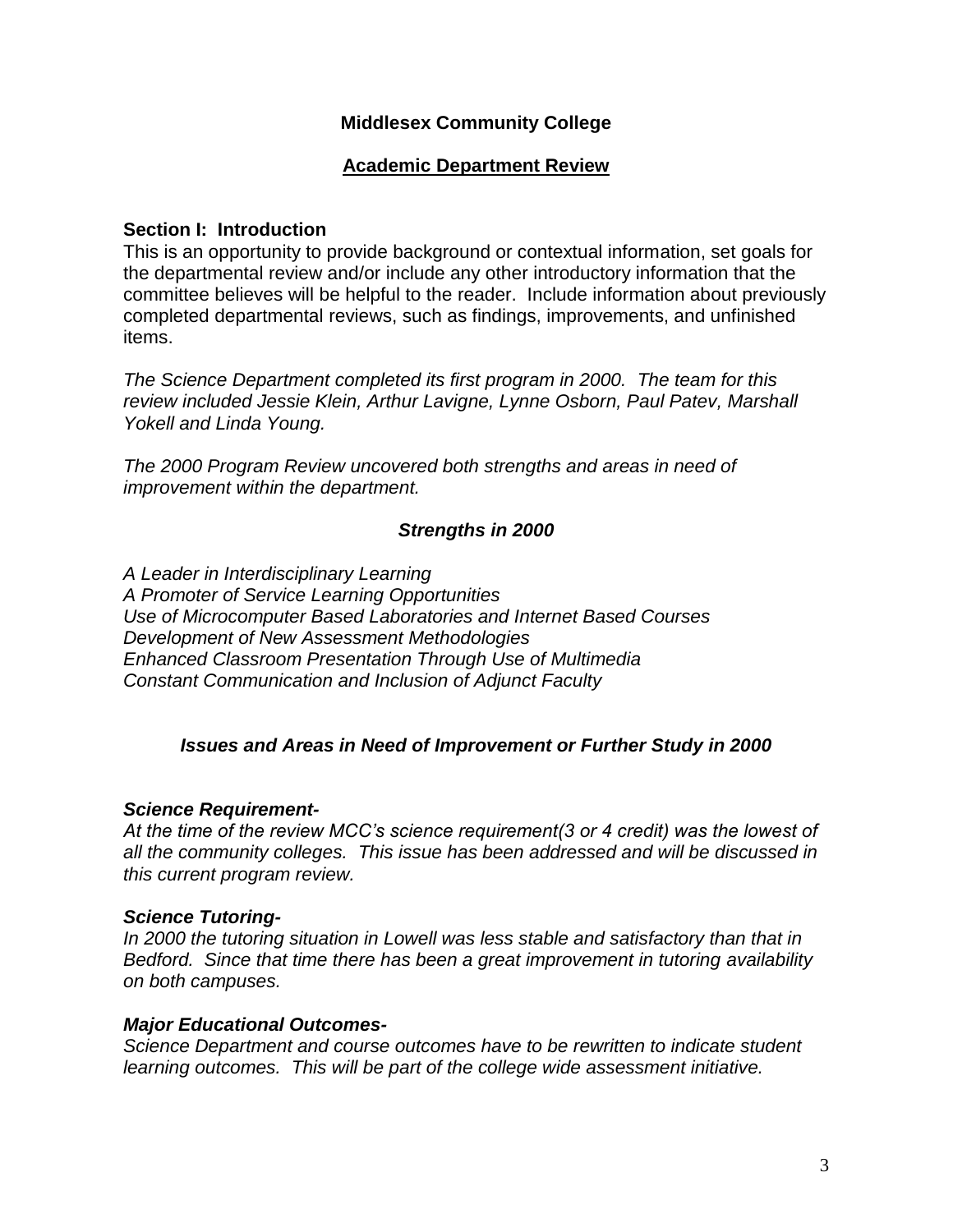# *Advising of Students in Science Concentrations-*

*In 2000 there were 26 students in the science concentrations and it was unclear how their advisors were being assigned. As of Fall 2007, there are 56 students enrolled in the life sciences and 29 students enrolled in the physical sciences. According to Enrollment Management all science students are assigned science faculty as advisors.* 

# *Questions and Issues in 2007*

*The current program review team represents faculty from both the life and physical sciences and the Bedford and Lowell campuses. The team members are:Jean Cremins, Iveta Dinbergs, Jessie Klein, Kevan Murphy, Paul Patev, Sally Quast, Jane Wiggins and Marshall Yokell. The issues we would like to address in this self study are:* 

- *In 2003 stronger prerequisites were added to many science courses. Has this led to an improvement in passing rates?*
- *Is there student interest in an Environmental Studies course with lab and an Environmental Science Program?*
- How can we address the need for improved prerequisites for A+P I?
- *Are students being adequately prepared for entrance into health careers and transfer?*
- *How can we increase offerings to stay current with newly developing science fields?*
- *Are there ways to increase interest in science majors among woman and minorities?*

# **Section II: Mission and Goals**

1. State the mission of the department/area. Please indicate if the mission statement is new or has been significantly revised as part of a prior departmental review process.

*The mission statement of the Science Department has not changed since the completion of the 2000 Program Review. The members of the department continue to be a group of forward thinking and energetic educators dedicated to student success.* 

*The Science Department provides successful learning experiences for MCC students in the physical and life sciences. The department offers a wide spectrum of challenging courses ranging from introductory to advanced allowing students to*  fulfill science requirements for an associate degree, health program or transfer for *credit.* 

*These curricula enable students to:* 

*Ask pertinent questions about the natural world around them*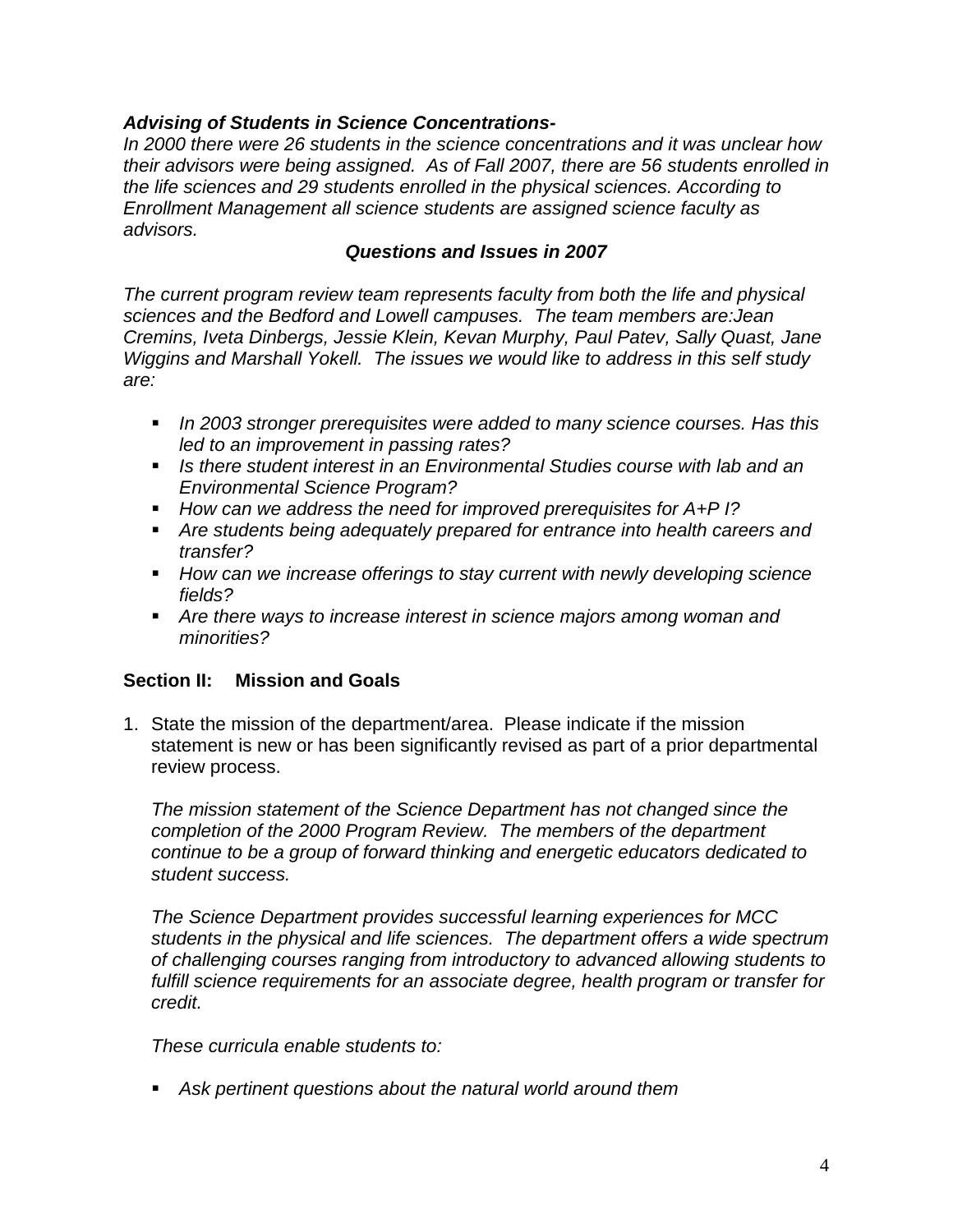- *Use the scientific method to formulate and test defensible hypotheses*
- **•** Recognize the interconnectedness of humanity with the rest of the natural *world, and the impact each has on the other*
- *Effectively communicate their ideas to others*
- 2. a. What is the relationship of the department/area"s mission to the overall mission of the College as adopted by the Trustees and approved by the BHE?

*The mission of the Science Department parallels and supports the overall mission of the college in every area: learning, professional development, educational preparation, and community partnerships.*

*In addition to the traditional roles of transmitting to our students the body of knowledge that comprises the discipline of science and developing in them the investigation skills that underlie the scientific method, the science faculty have adopted the goal of promoting science literacy in all students. In addition, science faculty have responded to the needs of a diverse and changing student body through more active, hands-on learning, increasing student use of technology, promoting interdisciplinary courses, and widening availability of service learning.*

*The faculty constantly strives to update skills and evaluate and adopt new pedagogies as appropriate. This has been accomplished by active participation in on-site professional development as well as attendance at professional conferences and seminars. The department has forged links to other constituents through teacher training, open houses, programs for students in primary and secondary grades, and active outreach to students currently enrolled at the college.*

b. Please explain what specific institutional goal(s) the department/area satisfies. You may include any goals referenced in the College Mission Statement or any goals illustrated in the Pillars of the College Mission Statement.

*The Science Department satisfies the values and goals that support the Middlesex mission by providing:*

*A Dynamic Learning Environment- Students are given the opportunity to take traditional laboratory courses, lecture courses, on-line courses, hybrid courses and interdisciplinary courses.*

*A Supportive Caring Community- Laboratory classes are small allowing faculty to interact and guide the students not only in science content but by advising students on their course choices. There are a wide range of courses*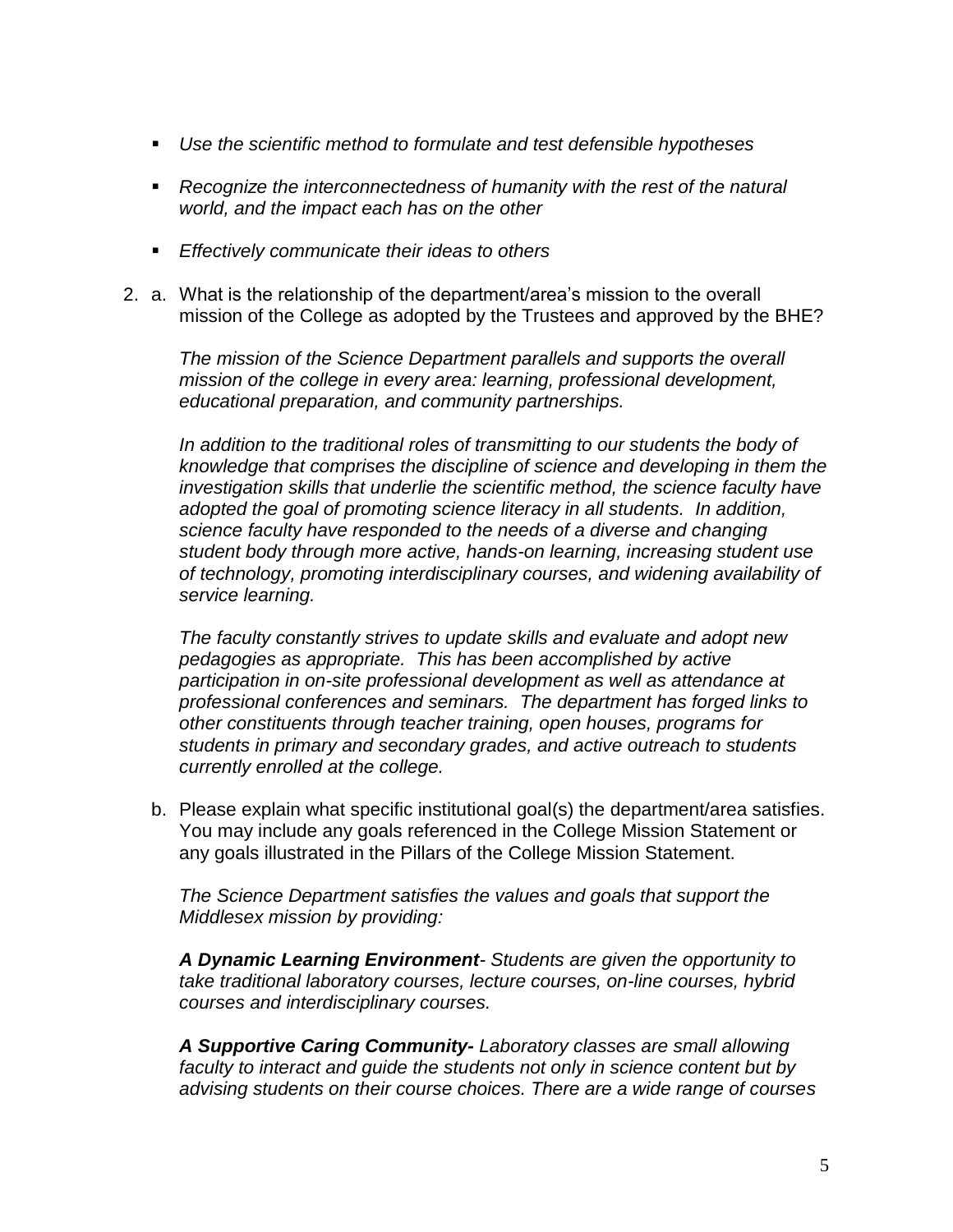*appropriate for students in various stages of their college careers. For example, developmental students can enroll in Explorations in Science and more advanced students can enroll in sophomore level science courses.*

*Responsive Workforce Development- The Science Department provides courses that support other programs within the college: Integrated Science I and II for the Elementary Education Program, Forensic Science for Criminal Justice, Anatomy and Physiology and Microbiology for Health Careers Programs, Immunology, Biochemistry, and Molecular Biology for the Biotechnology Program, Chemistry for Fire Service for the Fire Protection and Safety Technology Program and Topics in Mathematics for the Diagnostic Medical Sonography Program. The department is entering into collaborations to begin workforce development programs in renewable energy and nanotechnology.*

*Active Civic Engagement- Several science faculty have incorporated service learning into their courses through the Lowell Civic Collaborative.* 

*Extended Learning Opportunities- The Science Department offers two courses Water and the Living World and Effects of Environment on Health through the Honors Program. Middlesex students who have successfully completed General Chemistry for Engineering and Science I and II are eligible to take Organic Chemistry at UMASS-Lowell under the NECCUM Agreement. Two students completed summer internships in the Polymer Science and Engineering Department at UMASS-Amherst. In spring 2007 a select group of students and instructor took an on-line Introduction to Nanotechnology course through the University of Massachusetts-Lowell. Students did ecological research on the coral reefs of Belize through the college's International Program in July 2007. The department has also provided support for the home school science courses and science summer camps offered through the Community Education Department.*

*A Commitment to Excellence- Science instructors participate in professional development to broaden their teaching strategies to include active learning and the latest innovations in technology. Computers are used in the classrooms and labs to help facilitate the curricula. Three members of the department participate in the Carnegie Scholarship of Teaching and Learning Cluster.* 

#### **Section III: Data**

The Institutional Research Office will provide a significant portion of the data. Your committee is encouraged to request additional relevant information from Institutional Research and to develop and conduct alternative assessments as well. Some examples of assessments that the committee may choose to implement are student focus groups and/or student surveys. Input from relevant internal groups such as Advising, Admissions, and/or connected departments will also be necessary. Please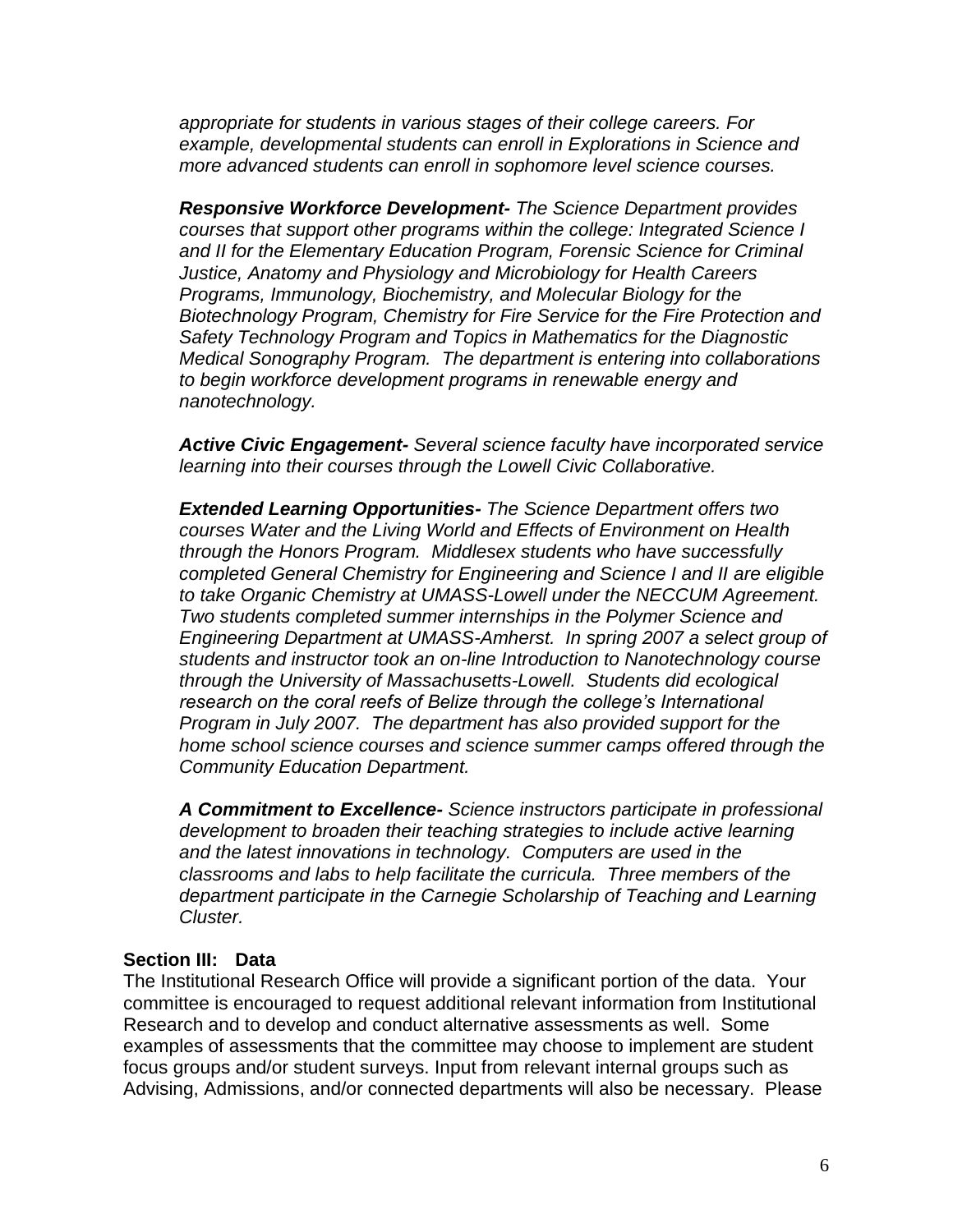include a copy of the data from Institutional Research and all departmentallydeveloped surveys or focus questions in the Appendix of the review.

3. a. Please note important trends, patterns and issues that emerge through the enrollment, academic progress and retention data. (Data from Institutional Research Office)

*The data in Table 1 shows that Science Department enrollments increased by 512 students between fall 2000 and 2006. This represents an increase of 32%.* 

Table 1:

Science Course (Lecture and Lab) Enrollments for Fall Semester 2000-2006

| Fall           | 2000 | 2001 | 2002 | 2003 | 2004 | 2005 | 2006 |
|----------------|------|------|------|------|------|------|------|
|                | 1074 | 1019 | 1250 | 1403 | 1399 | 1368 | 1340 |
| Day            |      |      |      |      |      |      |      |
| <b>Evening</b> | 520  | 555  | 638  | 776  | 829  | 883  | 766  |
| <b>Total</b>   | 1594 | 1574 | 1888 | 2179 | 2228 | 2251 | 2106 |

(Evening includes web and Saturday classes)

*The data in Table 2 shows that between 2000 and 2006 there was an increase in 26 science sections. Between the fall of 2000 and 2004 the number of sections offered college-wide increased by 17%. The number of sections offered by the Science Department for the same time period increased by 39% indicating that the Science Department has been one of the fastest growing areas of the college.*

Table 2:

Number of Science(Lecture and Lab) Sections for Fall Semester 2000-2006

| Fall           | 2000 | 2001 | 2002           | 2003 | 2004 | 2005 | 2006 |
|----------------|------|------|----------------|------|------|------|------|
| Day            | 48   | 45   | 5 <sup>′</sup> | 58   | 64   | 64   | 63   |
| <b>Evening</b> | 26   |      | 30             | 30   | 39   | 44   | 37   |
| <b>Total</b>   | 74   | 73   | 81             | 88   | 103  | 108  | 100  |

*Beginning in the fall of 2002 the Liberal Arts and Sciences science requirement was changed to eight credits of science in order to meet the new Transfer Compact science requirement. As shown in Chart 1 the number of lab science enrollments increased steadily since fall 2000 whereas non-lab enrollments slightly decreased.*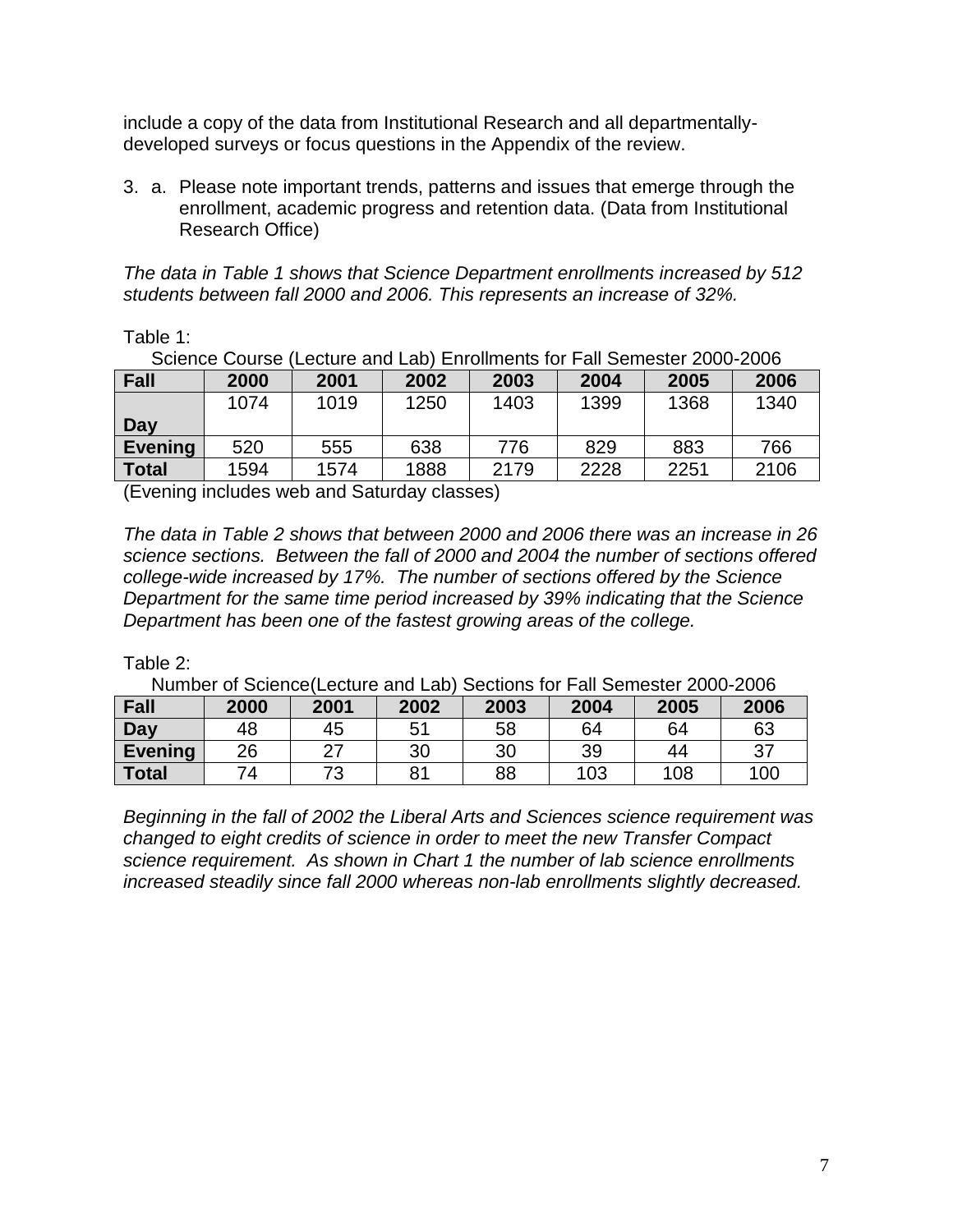Chart 1:



*The increase in lab enrollments of 712 students reflects an increase of the need to offer 30 additional laboratory sections since fall 2000. The greatest increases in lab course enrollments occurred in Introduction to Biology(38%), Anatomy and Physiology I(41%), Introduction to Microbiology(57%), Introduction to Chemistry(26%) and College Chemistry I(35%). During the same time period (2000- 2006), Middlesex added part-time weekend/evening Nursing and Dental Hygiene Programs, thereby increasing the number of students in health careers requiring science courses.*

b. Please comment on significant information that emerges from the Student Transfer and Employment Follow-up data. (Data from Institutional Research Office and Department Records)

*Currently 56 students are enrolled in the Life Science Concentration and 29 are enrolled in the Physical Science Concentration. As of 2005, 11 students graduated and/ or transferred from the Life Science Concentration. In the Physical Science Concentration, 16 students have graduated and or transferred since 2000.*

*Data provided by Enrollment Services shows that over 50% of science transfers are to other state institutions in Massachusetts such as Salem State, Fitchburg State and the UMASS campuses at Amherst, Boston and Lowell.*

*The Science Department has increased its focus on developing strong articulations with the state schools to promote smoother transfers. This is an area for further development in 2007 and in the future.*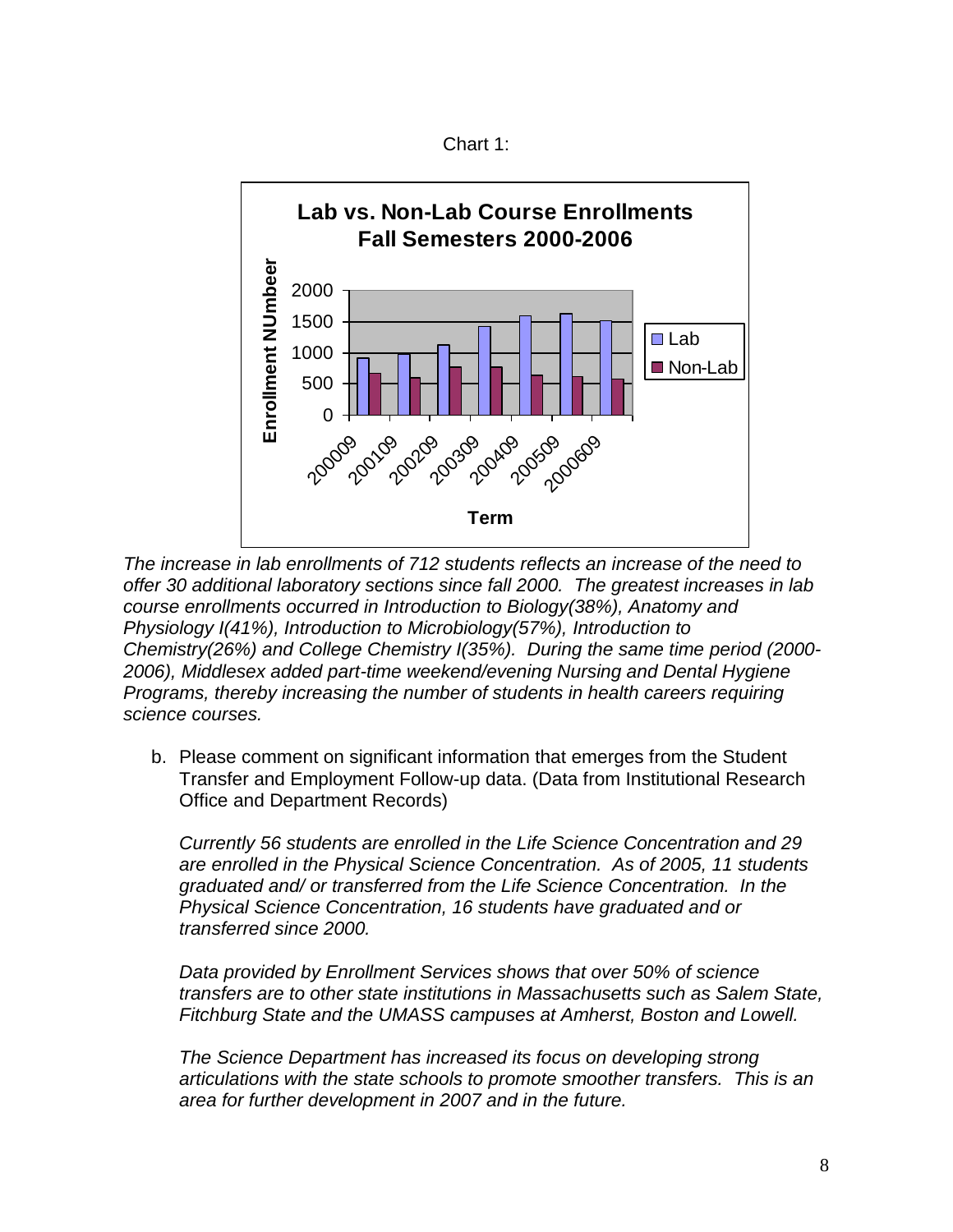c. Please summarize findings from student surveys, student focus groups, and/or other types of surveys and focus groups the Committee chose to undertake. (Data from surveys and/or questions developed by the Committee)

*The Program Review Committee conducted the following student and faculty surveys during the spring of 2006:*

- *Dental Hygiene, Nursing, Sonography and Radiologic Technology students and faculty were surveyed as to their opinions on the preparation provided by science courses.*
- *Environmental Studies students were surveyed for interest in taking a four credit Environmental Science course with lab and enrolling in an Environmental Science Program.*
- *Chemistry students were surveyed regarding their interest in taking an organic chemistry course.*

# **Results of the Health Student and Faculty Survey**

Table 3:

Question: If you were an MCC student and completed your prerequisites at MCC, did your MCC Science curriculum properly prepare you for your program?

| Program                        | Yes | N <sub>0</sub> | <b>Somewhat</b> | <b>Blank</b> |
|--------------------------------|-----|----------------|-----------------|--------------|
|                                |     |                |                 | or NA        |
| <b>Nursing</b>                 | 103 | ◠              |                 |              |
| Dental Hygiene 1 <sup>st</sup> | 21  |                |                 |              |
| vear                           |     |                |                 |              |
| Sonography                     |     |                |                 | 8            |
| Radiologic                     | 29  |                |                 |              |
| <b>Technology</b>              |     |                |                 |              |

*As can be seen in Table 3 the majority of the health students surveyed thought their science courses adequately prepared them for their health related course work. Students also made suggestions on other topics or techniques that would have been helpful. This information will be shared with the Science faculty.*

*Ten instructors from Dental Hygiene, Nursing and Radiologic Technology responded to the question: "How well were your MCC students prepared for your courses?" They were all satisfied with the level of student preparedness in Anatomy and Physiology and Microbiology. One instructor noted that students who take science courses in the summer are not as well prepared as students who take the courses during the academic year. The summer students struggle to get all the assignments completed and do not have the background to answer nursing test questions.*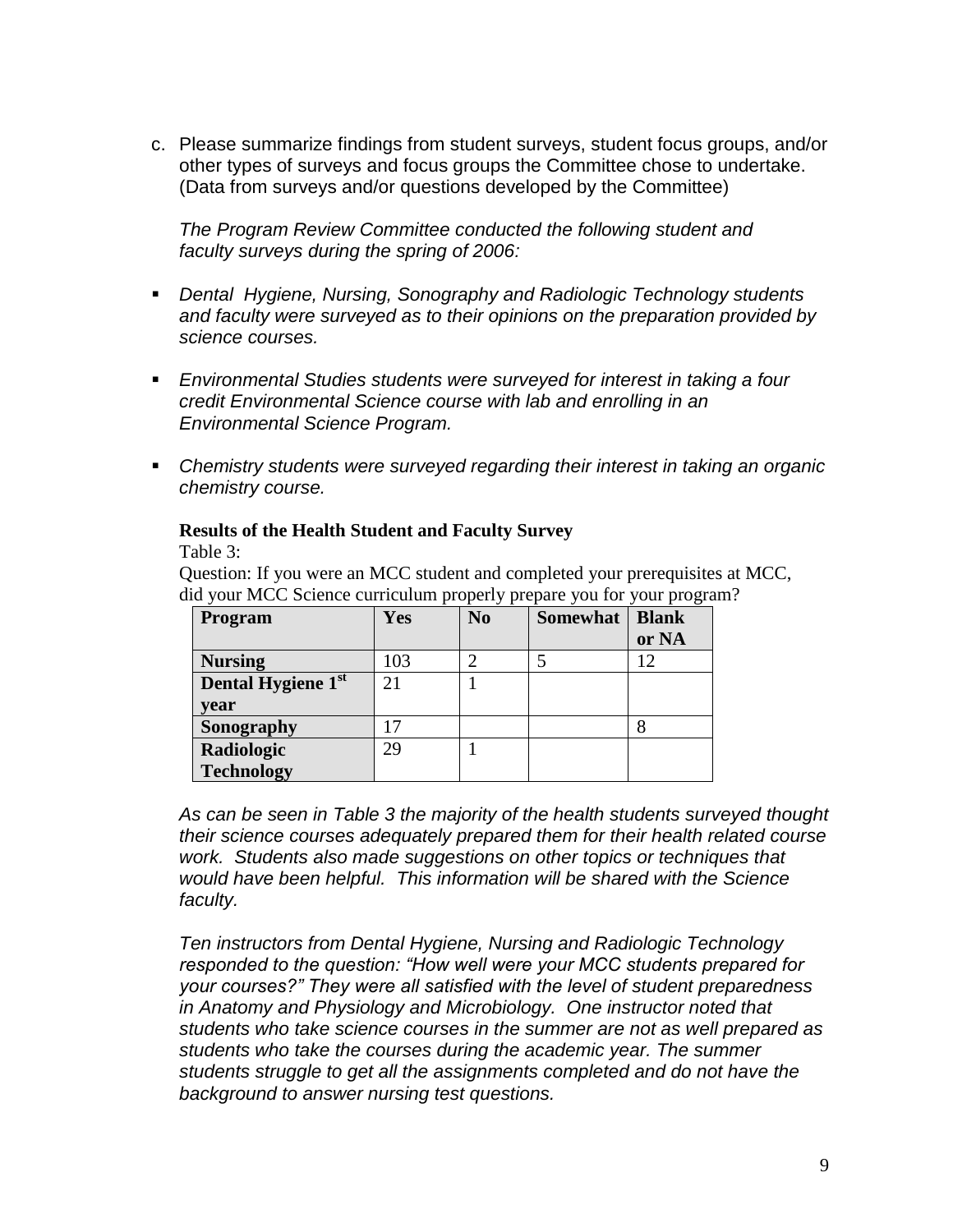# **Results from Environmental Studies Survey**

*Students in the Environmental Studies classes were asked the following questions:*

*"Would you be interested in taking an Environmental Studies course with a lab?"*

*"Would you be interested in majoring in Environmental Sciences if this major was offered at MCC?'*

*The results of the survey are shown in Table 4 below:*

| Table 4:                |     |                 |              |
|-------------------------|-----|-----------------|--------------|
| Question                | Yes | No <sub>1</sub> | <b>Maybe</b> |
| <b>Environmental</b>    | 53  | 24              |              |
| <b>Studies with Lab</b> |     |                 |              |
| <b>Environmental</b>    | 18  | 58              | 5            |
| <b>Science Major</b>    |     |                 |              |

*Based on these results, the Science Department is developing a four credit Environmental Science class with lab to be offered in spring 2008. At this time there does not appear to be enough student interest in an Environmental Sciences Program.*

# **Results of the Chemistry Survey**

*Students enrolled in College Chemistry I, II and Chemistry for Engineering and Science Transfer II were asked:*

*"Would a year course in organic chemistry with lab at MCC help you reach your career goals?"* 

*The results are shown below in Table 5.*

| Table 5.                |            |                |               |
|-------------------------|------------|----------------|---------------|
| <b>Area of Study</b>    | <b>Yes</b> | <b>No</b>      | <b>Maybe</b>  |
| <b>Life Science</b>     | 4          |                |               |
| <b>Physical Science</b> | 4          | 2              |               |
| <b>Nursing</b>          |            | 5              |               |
| <b>Dental Hygiene</b>   | 3          | 22             |               |
| <b>Liberal Arts</b>     | 3          | $\overline{2}$ | $\mathcal{P}$ |
| <b>Liberal Studies</b>  | 3          |                |               |
| <b>Other</b>            | 13         |                |               |
| <b>Total</b>            | 30         | 38             |               |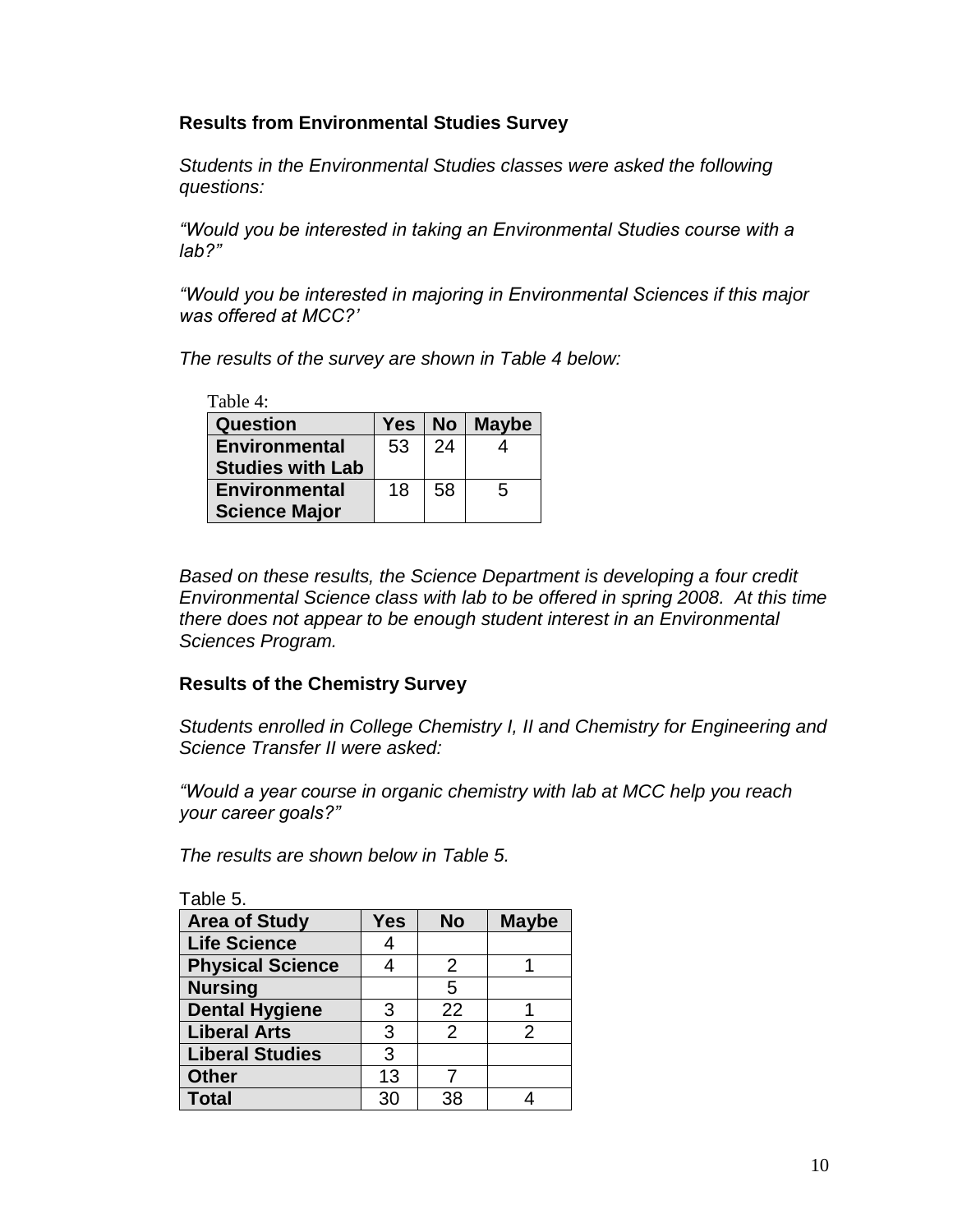*Although 42% of the students surveyed indicated a interest in an organic chemistry course, the Science Department does not presently have plans to develop a course. In order to take organic chemistry, students should take General Chemistry for Engineering and Science I and II as a prerequisite. As can be seen from the chart only eight (Life Science and Physical Science) of the 30 students would have the necessary prerequisite. It would also be very expensive to purchase the equipment necessary to run an organic chemistry lab. We would at best have the enrollment for one section and the equipment cost does not warrant the expenditure for one section. Presently students who successfully complete General Chemistry for Engineering and Science I and II can take Organic Chemistry at UMASS-Lowell under the NECCUM Agreement.*

# **Section IV: Department/Area Analysis**

# *Target Populations:*

4. a. Is this department/area intended to serve a target population(s)? Please explain.

*MCC's science courses serve five general categories of students:*

- *1. Career-oriented students such as those involved in Health Careers, Biotechnology, Computer Science, Engineering Science, Criminal Justice, Elementary Education and Fire Service.*
- *2. Students who need to satisfy the general education requirement for science.*
- *3. Students who intend to transfer to baccalaureate degree programs in areas such as Life Sciences, Physical Sciences.*
- *4. Students who are enrolled in developmental courses can take Explorations in Science to learn college success skills while taking a content based course.*
- *5. Honors students can take two Honors science courses towards their science requirement: Water and the Living World or Effects of the Environment on Health.*
- b. Are there plans to market the courses in this department/area to any new or different groups that are not currently being served by this department/area? Please explain.

*The Science Department is beginning initiatives to develop and market courses for students in the following areas:*

*1. Engineering students interested in the field of nanotechnology.*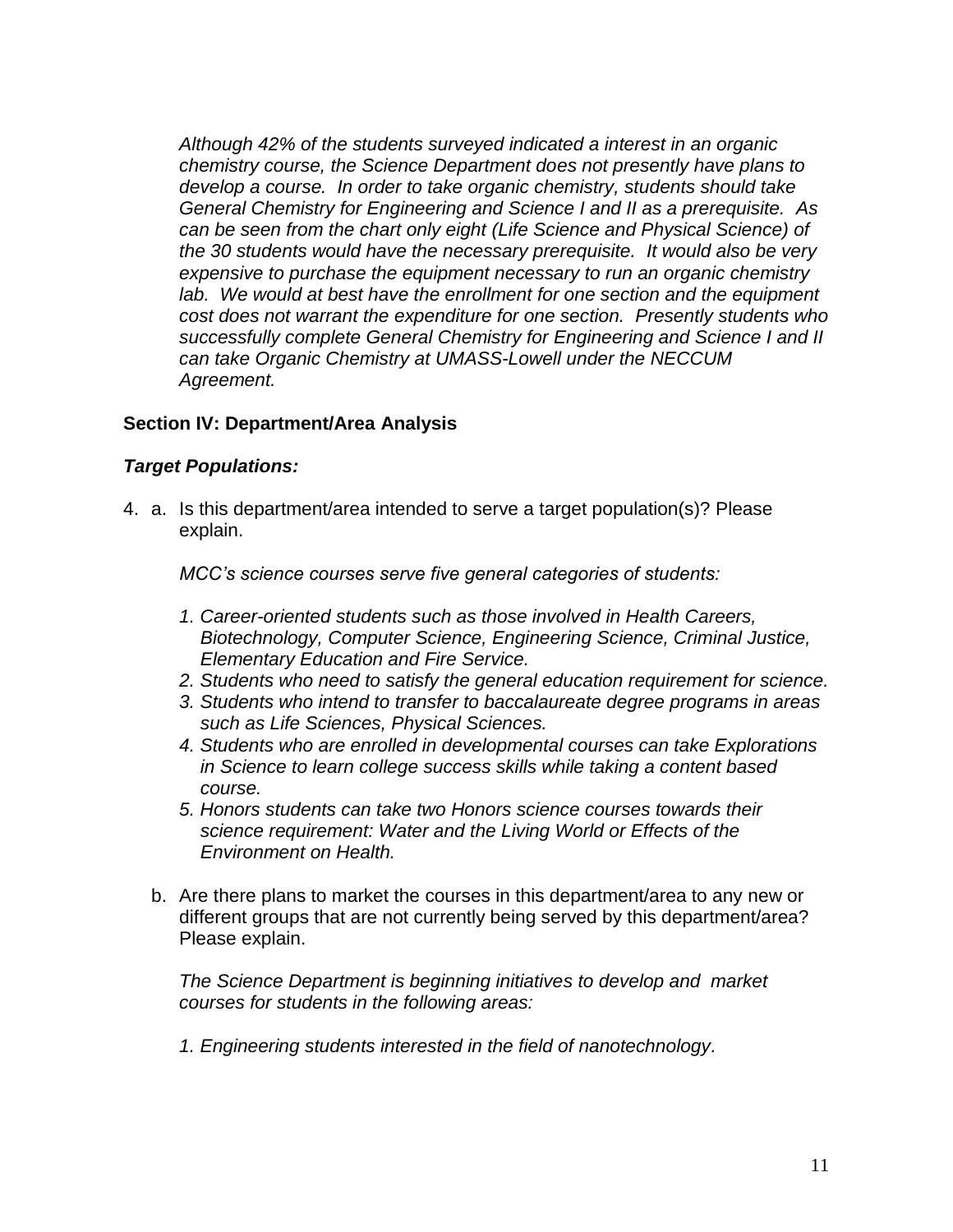*The Science Department is collaborating with the University Massachusetts Lowell to educate MCC students in the developing field of nanotechnology. In the spring of 2007 a selected number of Middlesex physics students enrolled in an online Introduction to Nanotechnology course offered through the University of Massachusetts Lowell. John Smith, the MCC physics instructor, also participated in the online course.*

*2. Students interested in the field of renewable energy.*

*The Science Department is collaborating with Cape Cod and Greenfield Community Colleges to submit a grant proposal to the National Science Foundation to develop curricula and courses for renewable energy programs at the colleges and regional vocational high schools. In the fall of 2007, MCC offered an online course in renewable energy and will begin developing a four credit environmental science course to be offered spring 2008. These courses/programs would target students who are interested in environmental issues and also allow students at the vocational schools who are being trained for the building industries to become certified to install photovoltaic and solar systems.*

*3. Women and minorities interested in science, technology, engineering and math (STEM) careers*.

*There is a national need to encourage all students but especially women and minorities to enter STEM careers. In 2004, 605,403 associates degrees were awarded nationally, of these 48,309(8%) were in science and engineering. As the data in Table 6 shows, woman earned only 41% of the science and engineering degrees. Blacks and Hispanics earned an even smaller percentage.*

Table 6. Percentage of Associate Degrees Earned Nationally by Women and Minorities in 2004

| Degree Type                          | Women | <b>Blacks</b> | <b>Hispanics</b> |
|--------------------------------------|-------|---------------|------------------|
| % all Associate Degrees              | 62%   | $11\%$        | 11%              |
| % of Science and Engineering Degrees | 41%   | 12%           | 11%              |

*Table 7 shows that a very small percentage of the students enrolled at MCC; especially minorities, are pursuing degrees in the sciences. The Science Department is collaborating on the following NSF sponsored initiatives: Women in STEM Initiative at MCC, the Louis Stokes* Alliance *for Minority Participation* with *UMASS Boston and UMASS-Lowell and the Northeastern University – STEM Talent Expansion Program to encourage students from under-represented populations to enter science fields.*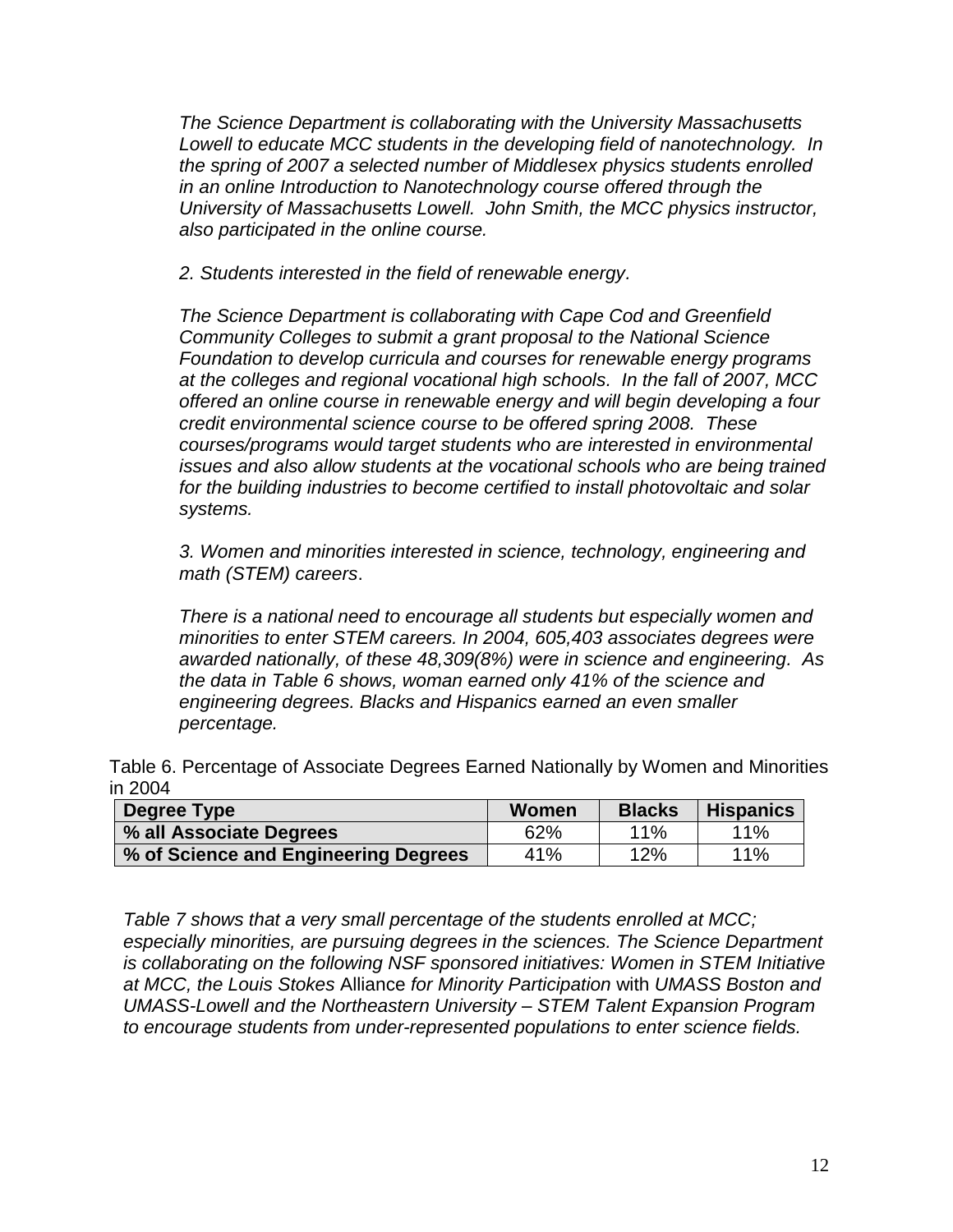Table 7. Number of Students Enrolled in the Science Concentrations at MCC in Fall 2004

| <b>Program</b>          | <b>Men</b> | Women       | <b>Blacks</b> | <b>Hispanics</b> |
|-------------------------|------------|-------------|---------------|------------------|
| <b>Life Science</b>     | $8(0.1\%)$ | $19(0.2\%)$ |               | $2(0.02\%)$      |
| <b>Physical Science</b> | 4(0.05%)   | 6(0.08%)    |               | $3(0.03\%)$      |

*Numbers in parenthesis represent % of total MCC student enrollment*

c. Are there plans to change or add to strategies currently in place to assess the department/area"s fit with student interest and market demand?

*Yes, two existing strategies listed below are adequate for assessing the fit of course offerings with student interest and market demand and will be continued.*

- *1. An examination of enrollments in courses currently offered.*
- *2. Collaborate with the Associate Dean of Articulation and Transfer to examine the transferability of science courses, particularly with the state colleges and universities.*

*In addition surveys of student and faculty needs and satisfaction as discussed in Section IIIc will be continued as needed.*

d. Are department/area faculty and staff currently working with the Academic Planning Center or other areas of the College to interest students in taking courses in the department/area? Describe these interactions and the roles that the parties play.

*On several occasions the department participated in open houses and "Exploring Majors" during registration periods to interest students in our courses. Science instructors have made presentations when public school students toured the MCC campuses. Some high school students and homeschooled students have attended science classes through dual enrollment and through Community Education.*

*Students are attracted to science courses because of the innovative use of alternative pedagogies. Chemistry students do civic engagement projects with Girls, Inc. of Lowell. The expanding opportunity to do coral reef research in Belize through the MCC International Programs will attract more students to science.* 

*The STEM initiatives (Woman in Science, Louis Stokes* Alliance *for Minority Participation*, *Northeastern University – STEM Talent Expansion Program) will provide a means for students to explore careers in science.*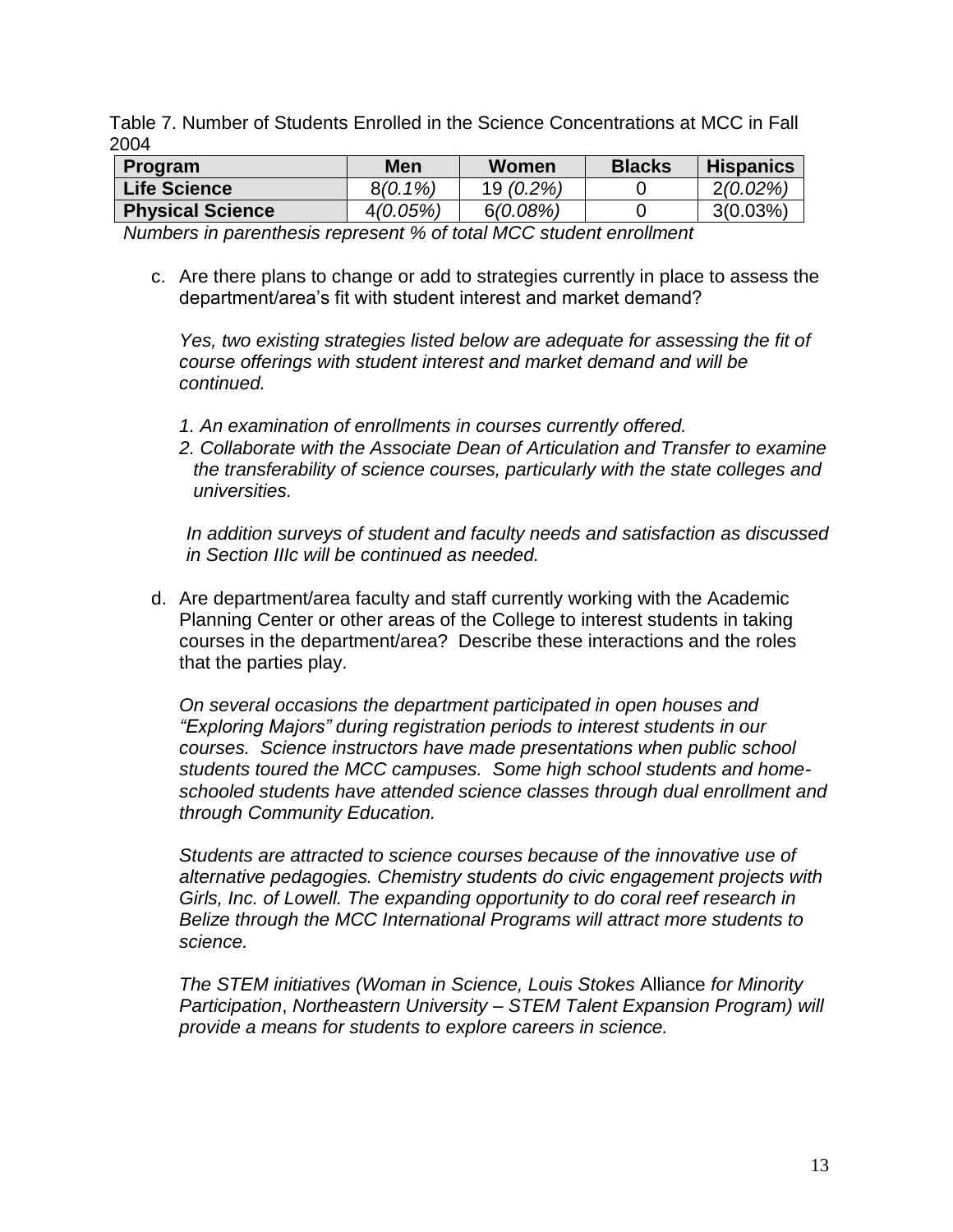*The Biotechnology faculty work with the Admissions Office and through project AWESOME to recruit new students to the Biotechnology program. (This is part of the Biotechnology program review.)* 

*Through the biotechnology outreach programs and presentations at the Museum of Science and biotechnology company sponsored open-houses, MCC faculty have introduced area middle and high school teachers to our science facilities and course offerings. In some cases teachers have brought their classes to MCC for lab activities. It is hoped that these teachers will encourage their students to attend MCC*.

*The faculty interacts with science departments from area high schools by judging science fairs and scholarship competitions and collaborating on grants. Several of our adjuncts teach in public and private high schools and encourage their students to attend MCC.*

e. Are there additional student recruitment/marketing efforts in which department/area faculty and/or staff would like to be involved? Please be as specific as possible.

*Science faculty are interested in doing more teacher-training workshops on inquiry-based science activities, biotechnology, computer-aided laboratory activities, and the integration of science and math into the public school curriculum. They would also welcome the opportunity to visit area high schools with the Admissions staff.*

f. Please comment on any Advanced Placement (high school) or Articulation Agreements (4-year institutions) that apply to your department/area. Are the agreements current and signed by all partners? What percentage of students takes advantage of each agreement?

*The Science Department is in the process of renewing or initiating discussions regarding articulation agreements for the Life Science and Physical Science concentrations with Salem State College and the University of Massachusetts-Lowell. We will also be renewing articulation agreements for the biotechnology program with Boston University and investigating possible biotechnology articulation agreements with Northeastern University and the University of Massachusetts-Lowell.*

# *External Perspectives:*

5. a. Based on a review of other college catalogs, list the colleges in our general area that have similar departments/areas and comment on significant differences from the MCC offerings that bear further exploration.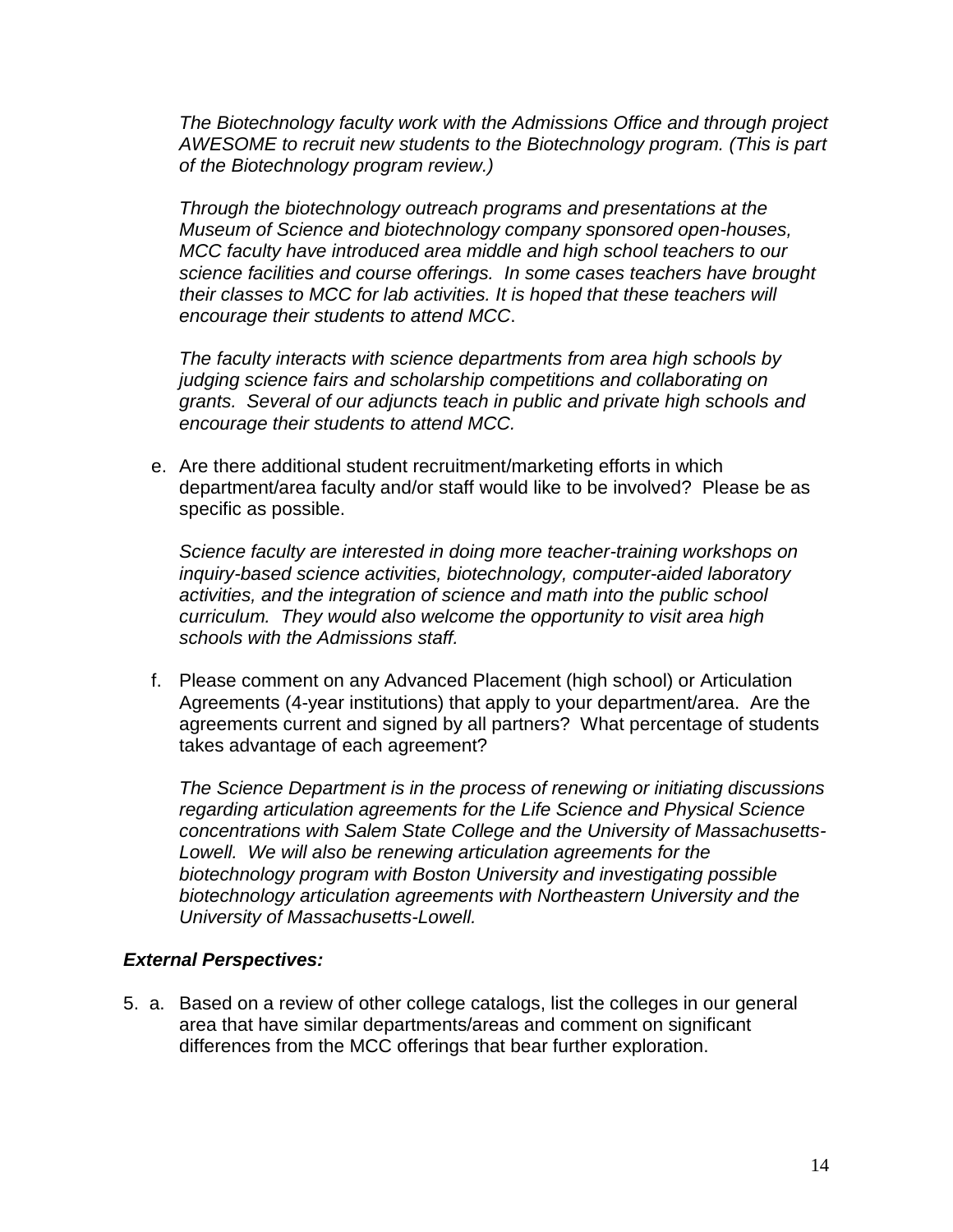*The science course offerings at MCC are very similar to those offered at the other community colleges. The following is a list of all the courses presently offered by the Science Department.* 

| <b>Science Courses Offered at MCC</b>        |                                               |
|----------------------------------------------|-----------------------------------------------|
| BIO 100 Sexually Transmitted Diseases (H)    | ENV 115 Environmental Studies (E,V)           |
| BIO 105 Basic Anatomy and Physiology         | <b>ENV 120 Coral Reef Ecology (E,MC)</b>      |
| $BIO$ 108 Nutrition( $H$ )                   | <b>ENV 131 Environmental Science with</b>     |
| BIO 112 Infectious Diseases(H,W,C)           | $Lab^*(E,V)$                                  |
| BIO 115 Human Genetics(H)                    | <b>ENV 141 Introduction to Geology*</b>       |
| BIO 120 Introduction to Biology*             | ENV 917 Effects of the Environ. On Health(H)  |
| BIO 131 General Biology I (H)                | ENV 920 Water & the Living World*             |
| BIO 132 General Biology II*(W)               | GEO 105 Age of Dinosaurs                      |
| BIO 140 Botany(E)                            | GEO 110 Introduction to Meteorology (IT)      |
| BIO 145 Zoology                              | GEO 121 Physical Geology*                     |
| BIO 231 Anatomy and Physiology I*(H)         | GEO 122 Historical Geology*                   |
| BIO 232 Anatomy and Physiology II*           | PHY 105 Astronomy                             |
| BIO 255 Molecular Biology*                   | PHY 107 Technical Physics                     |
| BIO 235 Introduction to Microbiology*(H)     | <b>PHY 110 Physics for Networking Systems</b> |
| BIO 240 Microbiology for Industrial App.*(W) | PHY 151 Physics I*                            |
| BIO 250 Immunology*(MC)                      | PHY 152 Physics II*                           |
| CHE 110 Chemistry for Fire Service*          | PHY 171 Physics for Eng. And Sc. I*           |
| CHE 121 Introduction to Chemistry*           | PHY 171 Physics for Eng. And Sc. II*          |
| CHE 131 College Chemistry* I                 | SCI 100 Explorations in Science               |
| CHE 132 College Chemistry II*                | SCI 121 Integrated Science I*(E)              |
| CHE 151 Gen. Chem. for Eng. And Sc. I*(W)    | SCI 122 Integrated Science II*(E)             |
| CHE 152 Gen. Chem. for Eng. And Sc, II*(W)   | SCI 130 Forensic Science*(IT)                 |
| CHE 160 Principles of Biochemistry*          | SCI 175 Methods of Applied Statistics*(C,W)   |
| <b>ENV 105 Natural Disasters</b>             |                                               |
| ENV 108 Renewable Energy(E)                  |                                               |
| ENV 110 Intro. to Ocean and Marine Bio(E)    |                                               |
|                                              |                                               |

(H) Indicates courses that meet the Health Intensive

(E) Indicates courses that meet the Environmental Intensive

(V) Indicates courses that meet the Values, Ethics and Social Policy Intensive

(W) Indicates courses that meet the Written Communication Intensive

(C) Indicates courses that meet the Computer Literacy Intensive

(IT) Indicates courses that meet the Impact of Technology Intensive

(MC) Indicates courses that meet the Multi-cultural Intensive

\*Science courses with a laboratory component

**Bold** indicates courses developed since the last program review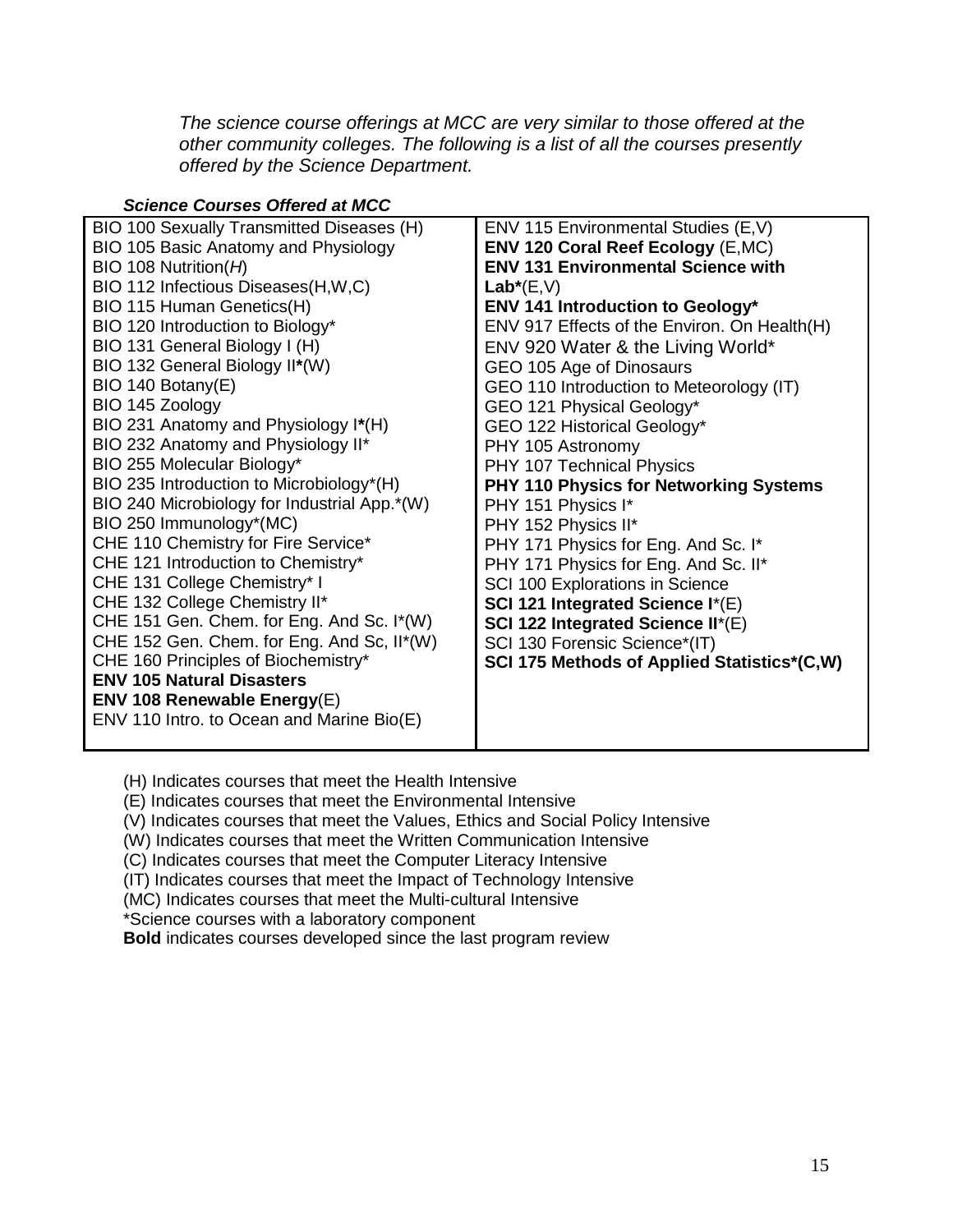*Tables 8 and 9 compare the science requirements of the MCC Liberal Arts and Sciences Transfer Program and the Liberal Studies Program to similar programs at area community colleges.*

Table 8. Comparison of Science Requirements for Transfer Programs at Massachusetts Community Colleges

| <b>Community Colleges</b>       | <b>One</b><br><b>Science</b> | Two or More<br><b>Sciences</b> | <b>One Lab</b><br><b>Science</b> | Two Lab<br><b>Sciences</b> | <b>Lab Science</b><br><b>Sequence</b> |
|---------------------------------|------------------------------|--------------------------------|----------------------------------|----------------------------|---------------------------------------|
| <b>Middlesex CC</b>             |                              | х                              | X                                |                            |                                       |
| <b>Berkshire CC</b>             |                              | X                              |                                  | X                          |                                       |
| <b>Bristol CC</b>               | X                            |                                |                                  |                            |                                       |
| <b>Bunker Hill CC</b>           |                              | Χ                              | Х                                |                            |                                       |
| <b>Cape Cod CC</b>              |                              | Χ                              |                                  | X                          |                                       |
| <b>Greenfield CC</b>            |                              | Χ                              |                                  | Χ                          |                                       |
| <b>Holyoke CC</b>               |                              | X                              |                                  | X                          |                                       |
| <b>Mass Bay CC</b>              |                              | Χ                              |                                  | Χ                          | X                                     |
| <b>Massasoit CC</b>             |                              | Χ                              |                                  | Χ                          |                                       |
| <b>Mount Wachusett CC</b>       |                              |                                |                                  | Χ                          |                                       |
| <b>Quinsigamond CC</b>          |                              | X                              |                                  | X                          |                                       |
| <b>Northern Essex CC</b>        |                              | Χ                              |                                  | Χ                          |                                       |
| <b>North Shore CC</b>           |                              | X                              |                                  | Χ                          | Χ                                     |
| <b>Roxbury CC</b>               |                              |                                |                                  | X                          |                                       |
| <b>Springfield Technical CC</b> |                              | Χ                              |                                  | X                          |                                       |

Table 9. Comparison of the Science Requirement for Programs Similar to MCC"s Liberal Studies Program

| ັ<br><b>College</b>       | <b>One Science</b> | <b>Two or More</b><br><b>Sciences</b> | At Least one<br><b>Lab Science</b> | <b>Science</b><br><b>Sequence</b> |
|---------------------------|--------------------|---------------------------------------|------------------------------------|-----------------------------------|
| <b>Middlesex CC</b>       | Χ                  |                                       |                                    |                                   |
| <b>Bristol CC</b>         | Χ                  |                                       | Χ                                  |                                   |
| <b>Bunker Hill CC</b>     |                    |                                       | X                                  |                                   |
| <b>Mass Bay CC</b>        |                    | Χ                                     | X                                  | Χ                                 |
| <b>Massasoit CC</b>       |                    | X                                     |                                    |                                   |
| <b>Mount Wachusett CC</b> |                    |                                       | Χ                                  |                                   |
| <b>Quinsigamond CC</b>    |                    | Χ                                     | X                                  |                                   |
| <b>NECC</b>               |                    | X                                     | X                                  |                                   |
| <b>Roxbury CC</b>         |                    | X                                     | x                                  |                                   |
|                           |                    |                                       | 2 required                         |                                   |

*Table 8 shows that 12 of the 14 community colleges surveyed are now requiring at least two lab sciences for the LAS transfer. Table 9 shows that*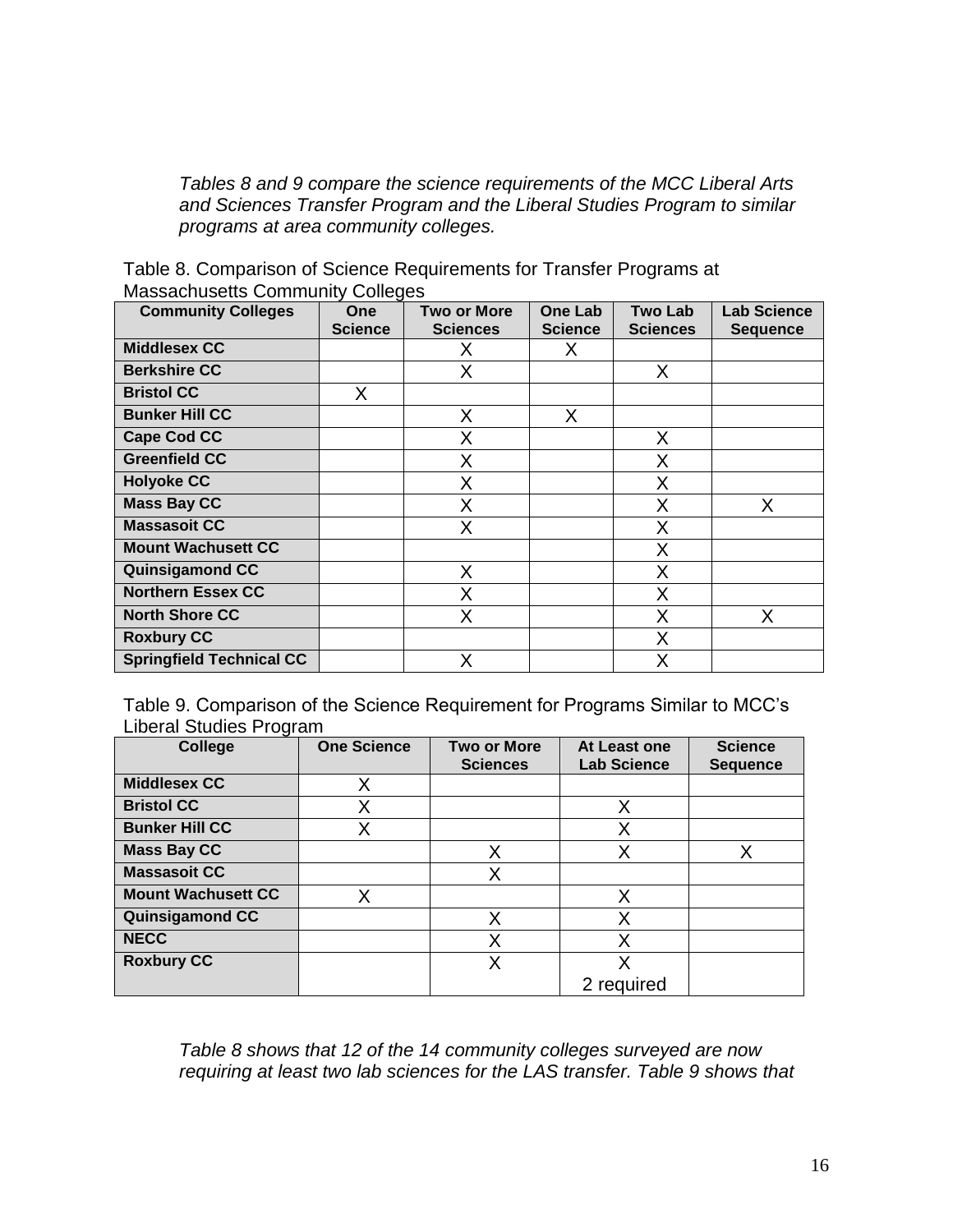*seven of the community colleges that have a program similar to MCC's Liberal Studies program require at least one laboratory science.* 

*The National Science Education Standards (National Research Council [NRC], 1996) states that all students should have the opportunity to do inquiry based science as presented in the laboratory setting.* 

*Recommendation: Because of the emphasis that is now placed on critical thinking and the inquiry approach to study, the Science Department recommends that students in the Liberal Arts and Sciences Transfer program take two lab sciences and students in the Liberal Studies program take at least one laboratory science.*

*Table 10 is a comparison of the science concentrations or programs offered at the Massachusetts community colleges. Five of the 15 colleges offer students the opportunity to concentrate in Environmental Sciences. In fall 2006 the Science Department began discussions with Cape Cod Community College about collaborating on developing programs around renewable energy. This prompted the creation of an online course in renewable energy to be offered in fall 2007. Our student survey indicated that there was not enough interest in an Environmental Sciences Program at this time, but by offering courses in renewable energy and a four credit environmental sciences course we may be able to generate future interest.*

| <b>College</b>           | <b>Life Science</b>   | <b>Physical Science</b> | <b>Other</b>             |
|--------------------------|-----------------------|-------------------------|--------------------------|
|                          | <b>Concentration</b>  | <b>Concentration</b>    |                          |
| <b>Middlesex CC</b>      | X                     | X                       |                          |
| <b>Berkshire CC</b>      | X                     |                         |                          |
| <b>Bristol CC</b>        |                       |                         | Math and Science         |
|                          |                       |                         | Option                   |
| <b>Bunker Hill CC</b>    | Biology               | Chemistry               | Physics and              |
|                          |                       |                         | Engineering              |
| <b>Cape Cod CC</b>       |                       |                         | Environmental            |
|                          |                       |                         | Studies, Pre-            |
|                          |                       |                         | Engineering              |
|                          |                       |                         | Concentration            |
| <b>Greenfield CC</b>     |                       |                         | Environmental            |
|                          |                       |                         | <b>Studies</b>           |
|                          |                       |                         | Math/ Science            |
| <b>Holyoke CC</b>        | <b>Biology Option</b> | Chemistry option,       | Environmental            |
|                          |                       | Physics option          | Science, Natural         |
|                          |                       |                         | Resouces,                |
| <b>Massachusetts Bay</b> | Life Science Option   |                         | Environmental            |
| <b>CC</b>                |                       |                         | Science                  |
| <b>Massasoit CC</b>      |                       |                         | <b>Science Option</b>    |
| <b>Mount Wachusett</b>   |                       |                         | <b>Natural Resources</b> |
| CC.                      |                       |                         | Technology               |
| <b>Quinsigamond CC</b>   | None                  | None                    |                          |

Table 10. A Comparison of Science Concentrations/Programs at Massachusetts Community Colleges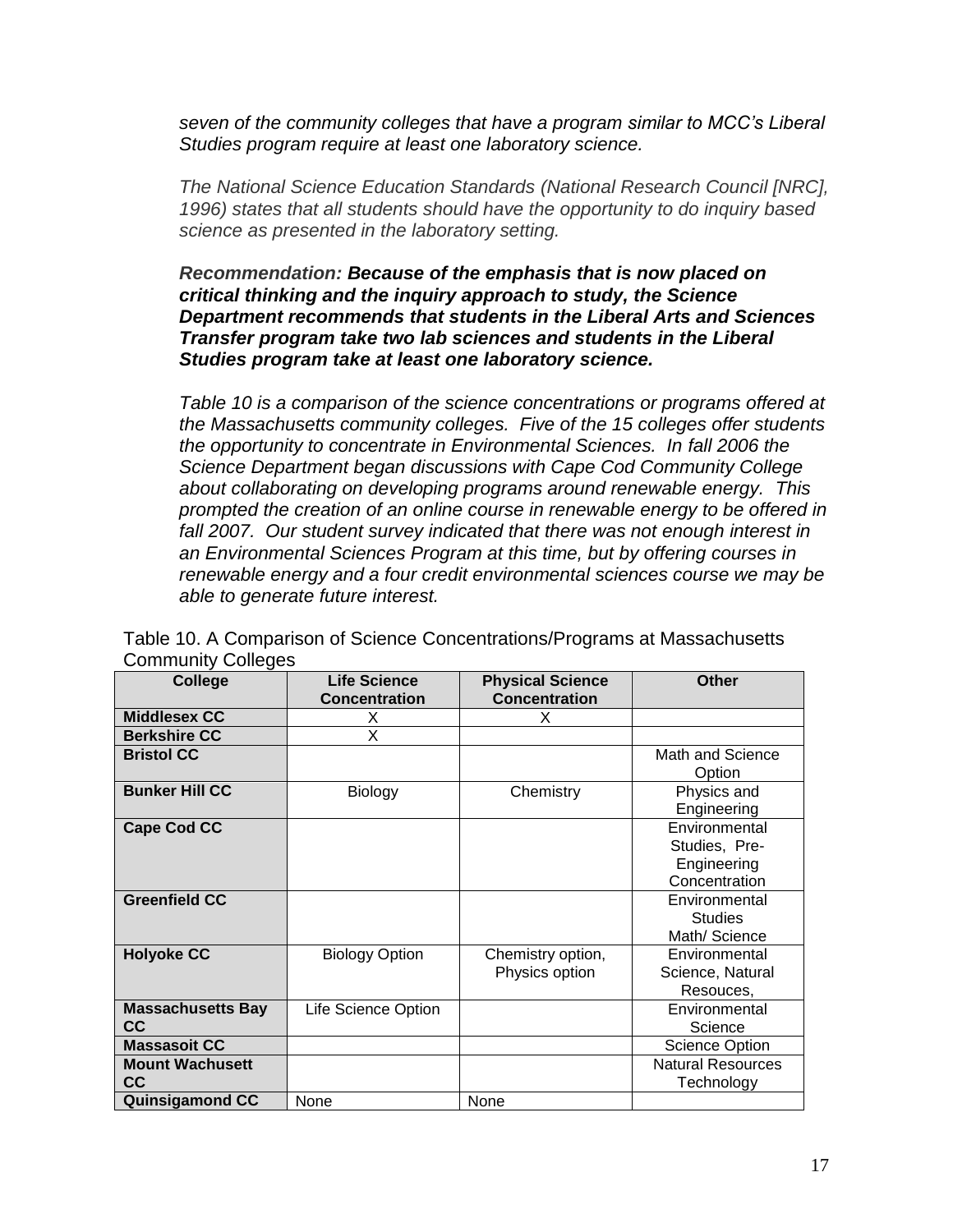| College                  | <b>Life Science</b><br><b>Concentration</b> | <b>Physical Science</b><br><b>Concentration</b> | Other               |
|--------------------------|---------------------------------------------|-------------------------------------------------|---------------------|
| <b>Northern Essex CC</b> | <b>Biology Option</b>                       | Chemistry, Earth                                |                     |
|                          |                                             | Science, Physics                                |                     |
| <b>North Shore CC</b>    |                                             |                                                 | Horticulture        |
| <b>Roxbury CC</b>        | <b>Biological sciences</b>                  | <b>Physical Sciences</b>                        | Environ. Management |
| <b>Springfield</b>       | <b>Biology</b>                              | Chemistry,                                      |                     |
| <b>Technical CC</b>      |                                             | Physics                                         |                     |

*Tables 11 and 12 compare the science, math and computer science requirements for the life and physical science concentrations/programs at selected Massachusetts community colleges.* 

*For the life science concentration the eight colleges surveyed are similar in requiring a general biology course or sequence and a year of inorganic chemistry. Four colleges (Berkshire, Bunker Hill, Mass Bay and Springfield Tech) suggest organic chemistry as an elective. In the physical sciences all the colleges require a year of inorganic chemistry and physics. Three colleges ( Bunker Hill, Holyoke and Springfield Tech) suggest an organic chemistry sequence for their chemistry or physical science students. Middlesex does not plan to offer organic chemistry, but through the NECCUM Agreement, our students have taken organic chemistry at UMASS-Lowell after successful completion of General Chemistry for Engineering and Science I and II.*

*Five of the colleges (Middlesex, Mass Bay, Northern Essex, Roxbury and Springfield Tech) require or suggest a computer applications course for science students. Because many MCC students enter college skilled in computer applications, as of fall 2007 the Science Department will accept Computers for Technology, Introduction to Computer Science or Programming I to satisfy the computer science requirement for life science and physical science students.* 

*Bunker Hill, Holyoke, Northern Essex and Springfield Tech suggest statistics as an elective for their science students. The Science Department suggests that our science students consider taking Methods of Applied Statistics as an elective. This would provide them with the opportunity to plan and perform experiments and use their own data to learn statistical principles. They would be doing science and statistics as they are done in a research setting.*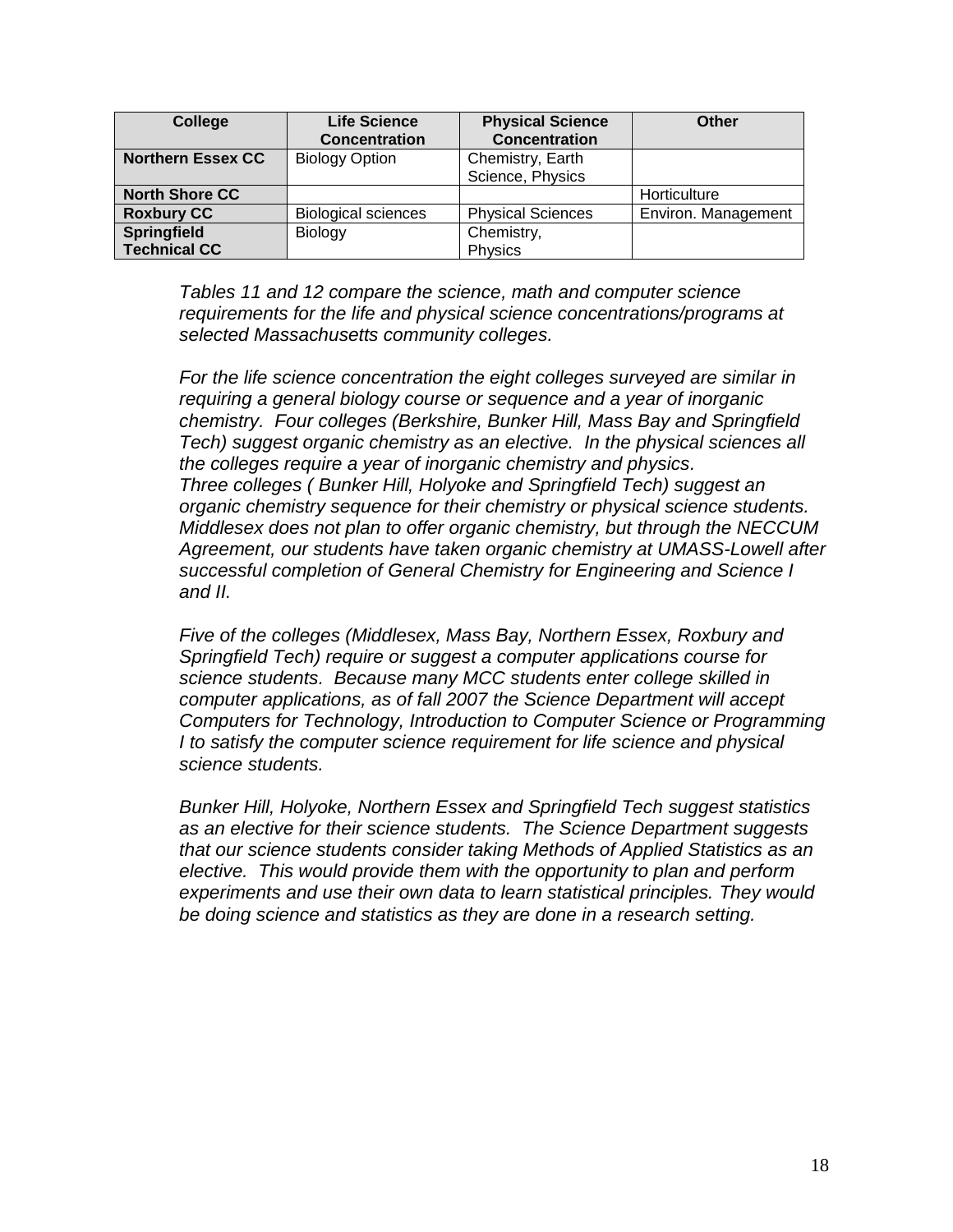| <b>Middlesex CC</b>           | <b>Berkshire CC</b>     | <b>Bunker Hill CC</b>    | <b>Holyoke CC</b>          | <b>Mass Bay CC</b>       | <b>Northern Essex</b>    | <b>Springfield</b>                   | <b>Roxbury CC</b> |
|-------------------------------|-------------------------|--------------------------|----------------------------|--------------------------|--------------------------|--------------------------------------|-------------------|
|                               |                         |                          |                            |                          | cc                       | <b>Technical CC</b>                  |                   |
| General Biology I and         | General                 | General                  | Biology I and II           | Principles of            | Introductory             | Biology I and II                     | General           |
|                               | Biology I               | Biology I and II         |                            | Biology I and II         | Biology I and II         |                                      | Biology I and II  |
| <b>General Chemistry for</b>  | Introductory            | General                  |                            | Principles of            | General                  | General                              | Principles of     |
| Engineering and               | Chemistry I and         | Chemistry I and          |                            | Chemistry I and II       | Chemistry I and II       | Chemistry I and                      | Chemistry I and   |
| Science I and II              | $\mathsf{I}$            |                          |                            |                          |                          |                                      |                   |
| Precalculus I and II          | Precalculus I<br>and II | Calculus I               | Analytical<br>Geometry and | Precalculus              | Calculus I and II        | Calculus I and                       | College           |
|                               |                         |                          | Calculus I or              |                          |                          | <b>II</b> (Statistics can<br>replace | Algebra           |
|                               |                         |                          | <b>Statistics</b>          |                          |                          | Calculus II                          |                   |
|                               |                         |                          | as electives               |                          |                          |                                      |                   |
| Computers for                 |                         |                          |                            | Computers for            | Computer                 |                                      | Computer          |
| Technology,                   |                         |                          |                            | Technology               | Applications or          |                                      | Applications      |
| Introduction to               |                         |                          |                            |                          | <b>Biology Electives</b> |                                      |                   |
| Computer Science or           |                         |                          |                            |                          |                          |                                      |                   |
| Programming I                 |                         |                          |                            |                          |                          |                                      |                   |
| <b>Life Science Electives</b> | Science                 | Science, Math            | Science                    | <b>Advanced Lab</b>      | <b>Biology Elective</b>  |                                      | 2 Lab science     |
| 6-8 Credits                   | Electives               | or Computer              | Electives 8                | Elective 4 Credits       | 3-4 Credits              |                                      | Electives         |
|                               | 8 Credits               | Science                  | Credits                    |                          |                          |                                      |                   |
|                               |                         | Elective<br>Calculus II, |                            |                          |                          |                                      |                   |
|                               |                         | Statistics or            |                            |                          |                          |                                      |                   |
|                               |                         | Organic Chem.            |                            |                          |                          |                                      |                   |
|                               | Organic                 |                          | Additional                 | Organic                  |                          | Organic                              |                   |
|                               | Chemistry I and         |                          | Electives                  | Chemistry I and II       |                          | Chemistry I and                      |                   |
|                               | Ш                       |                          | including                  |                          |                          | Ш                                    |                   |
|                               |                         |                          | Science, Math              |                          |                          |                                      |                   |
|                               |                         |                          | and General                |                          |                          |                                      |                   |
|                               |                         |                          | Education                  |                          |                          |                                      |                   |
|                               | Environmental           |                          | Botany and                 | Anatomy and              |                          | Genetics                             |                   |
|                               | <b>Studies</b>          |                          | Zoology                    | Physiology I and         |                          |                                      |                   |
|                               |                         |                          |                            |                          |                          |                                      |                   |
|                               |                         | General                  |                            | <b>College Physics I</b> | Physics I and            | College                              |                   |
|                               |                         | Physics I and II         |                            | and II                   | II(Applied or            | Physics I and II                     |                   |
|                               |                         |                          |                            |                          | Engineering)             |                                      |                   |

Table 11. Science, Math and Computer Science Requirements for the Life Science Concentrations/Programs at Massachusetts Community Colleges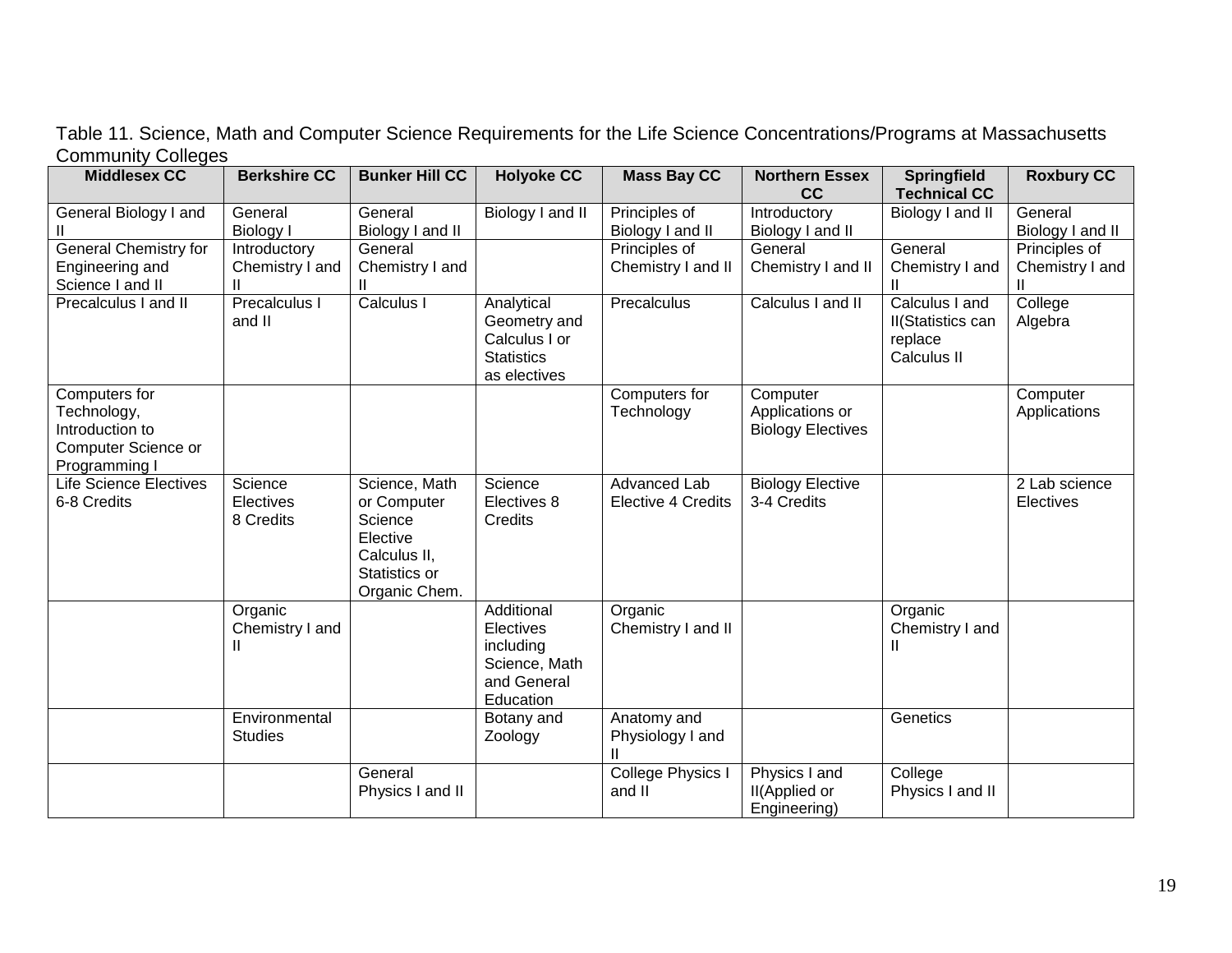| <b>Middlesex</b>                                                                         | <b>Bunker Hill</b>                                                                                              | <b>Holyoke CC</b>                                         | <b>Northern</b>                                                          | <b>Springfield</b>                                                                            | <b>Roxbury CC</b>                     |
|------------------------------------------------------------------------------------------|-----------------------------------------------------------------------------------------------------------------|-----------------------------------------------------------|--------------------------------------------------------------------------|-----------------------------------------------------------------------------------------------|---------------------------------------|
| cc                                                                                       | cc                                                                                                              |                                                           | <b>Essex CC</b>                                                          | <b>Technical CC</b>                                                                           |                                       |
| General<br>Chemistry for<br>Engineering<br>and Science I<br>and II                       | General<br>Chemistry I<br>and II                                                                                | Inorganic<br>Chemistry I<br>and II                        | General<br>Chemistry I<br>and II                                         | General<br>Chemistry I<br>and II                                                              | Principles of<br>Chemistry I and<br>Ш |
| Physics for<br>Engineering<br>and Science I<br>and II                                    | College<br>Physics I<br>and II                                                                                  | General<br>Physics I<br>and II                            | Engineering<br>Physics I and<br>Ш                                        | College or<br><b>University</b><br>Physics I and<br>Ш                                         | Principles of<br>Physics I and II     |
| Precalculus I<br>and II                                                                  |                                                                                                                 |                                                           |                                                                          |                                                                                               |                                       |
| Calculus I and<br>Ш                                                                      | Calculus I<br>and II                                                                                            | Analytical<br>Geometry<br>and Calculus<br>II, III, and IV | Calculus I, II,<br>and II                                                | Calculus I, II<br>and III                                                                     | Calculus I and<br>Ш                   |
| Computers for<br>Technology,<br>Introduction to<br>Computer<br>Science or<br>Programming |                                                                                                                 |                                                           |                                                                          | Computer<br>Applications<br>in<br>Engineering<br>or<br>Introduction<br>to Computer<br>Science | Microcomputer<br>Applications         |
| Science<br>Elective 3-4<br><b>Credits</b>                                                |                                                                                                                 | Science<br>Elective 3<br><b>Credits</b>                   | Science<br>Elective 3-4<br><b>Credits</b>                                | Math of<br>Science<br>Elective 6<br>Credits                                                   |                                       |
|                                                                                          | Organic<br>Chemistry I<br>and II                                                                                | Organic<br>Chemistry I<br>and II                          |                                                                          | Organic<br>Chemistry I or<br>Ш                                                                |                                       |
|                                                                                          | Elective from<br>Computer<br>Science,<br><b>Statistics</b><br>with Lab,<br>Calculus III<br>or Honors<br>Seminar |                                                           | Elective from<br>Science,<br>Computer<br>Science or<br><b>Statistics</b> | Technical<br>Elective 6<br>Credits                                                            |                                       |
|                                                                                          |                                                                                                                 |                                                           | <b>Differential</b><br>Equations                                         | Differential<br>Equations                                                                     |                                       |

Table 12. Science, Math and Computer Science Requirements for the Physical Science Concentration/Programs at Massachusetts Community Colleges

b. Based upon the committee"s knowledge of institutions beyond our geographical area that have exemplary departments/areas or are known for their 'best practices,' comment on significant similarities or differences from the MCC offerings that bear further exploration.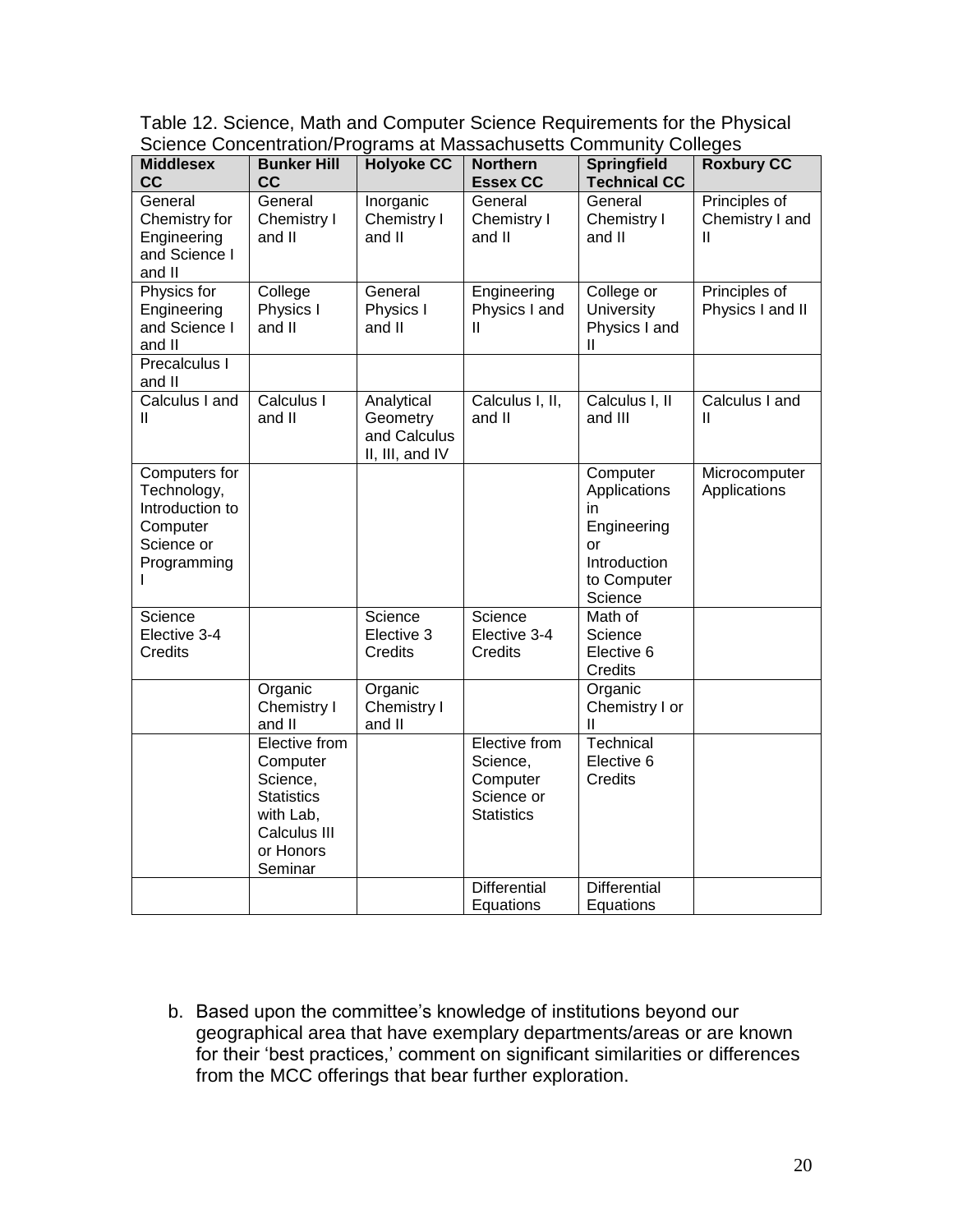*New York has a similar higher education system to Massachusetts with community colleges, state colleges and universities.*

*Rockland Community College located 25 miles north of New York City [\(www.sunyrockland.edu\)](http://www.sunyrockland.edu/) is part of the State University of New York system with many of its 6,000 credit students transferring to one of the four year institutions within the SUNY system. Liberal arts students are required to take six credits of science and in some cases are recommended to take a lab science as opposed to the MCC requirement of eight science credits including at least one laboratory experience. Students working towards an Associate in Science in Liberal Arts: Mathematics and Science degree are required to take sixteen credits of science and eight credits of math. At Middlesex the life science students take 22-24 credits of science and seven credits of math. The physical science students take 19-20 science credits and fifteen credits of math. The Middlesex programs appear to be somewhat more rigorous.*

6. Please describe mechanisms or procedures currently in place to monitor the currency and fit of the content areas and teaching methodology with the educational interests and needs of our students. Explain how these groups have contributed and/or impacted the department's/area's offerings.

a. Relevant external parties, such as professional organizations, content skill standards, local, state, and national task forces, etc.

*The Associate Dean of Academic Programs and Articulation monitors changes in the science requirements at four-year schools. The Biotechnology Program, a program affiliated with the Science Department, monitors changes through advisory groups and conducts its own program review.*

*In 2001 the Science Department proposed that Liberal Arts and Sciences students be required to take eight credits of science. This was done to ensure that the LAS program would meet the Transfer Compact. The proposal was passed by the FSA.*

*Middlesex science instructors have met with science faculty from Salem State College to discuss the transferability of online lab courses. Because of this meeting, it was decided that the laboratory component of online science courses would face-to-face on campus*

*In spring 2007 discussions with the Physics Department at UMASS-Lowell led to a change in the catalog description of Physics for Engineering and Science II to facilitate transfer of this course to UMASS-Lowell.*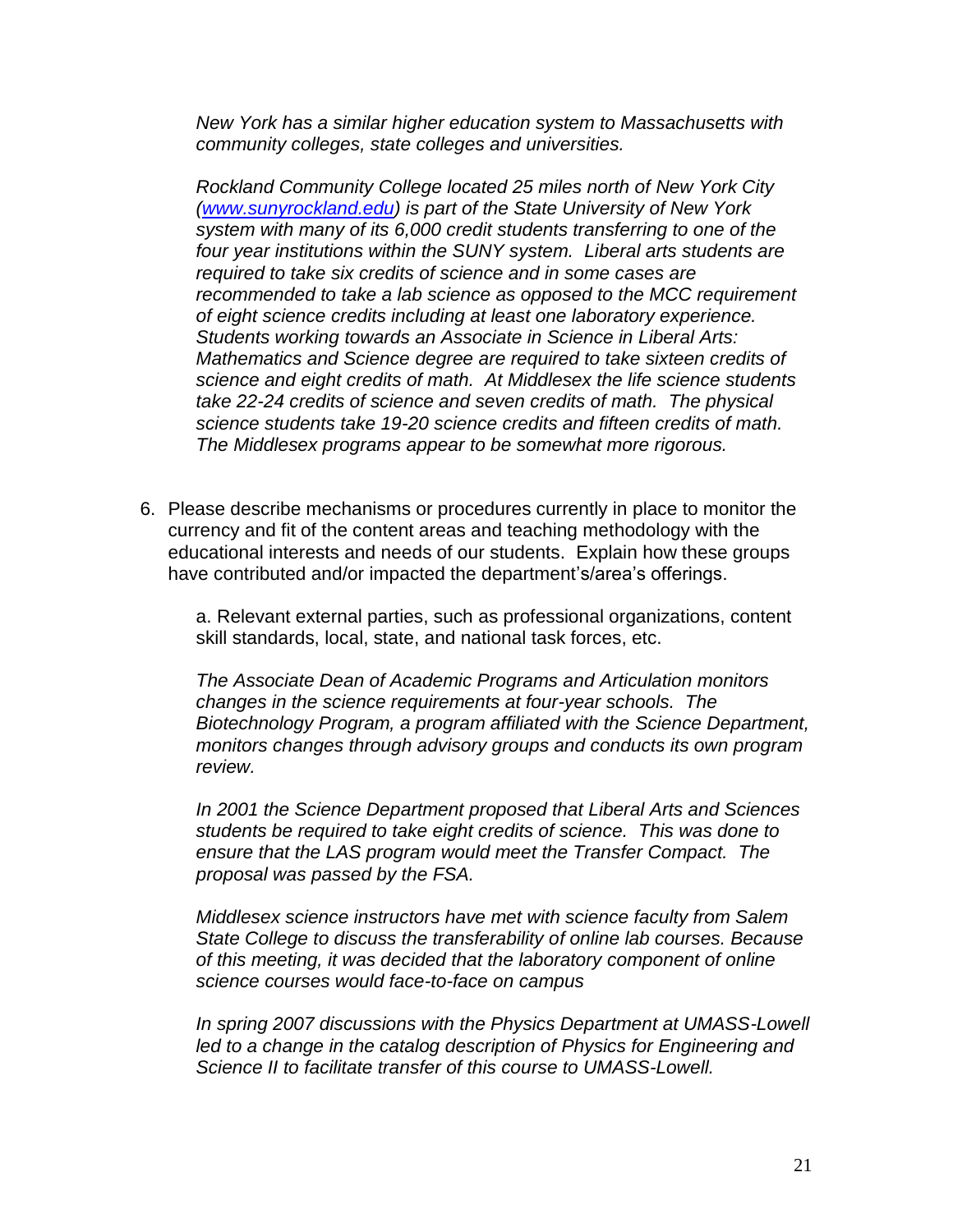*The Science Department Chair monitors national needs and trends in science education as discussed in publications of the National Science Foundation, National Research Council and Project Kaleidoscope. The Science Department has been able to enhance the students' science experiences by involvement in National Science Foundation and private grants.*

*When John Savage joined the faculty he brought with him a grant from the Boston University Superfund Project that allowed the department to buy equipment for environmental monitoring. John Smith and Tom Vaughn are participating in an NSF grant to MIT to build and use small interferometers in their courses. From April 2004-2007, Jessie Klein was a co-principal investigator on an NSF grant with the Concord Consortium. Through this opportunity students were exposed to free web-based modules that supported topics in biology, chemistry and biotechnology. In 2004 the department was awarded a grant from Hewlett Packard that brought wireless technology and laptops to the science area in Henderson Hall. This has allowed the students to access the internet in their classes, use probes for collecting data, and extend data collection to outside the classroom.*

*The department is currently participating in the UMASS Boston Stokes grant and the Northeastern University STEP-UP grant to increase the number of students from underrepresented populations who major in STEM fields.*

*The Science Department is participating in a Chemistry Vertical Teaming Initiative with Lowell High School and UMASS-Lowell.*

b. Relevant internal groups or individuals, such as other departments, programs or areas at the college that: (1) utilize your courses as prerequisites for their courses and/or program or (2) supply prerequisites for your courses.

*Frequent consultation and communication among the Liberal Arts and Sciences deans, the Associate Dean of Programs and Articulation, The Dean of Health Careers, the Office of the Vice-President for Enrollment Services and the Chairpersons of the Science and Math Departments help identify changing trends in students' needs and interests.* 

*The Science Department provides courses such as Forensic Science for the Criminal Justice Programs and Chemistry for Fire Service for the Fire Protection and Safety Technology Program. Anatomy and Physiology I and II, Introduction to Microbiology, and College Chemistry I and II are either prerequisites or requirements for health career programs. Science Department and Health Careers faculty have discussions regarding*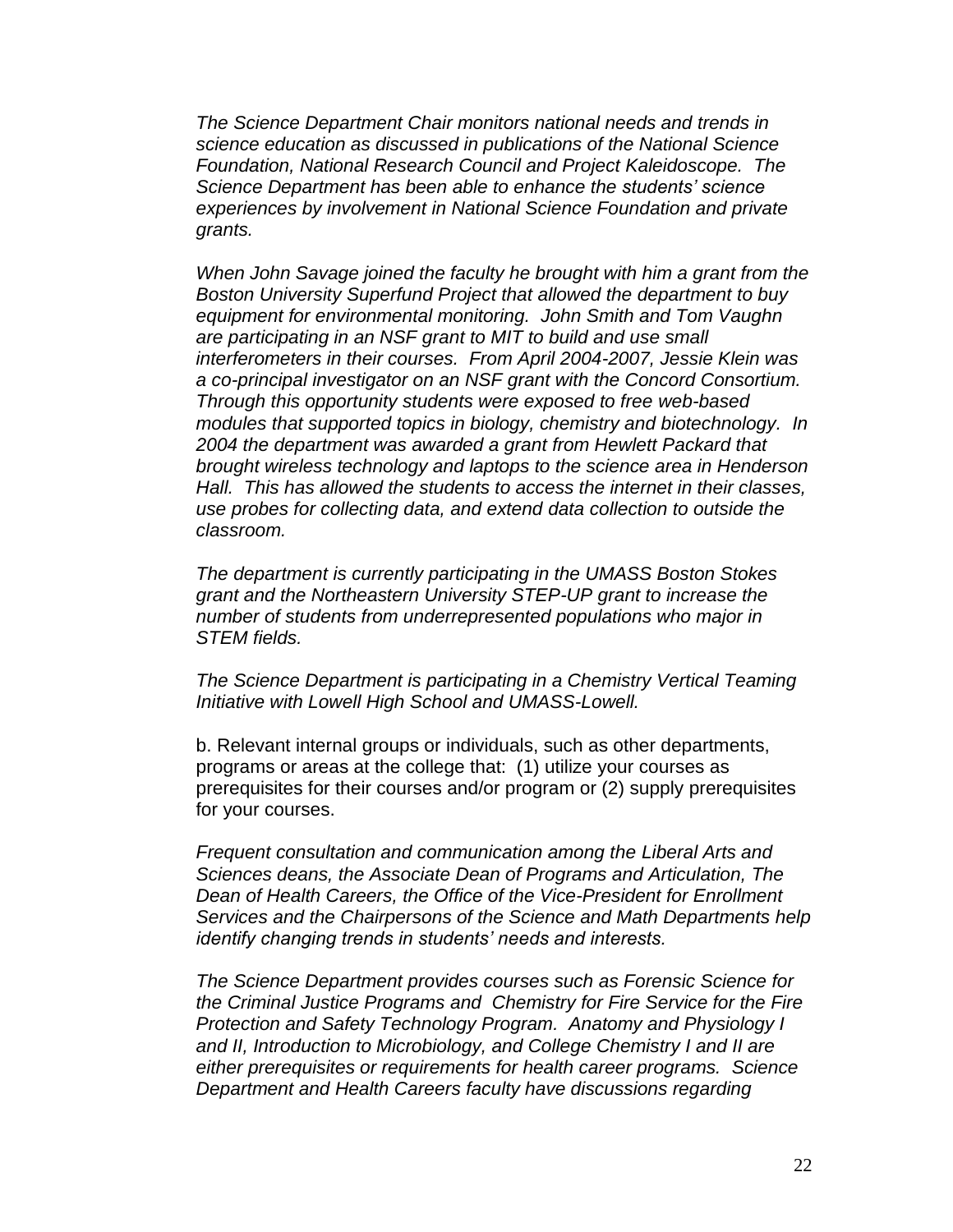*content of these courses. Students in the LINKS program take Explorations in Science.*

*Courses offered through both the Math and English Departments, such as Algebra I and English Composition I serve as prerequisites for several science courses.* 

*The Math and Science Departments have met to discuss ways in which math can be infused into science courses. Science and math faculty collaborate to integrate mathematical principles and science applications and to promote science and math across the curriculum.*

c. Other populations (i.e., students, alumni, community members, cooperative education supervisors, practicum supervisors, service learning supervisors, community agencies).

*No current mechanisms exist to monitor the needs as identified by other populations. However the department attempts to be proactive and responsive to input from these groups. For example, several department members have responded to the request from the service learning supervisor to include service learning in their courses.(See Question 10)*

*The Science Department is working with Prof. Margie Bleichman of the Computer Science Department to develop activities to encourage women to enter STEM careers.*

# **Section V: Curriculum**

# **Departmental Student Learning Outcomes (DSLOs)**

- 7. a. Identify your Departmental Student Learning Outcomes
	- o *Students will use their scientific educational experiences to provide a solid foundation for further study of the sciences.\**
	- o *Students will convey scientific information through written, oral, numerical or visual communication.\**
	- o *Students will demonstrate investigative skills that underlie the scientific method*.
	- o *Students will gather and interpret information about the natural world.*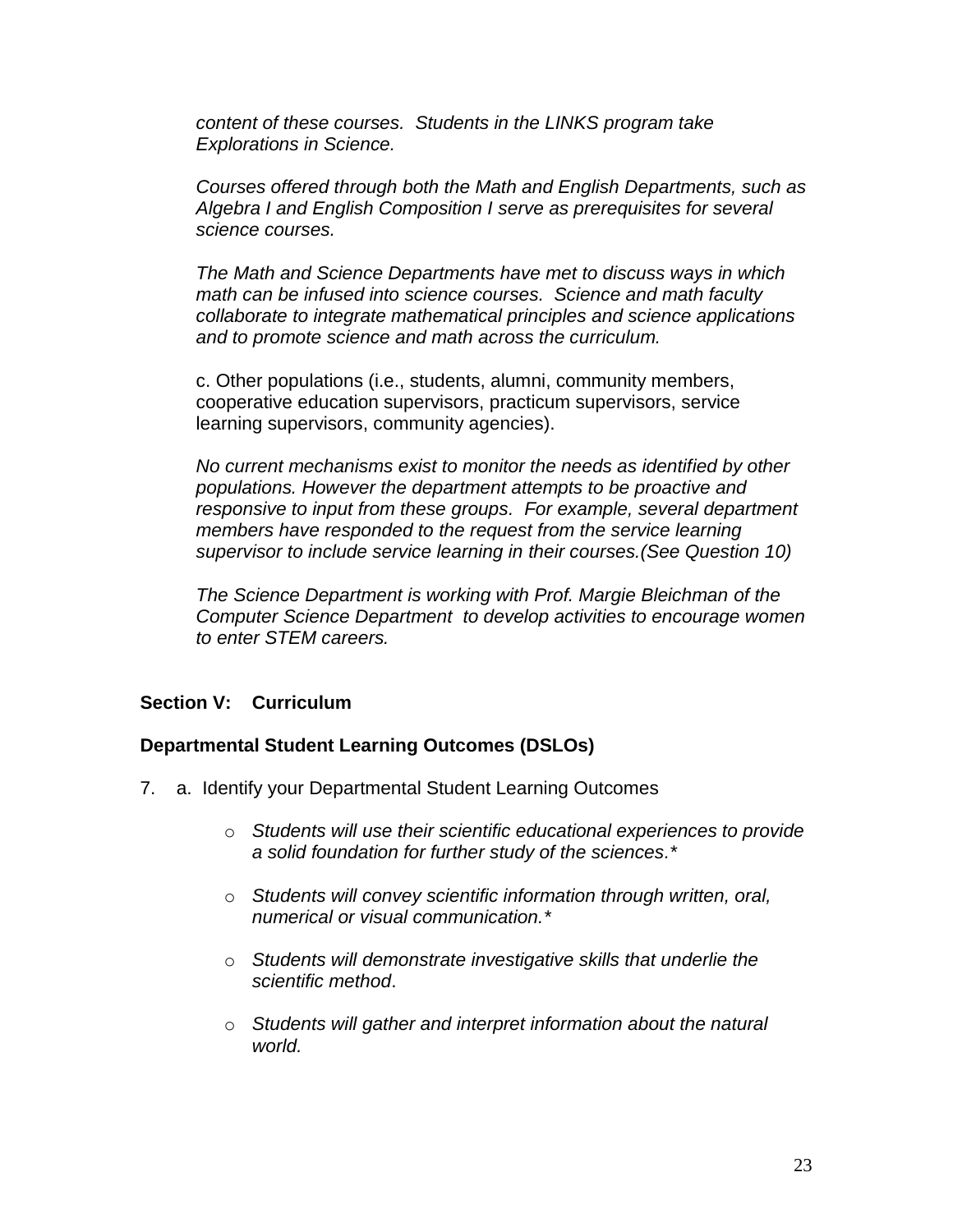o *Students evaluate and discuss societal issues impacted by science.*

*\*Assessment will begin during 2007.*

b. Please describe your department's plan for ongoing, annual assessment of its DSLOs.

*Each year the department will assess one or two DSLO's. In the Spring of 2007 we will assess the first two DSLO's listed above by collecting student work from a variety of science courses. A department committee will use rubrics to measure the level of proficiency demonstrated in a random sample of the collected artifacts.*

c. If applicable, discuss any changes you have made to your DSLOs and/or the ways in which the courses in the department support those DSLOs since your last program review.

*In the 1998-2000 Program Review the DSLO's were written from the faculty perspective. The outcomes have been re-written to reflect what "the students will be able to do".*

*Since the last program review more faculty have students do presentations using posters or PowerPoint. In addition two additional science courses meet the writing intensive. With the development of several online courses students are doing more written assignments through the Discussion Board and Assignment Manager.*

d. Map the way in which your department provides opportunities for students to progress towards achievement of each Departmental Student Learning Outcome, by noting in which courses the outcomes are **Introduced (I), Developed (D)**, or where students are expected to demonstrate **Proficiency (P).**

# **Course Opportunities for Student Achievement of DSLOs**

*The Science Department provides learning opportunities for students:* 

- o *Concentrating in the life sciences*
- o *Concentrating in the physical sciences*
- o *Meeting general education or program requirements such as engineering, computer science or health careers*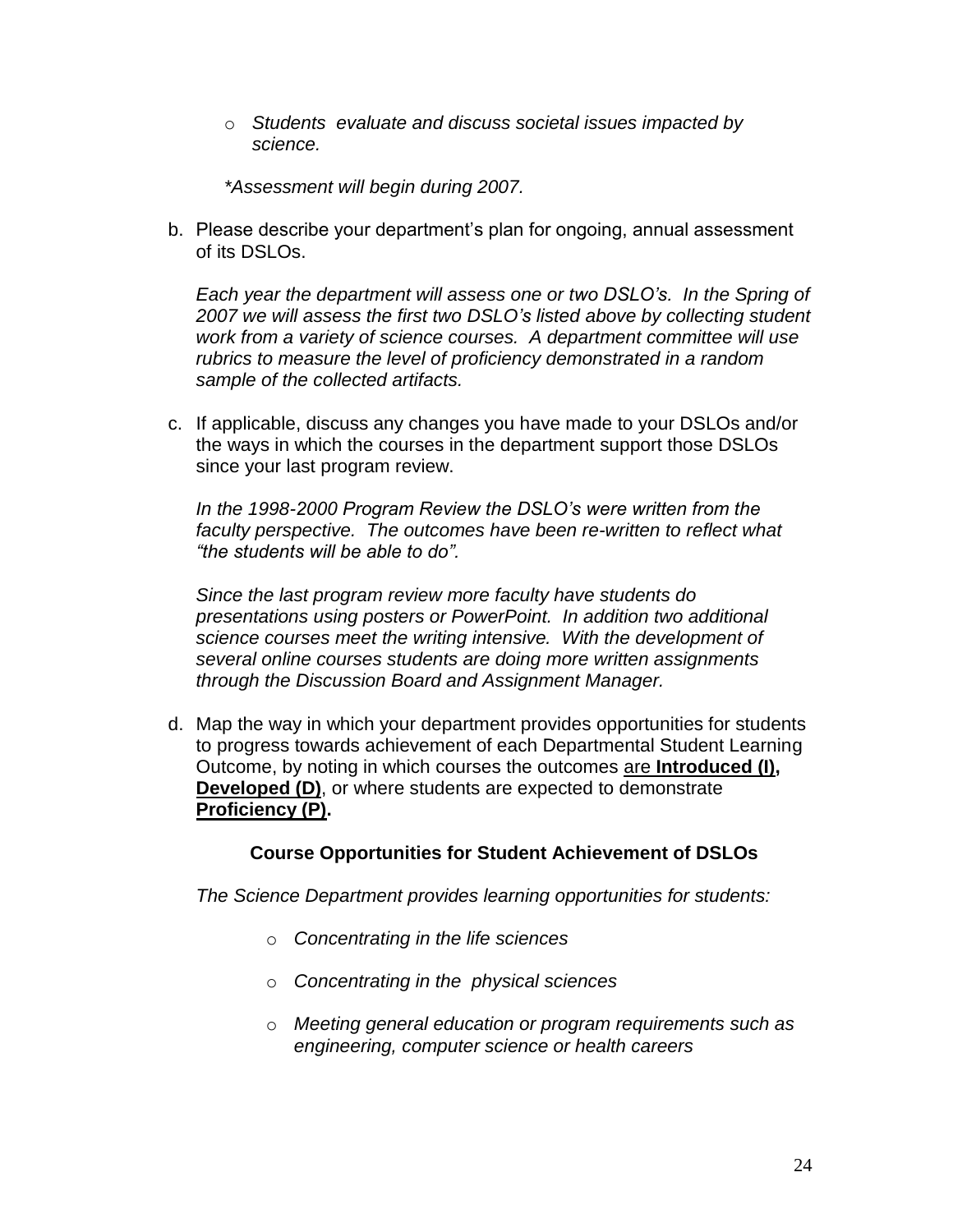# **Curriculum Map DSLO I:** *Students will use their scientific educational experiences to provide a solid foundation for further study of the sciences.*

| <b>DSLO</b>                                                           | <b>Course</b>                    | <b>Course</b>                                                    | <b>Course</b>                                       |
|-----------------------------------------------------------------------|----------------------------------|------------------------------------------------------------------|-----------------------------------------------------|
| DSLO-Use<br>their scientific<br>educational<br>experiences to         | Introduction to<br>Biology (I)   | General Biology I (D)                                            | General Biology II<br>(P)                           |
| provide a solid<br>foundation for<br>further study of<br>the sciences | Introduction to<br>Chemistry (I) | <b>General Chemistry for</b><br>Engineering and<br>Science I (D) | General Chemistry for<br>Engineering and Science II |

# Curriculum Map DSLO I Life Science Concentration

# Curriculum Map DSLO I Physical Science Concentration

| <b>DSLO</b>                                                                      | <b>Course</b>                                          | Course                                                  |
|----------------------------------------------------------------------------------|--------------------------------------------------------|---------------------------------------------------------|
| DSLO-Use<br>their scientific<br>educational<br>experiences to<br>provide a solid | Physics for Engineering and<br>Science I (D)           | Physics for Engineering and Science II (P)              |
| foundation for<br>further study of<br>the sciences                               | General Chemistry for<br>Engineering and Science I (D) | General Chemistry for Engineering and<br>Science II (P) |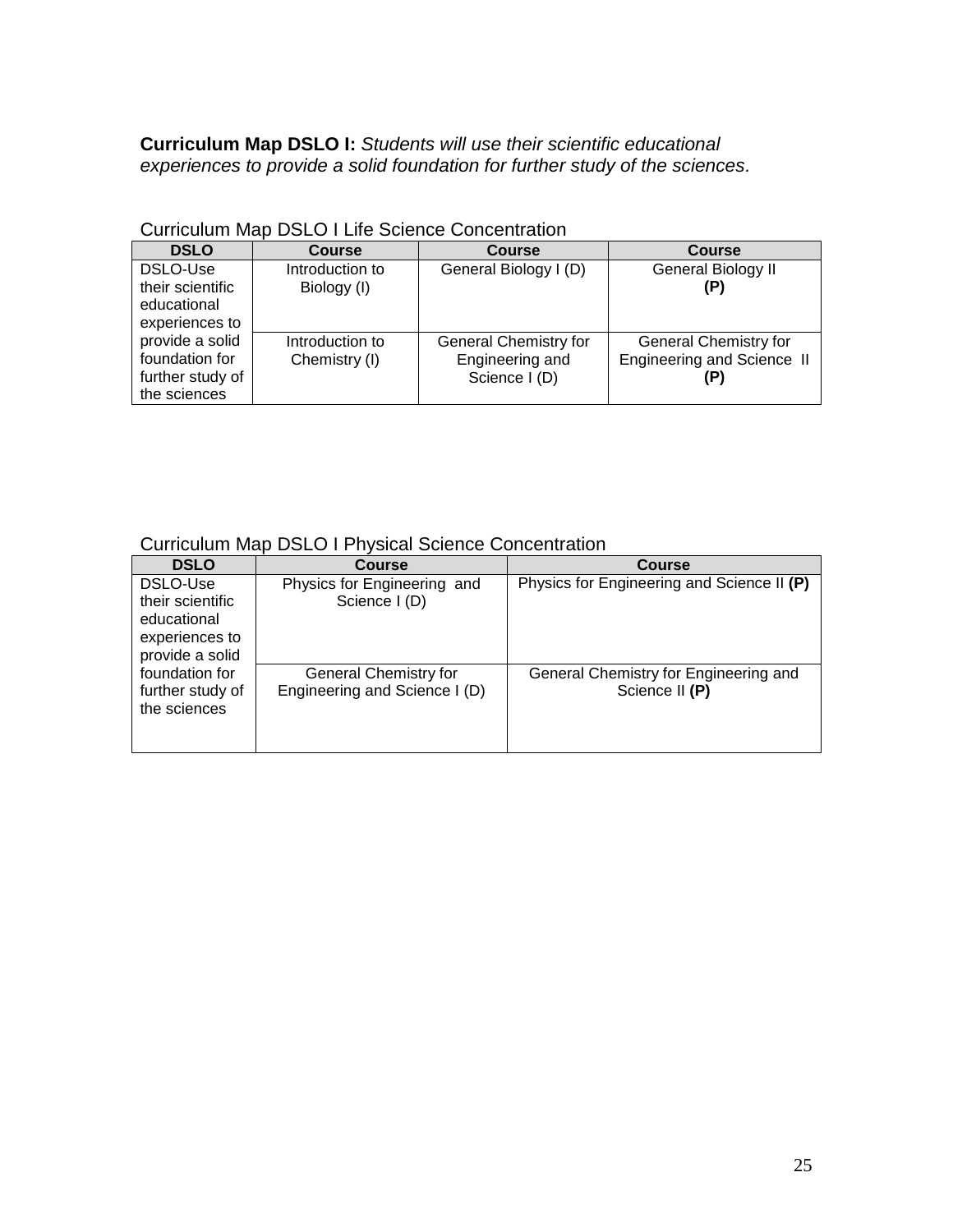Curriculum Map I General Education, Engineering, Computer Science or Entrance to Health Careers

| <b>DSLO</b>                                            | Course                           | Course                                                           | Course                                                            |
|--------------------------------------------------------|----------------------------------|------------------------------------------------------------------|-------------------------------------------------------------------|
| DSLO-Use<br>their scientific<br>educational            | Introduction to<br>Biology (I)   | General Biology I<br>(D)                                         | General Biology II (P)                                            |
| experiences<br>to provide a<br>solid<br>foundation for | Introduction to<br>Chemistry (I) | <b>General Chemistry</b><br>for Engineering and<br>Science I (D) | <b>General Chemistry for</b><br>Engineering and<br>Science II (P) |
| further study<br>of the<br>sciences                    |                                  | Physics for Engineering<br>and Science I (D)                     | <b>Physics for Engineering</b><br>and Science II (P)              |
|                                                        | Introduction to<br>Biology (I)   | Anatomy and<br>Physiology I (D)                                  | Anatomy and<br>Physiology II (P)                                  |
|                                                        | <b>General Biology</b><br>I(D)   | Anatomy and<br>Physiology I (D)                                  | Anatomy and<br>Physiology II (P)                                  |
|                                                        |                                  | General Biology I<br>(D)                                         | Introduction to<br>Microbiology (P)                               |
|                                                        |                                  | Anatomy and<br>Physiology I (D)                                  | Introduction to<br>Microbiology (P)                               |
|                                                        | Introduction to<br>Chemistry (I) | College Chemistry I<br>(D)                                       | <b>College Chemistry II</b><br>(P)                                |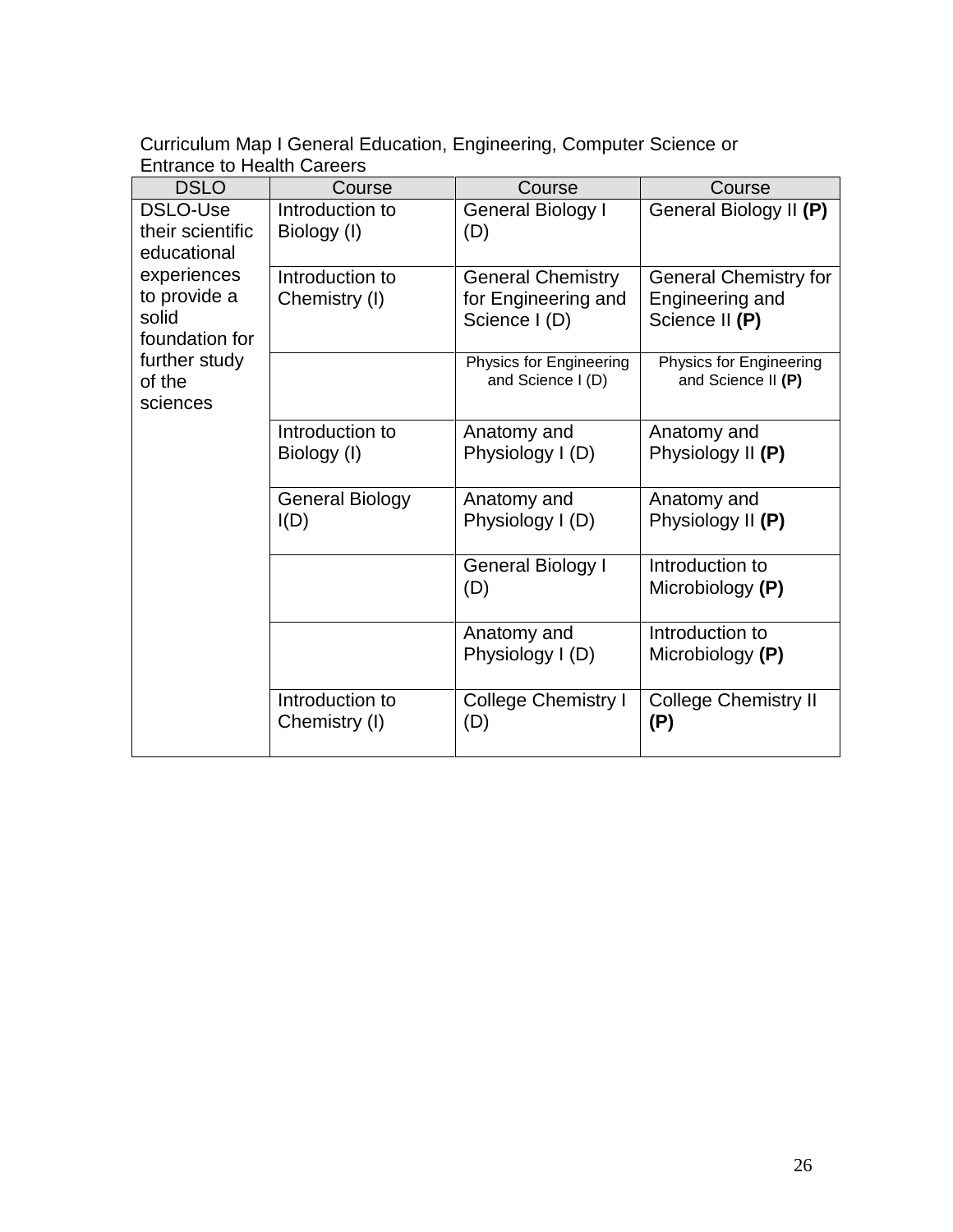**Curriculum Map DSLO II:** *Students will convey scientific information through written, oral, numerical or visual communication.*

*For this DSLO the Science Department assessed written communication and numeracy.* 

#### *Written Communication*

*Assigning courses to I, D or P depended on the writing prerequisite for the course and if courses met the writing intensive. Bolded courses provided artifacts for assessment.*

| Course Preequisites with I, D or P<br><b>Noted</b>                              | Courses                                                                                                                                                                                                                                                                                                                                                                                 |
|---------------------------------------------------------------------------------|-----------------------------------------------------------------------------------------------------------------------------------------------------------------------------------------------------------------------------------------------------------------------------------------------------------------------------------------------------------------------------------------|
| No writing prerequisites (I)                                                    | Environmental Studies, Natural Disasters, Renewable<br>Energy, Basic Anatomy and Physiology, Zoology,<br>Nutrition, Sexually Transmitted Diseases, College<br>Chemistry I and II, Physics I and II, Physics for<br>Engineering and Science I and II                                                                                                                                     |
| Requires Fundamentals of Writing<br>(I)                                         | <b>Explorations in Science</b>                                                                                                                                                                                                                                                                                                                                                          |
| Requires eligibility for English<br>Composition I (D)                           | Introduction to Ocean and Marine Biology, Introduction to<br>Biology, General Biology I, Integrated Science I and II,<br>Astronomy, Botany. Forensic Science, Genetics, Physical<br>Geology, Historical Geology, Age of Dinosaurs,<br>Introduction to Meteorology, Introduction to Chemistry,<br>Chemistry for Fire Service, Environmental Science with<br>Lab, Introduction to Geology |
| Requires completion or concurrent<br>enrollment in English Composition I<br>(D) | Anatomy and Physiology I                                                                                                                                                                                                                                                                                                                                                                |
| Requires English Composition I (P)                                              | Anatomy and Physiology II, Introduction to<br>Microbiology*, Infectious Diseases, Effect of the<br>Environment on Health, Water and the Living World                                                                                                                                                                                                                                    |
| Course is writing intensive (P)                                                 | <b>General Biology II, General Chemistry for Engineering</b><br>and Science I and II, Applied Methods of Statistics,<br><b>Infectious Diseases</b>                                                                                                                                                                                                                                      |

*\*Although English Composition I is not a requirement for Introduction to Microbiology most students have completed it because they completed Anatomy and Physiology I.*

#### *Numeracy*

*Assigning courses to I, D or P depended on the math prerequisite for the course and the degree to which mathematics topics were integral to the course. The Department Assessment Committee decided that students could demonstrate proficiency in courses requiring Intermediate algebra or a higher math. Introduction to Chemistry and College Chemistry I were also thought to be courses where proficiency could be demonstrated because math is used in many of the topics covered in these courses. Bolded courses provided artifacts for assessment.*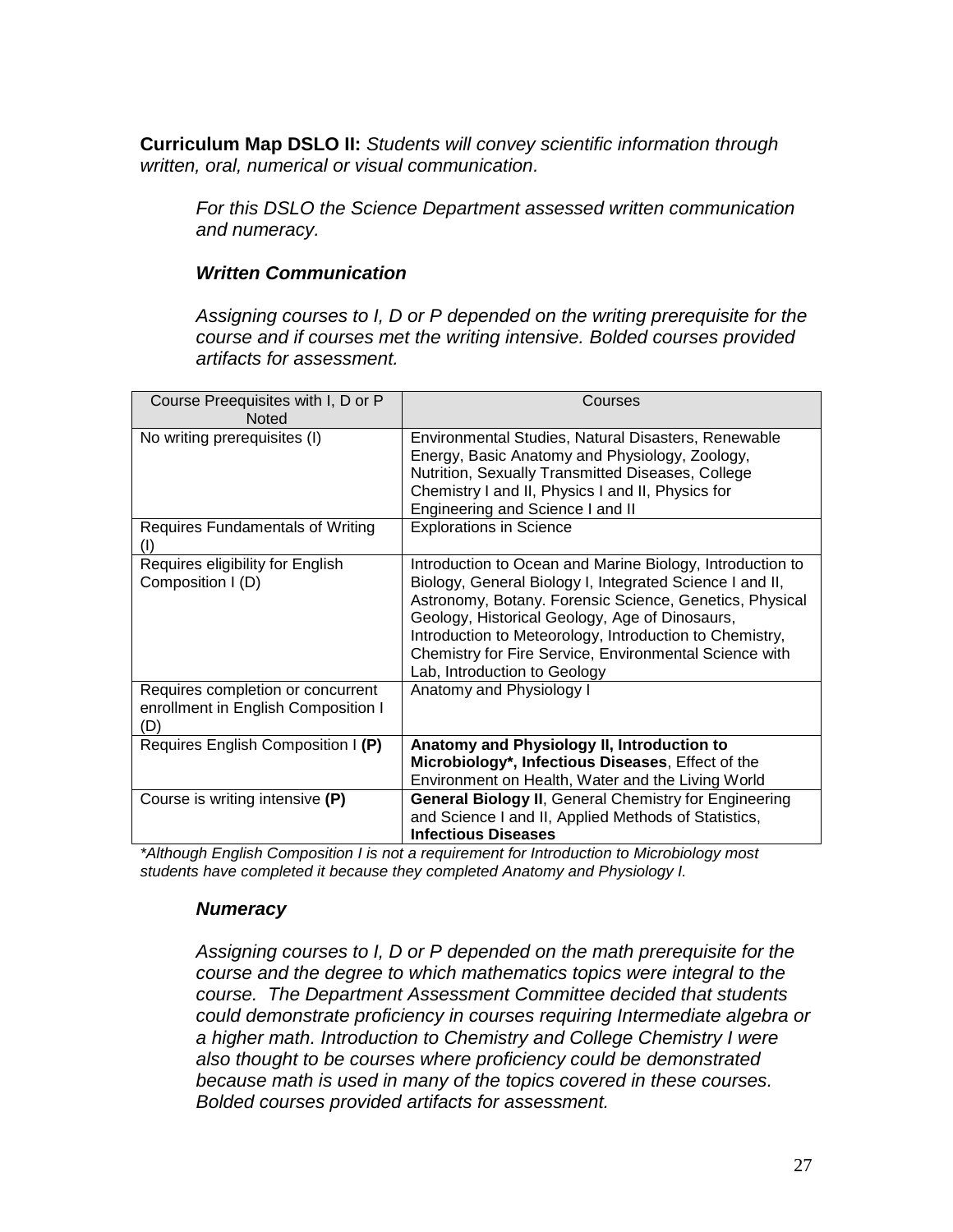| Course Perquisites with I, D or P<br><b>Noted</b>                                  | Courses                                                                                                                                                                                                                                                                                                                                                                     |
|------------------------------------------------------------------------------------|-----------------------------------------------------------------------------------------------------------------------------------------------------------------------------------------------------------------------------------------------------------------------------------------------------------------------------------------------------------------------------|
| No math prerequisites (I)                                                          | Basic Anatomy and Physiology, Infectious Diseases,<br>Botany, Water and the Living World, Forensic Science,<br>Zoology, Nutrition, Sexually Transmitted Diseases,<br>Physical Geology, Historical Geology, The Age of<br>Dinosaurs, Introduction to Meteorology, Introduction to<br>Geology                                                                                 |
| Requires Fundamentals of Math (I)                                                  | Environmental Studies, Introduction to Biology,<br>Astronomy, Effects of the Environment on Health, Human<br>Genetics,                                                                                                                                                                                                                                                      |
| Requires Algebra I or II (D)                                                       | Introduction to Ocean and Marine Biology, General<br>Biology I and II, Integrated Science I and II, Anatomy and<br>Physiology I and II, Introduction to Microbiology,<br>Microbiology for Industrial Applications, Immunology,<br>Molecular Biology, Chemistry for the Fire Service, College<br>Chemistry II, Principles of Biochemistry, Environmental<br>Science with Lab |
| Requires Intermediate Algebra or<br>higher(P)                                      | Methods of Applied Statistics, Physics I and II*, Physics<br>for Engineering and Science I and II, General<br><b>Chemistry for Engineering and Science I and II</b>                                                                                                                                                                                                         |
| Math is an Integral Part of the<br>course although prerequisite is<br>Algebra I(P) | Introduction to Chemistry, College Chemistry I,                                                                                                                                                                                                                                                                                                                             |

e. Please comment on the **sequencing of** opportunities for students to develop and achieve each DSLO within the department, as noted on the Curriculum Maps.

# *DSLO I: Students will use their scientific educational experiences to provide a solid foundation for further study of the sciences.*

*The department program review committee agreed that students could demonstrate proficiency for this DSLO by assessing them in the second course of a two semester sequence. Students showing proficiency in the DSLO assessments demonstrate a knowledge base that would serve as a strong foundation for future science courses or courses in their programs. Depending on a student's previous experience they may enter the sequencing map at the introductory or developmental level. For example, a student might take Introduction to Biology and then General Biology I or they may start at General Biology I. Although Introduction to Microbiology is not part of a sequence students are required to take either General Biology I or A+P I as a prerequisite. The majority of students who take Introduction to Microbiology are near the end of their science experience and so this course is also used to measure proficiency of this DSLO.*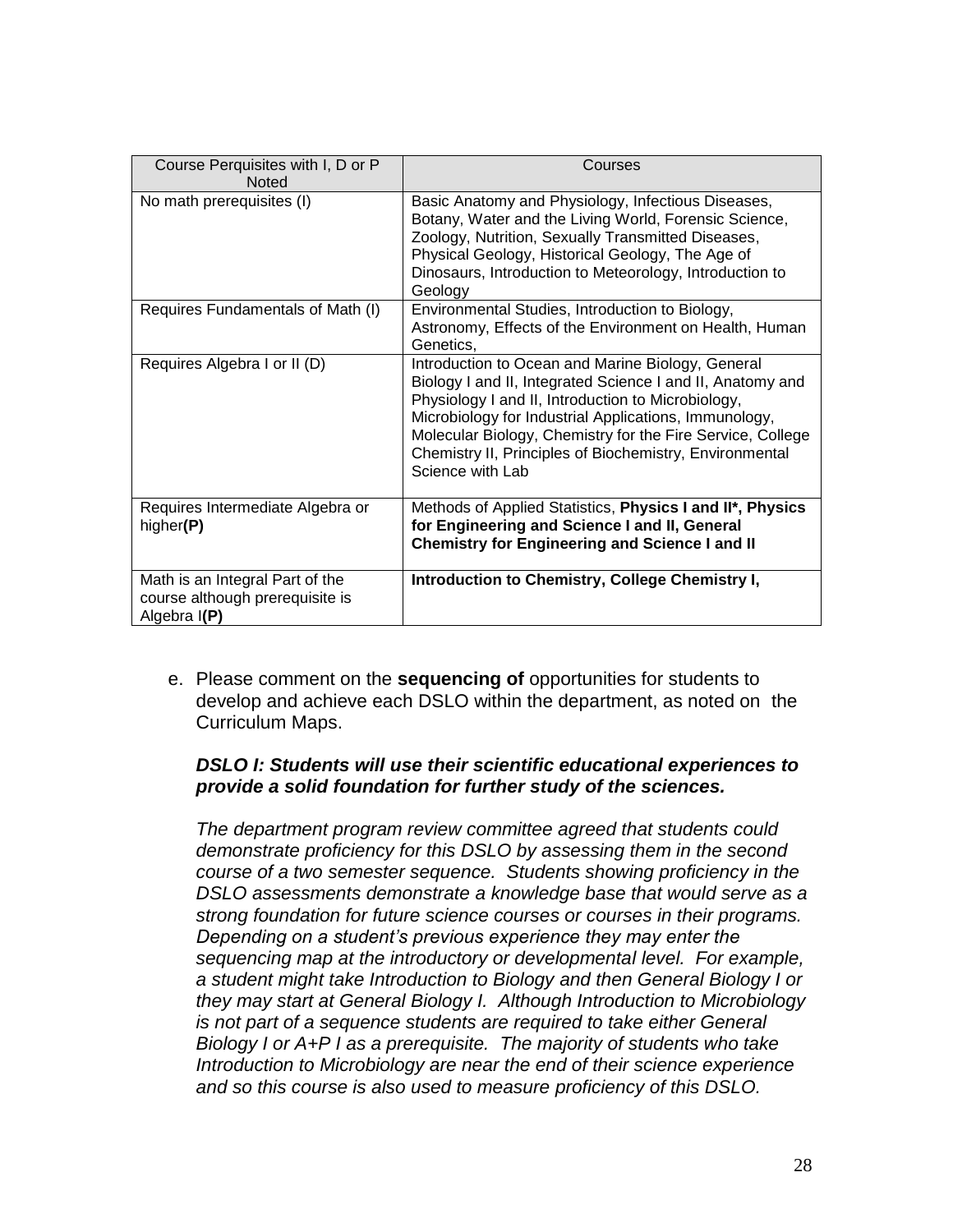# *DSLO II: Students will convey scientific information through written, oral, numerical or visual communication.*

*Students demonstrate proficiency of written communication in courses that either require English Composition I or are writing intensive as indicated in the Curriculum Map DSLO II. Life or physical science students can do this by taking General Biology II or General Chemistry for Engineering and Science I or II.* 

*Students demonstrate numeracy proficiency in courses that have a prerequisite of Intermediate Algebra or higher or in science courses in which math is an integral part of the course such as Introduction to Chemistry and College Chemistry I. Life or physical science students can demonstrate proficiency in numeracy by taking General Chemistry for Engineering and Science I or II.* 

f. On the following pages, please indicate **how each DSLO is attained** and **how the attainment of each is assessed**. If the strategy for attainment of a DSLO is contained within a particular course, please list the course first, with the relevant activity (or activities) listed next to each course. If there is nothing currently in place that is intended to provide for the attainment of a particular outcome or to assess the extent to which the outcome has been realized, please leave the appropriate space blank. The blanks will help to identify areas which need further development.

# **DSLO I**

*Students will use their scientific educational experiences to provide a solid foundation for further study of the sciences*

| <b>Strategies for Attainment</b> | <b>Assessment</b>          |                            |
|----------------------------------|----------------------------|----------------------------|
| <b>Course</b>                    | <b>Activities</b>          | <b>Strategies</b>          |
| <b>General Biology II</b>        | <b>End of Semester</b>     | <b>Essay Assessed with</b> |
|                                  | <b>Synthesis Question</b>  | <b>Rubric</b>              |
| <b>General Chemistry for</b>     | <b>Diagnostic Problems</b> | <b>Instructor Graded</b>   |
| <b>Engineering and Science</b>   |                            |                            |
| Ш                                |                            |                            |
| <b>Physics for Engineering</b>   | Exam Problem               | <b>Instructor Graded</b>   |
| and Science II                   |                            |                            |
| Anatomy and Physiology           | <b>End of Semester</b>     | <b>Essay Assessed with</b> |
| I and II                         | <b>Synthesis Question</b>  | <b>Rubric</b>              |
| Introduction to                  | <b>End of Semester</b>     | <b>Essay Assessed with</b> |
| Microbiology                     | <b>Synthesis Question</b>  | <b>Rubric</b>              |
| College Chemistry II             | <b>End of Semester</b>     | <b>Essay Assessed with</b> |
|                                  | <b>Synthesis Question</b>  | <b>Rubric</b>              |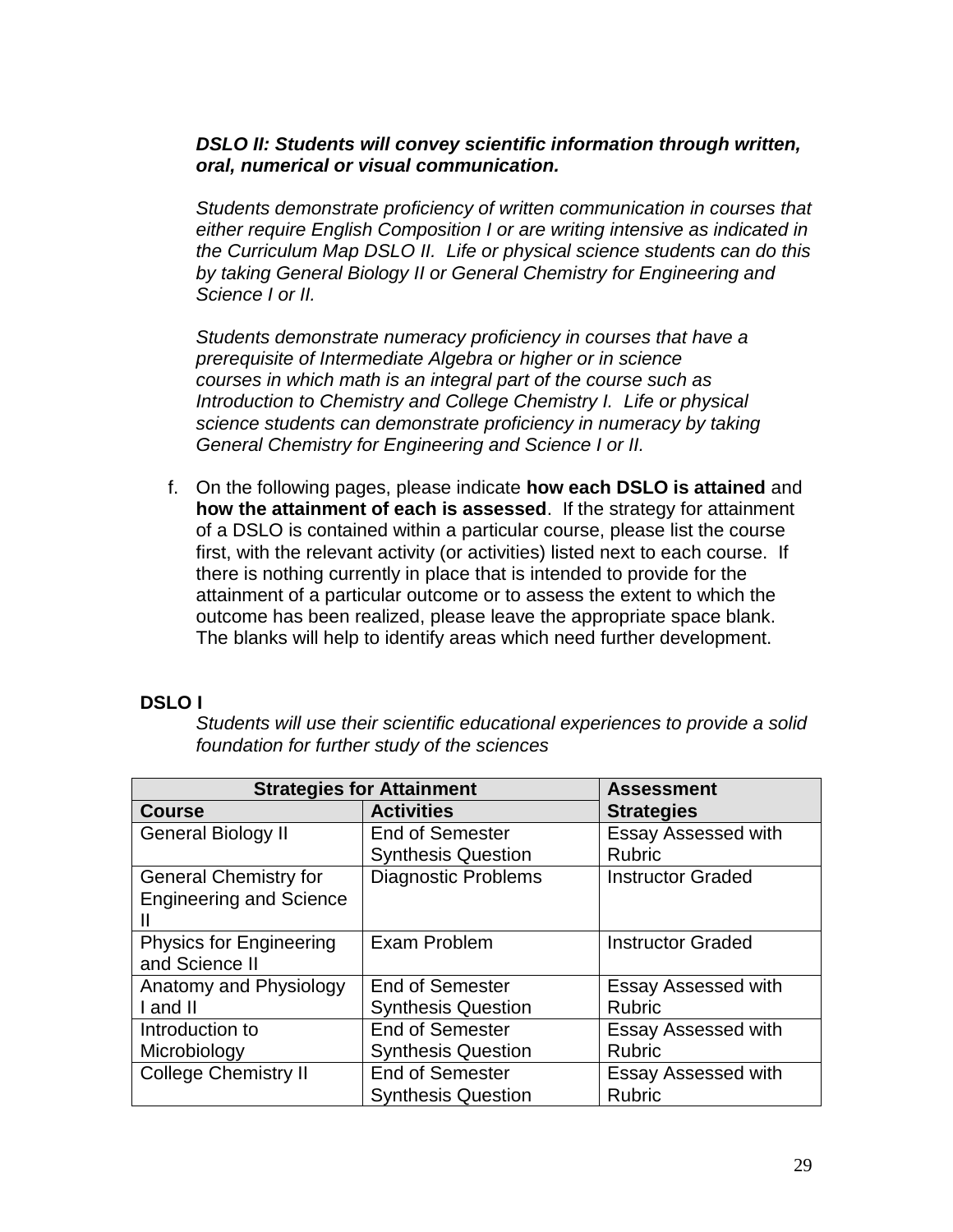Describe how this Departmental Student Learning Outcome is **assessed for proficiency** at the **department level**.

*Instructors in General Biology II, Anatomy and Physiology II, Introduction to Microbiology and College Chemistry II developed synthesis questions and grading rubrics(see appendix). Full-time and adjunct faculty administered the questions to students as either an in-class assignment or final exam question. For Anatomy and Physiology II and Introduction to Microbiology two instructors were normed for each course and they assessed the questions using rubrics. In the case of General Biology II and College Chemistry II the questions were assessed by individual faculty. For General Chemistry for Engineering and Science II, John Savage administrated and graded two diagnostic questions. In Physics for Engineering II John Smith graded a final exam question that required students to use knowledge acquired over the course of the semester (see appendix).* 

 What does the department"s data analysis reveal about student achievement of this DSLO within the department?

# *General Biology II*

*Thirty-nine General Biology II students completed the assignment. Thirty papers were randomly selected and assessed.*

The scoring range on the rubric was

| <b>Score</b>       | <b>Description</b>         | Number of students in Range |
|--------------------|----------------------------|-----------------------------|
| 12-14 Points       | <b>Exceeds Proficiency</b> | $0(0\%)$                    |
| 7-11 Points        | Proficient                 | 14(47%)                     |
| Less than 7 points | <b>Below Proficiency</b>   | 16(53%)                     |

# *Anatomy and Physiology II*

*Eighty-one Anatomy and Physiology II students completed the assignment. Thirty papers were randomly selected and assessed.* 

The scoring range on the rubric was:

| <b>Score</b>        | <b>Description</b>         | Number of students in Range |
|---------------------|----------------------------|-----------------------------|
| 23-26 Points        | <b>Exceeds Proficiency</b> | $1(3.3\%)$                  |
| 17-22 Points        | Proficient                 | 8(26.7%)                    |
| Less than 17 points | <b>Below Proficiency</b>   | 21(70.0%)                   |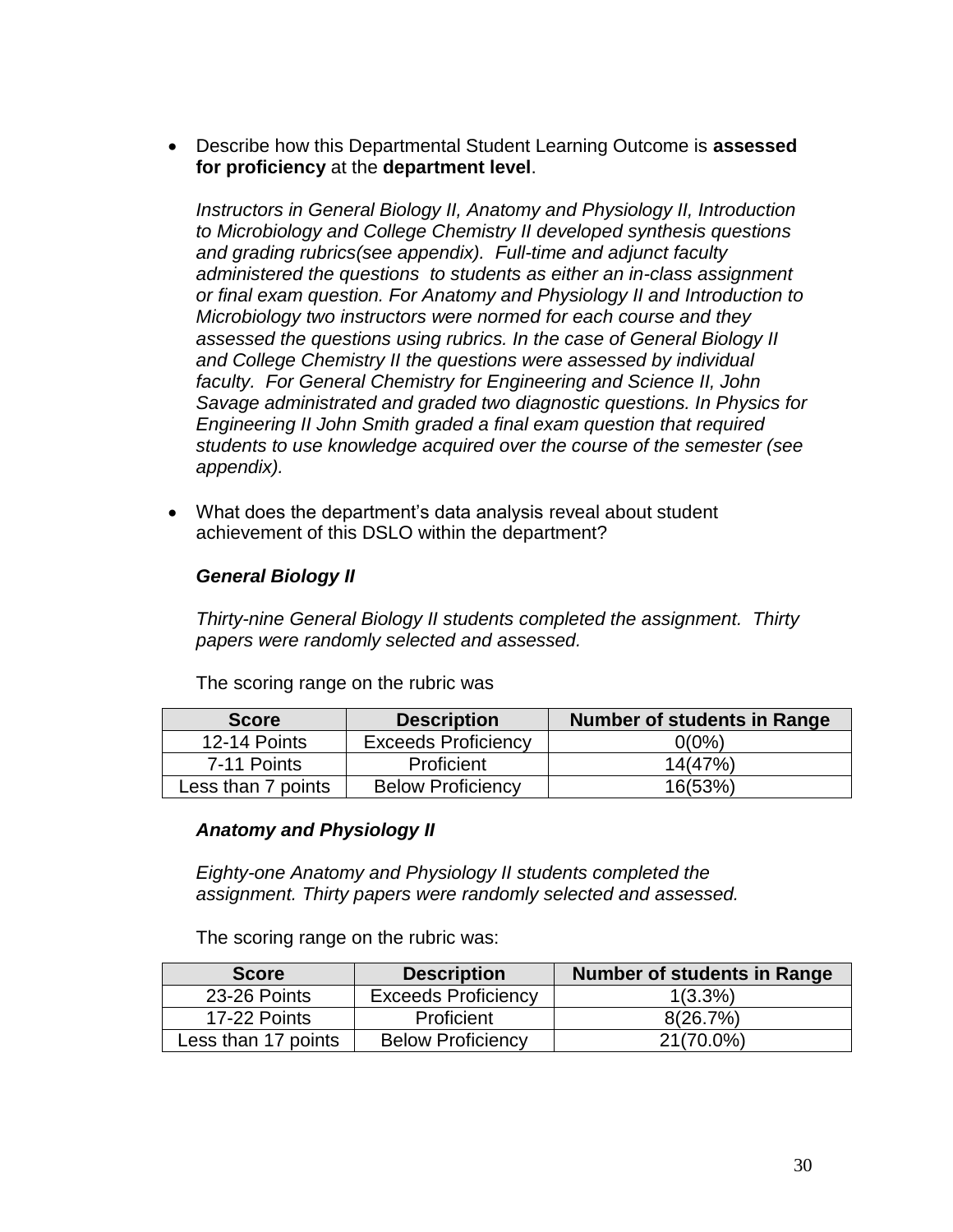# *Introduction to Microbiology*

*Forty-eight Introduction to Microbiology students completed the assignment. Thirty papers were randomly selected and assessed.* 

*The scoring range on the rubric was:*

| <b>Score</b>       | <b>Description</b> | Number of students in Range |
|--------------------|--------------------|-----------------------------|
| 16-24              | Proficient         | 6(20%)                      |
| $6 - 15$           | Developing         | 10(33%)                     |
| Less than 6 points | Failure            | 14(47%)                     |

# *College Chemistry II*

*Fifty-five College Chemistry II students completed the assignment. Fortynine papers were randomly selected and assessed.* 

The scoring range on the rubric was:

| <b>Score</b> | <b>Description</b>         | Number of students in Range |
|--------------|----------------------------|-----------------------------|
|              | <b>Exceeds Proficiency</b> | 10(21%)                     |
| ◠            | Proficient                 | 17(35%)                     |
|              | Developing                 | 11(22%)                     |
|              | Failure                    | 11(22%)                     |

# *General Chemistry for Engineering and Science II*

*Twenty-four students completed the assignment. All the papers were assessed by the course instructor.*

The scoring range on the rubric was:

| <b>Score</b> | <b>Description</b>         | <b>Number of students in Range</b> |
|--------------|----------------------------|------------------------------------|
|              | <b>Exceeds Proficiency</b> | 2(8%)                              |
| ാ            | Proficient                 | 9(38%)                             |
|              | Developing                 | 6(25%)                             |
|              | Failure                    | 7(29%)                             |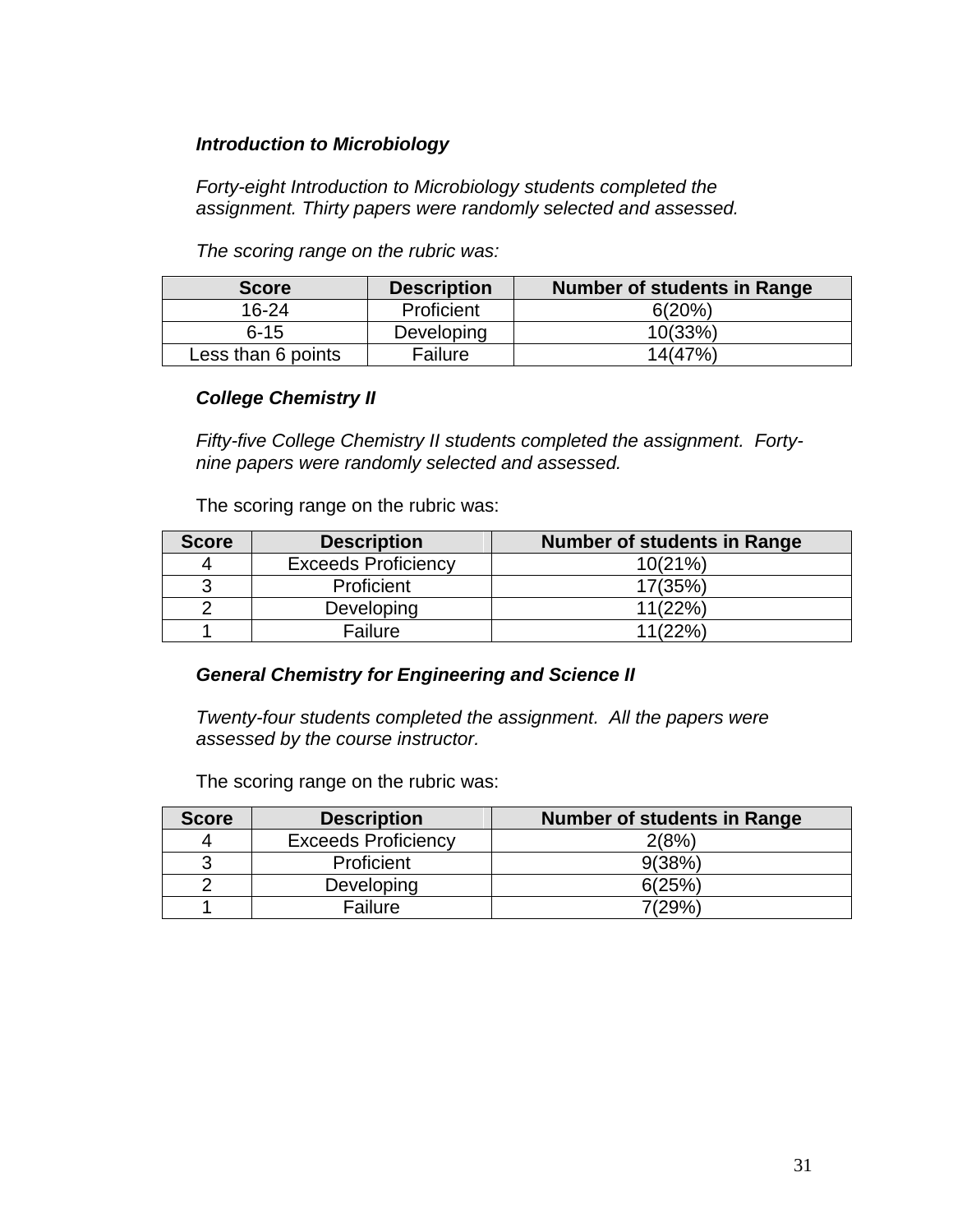# *Physics for Engineering and Science II*

*Twenty-nine students completed a question as part of their final exam. All the papers were assessed by the course instructor.* 

| <b>Score</b> | <b>Description</b> | <b>Number of students in Range</b> |
|--------------|--------------------|------------------------------------|
|              | Proficient         | 20(69%)                            |
|              | Developing         | 4(14%)                             |
|              | Failure            | 5(17%                              |

*The scoring range on the rubric was:*

#### *Summary*

*In General Biology II and Anatomy and Physiology II less then 50% of the students assessed scored at the proficient level. In Introduction to Microbiology 20% of the students were found to be proficient. In College Chemistry II 56% of the students were proficient.*

*In order to correctly answer the General Chemistry for Engineering and Science II and Physics for Engineering and Science II questions the students needed to demonstrate proficiency in the course concepts and numeracy In General Chemistry for Engineering and Science II only 46% were proficient. In Physics for Engineering and Science II 69% of the students achieved proficiency.* 

*As the faculty scored the General Biology II, Anatomy and Physiology I, Introduction to Microbiology and College Chemistry II questions, they made the following observations that might explain the poor student performance:*

- *Good questions bad grading-We need to improve the process and have more faculty involved.*
- *Poorly written questions (Subsequently, many instructors attended the fall 2007 Professional Day workshops on formulating questions).*
- *Students stopped writing when they ran out of space-use blue books.*
- *Students do not understand what it means to compare and contrast. This needs to be taught or different language used such as similarities and differences.*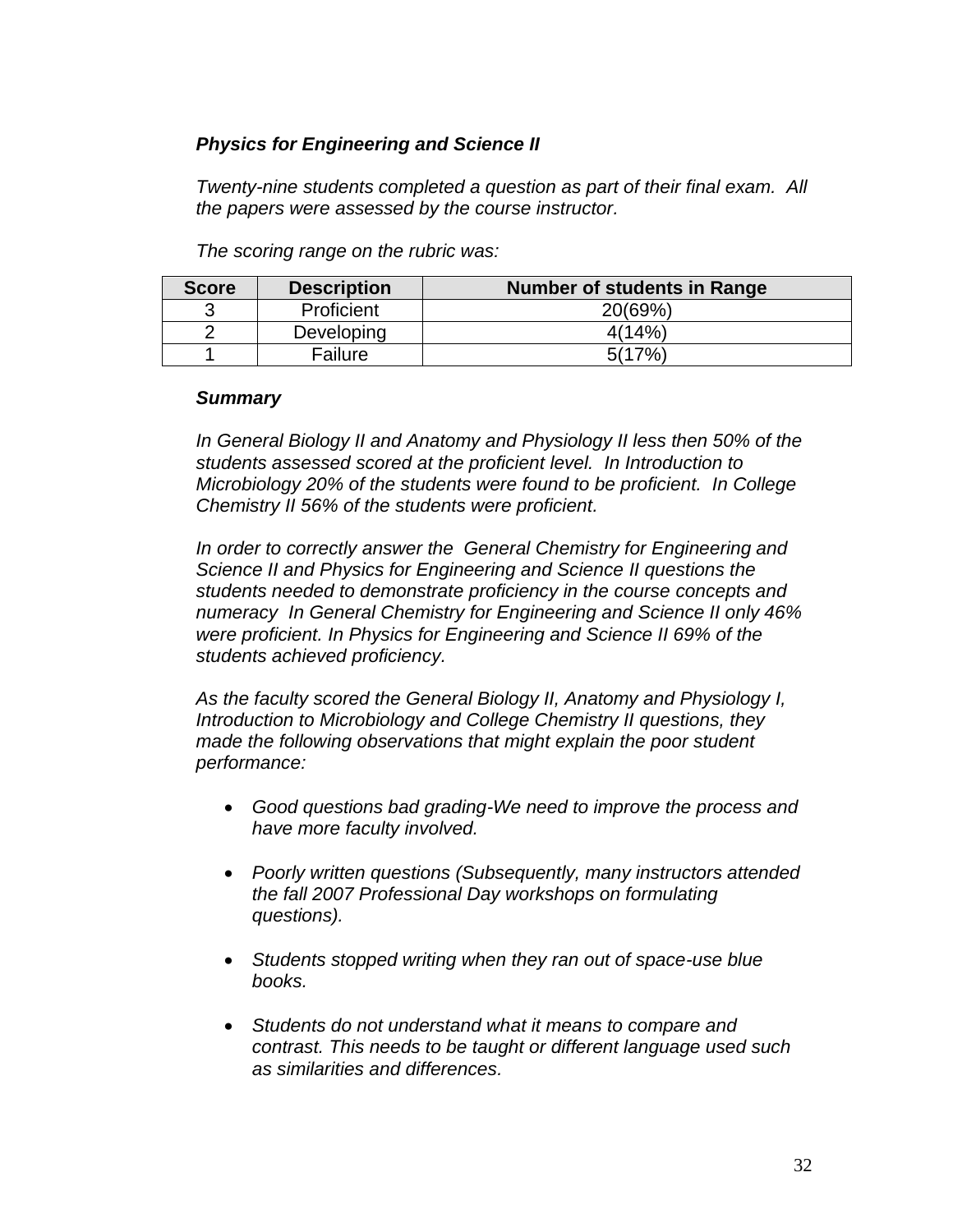- *Students do not know how to organize an essay question.*
- *Question should not be given at the final-too stressful.*
- *Students have the facts but cannot put them into sentences.*
- *Some students do not know the facts.*

What curricular and/or instructional changes are planned within the department as a result of this data (if any)? Consider:

- o The scope and sequence of Introductory, Developing, and Proficiency level student learning opportunities
- o The adequacy of the range of learning experiences and assessment methodologies that your department offers to meet student learning needs

The instructors believe that the main problem is students" inability to write a scientific essay or an essay that demonstrates cumulative science comprehension. They have suggested the following strategies to improve student performance:

- Students will be given opportunities to answer synthesis questions throughout the semester.
- Faculty will give students instruction on how to write a good essay question.
- Experiences with answering synthesis questions should occur in developing courses such as General Biology I, Anatomy and Physiology I and College Chemistry I.
- Students should be given the question prior to an exam so that they will have preparation time.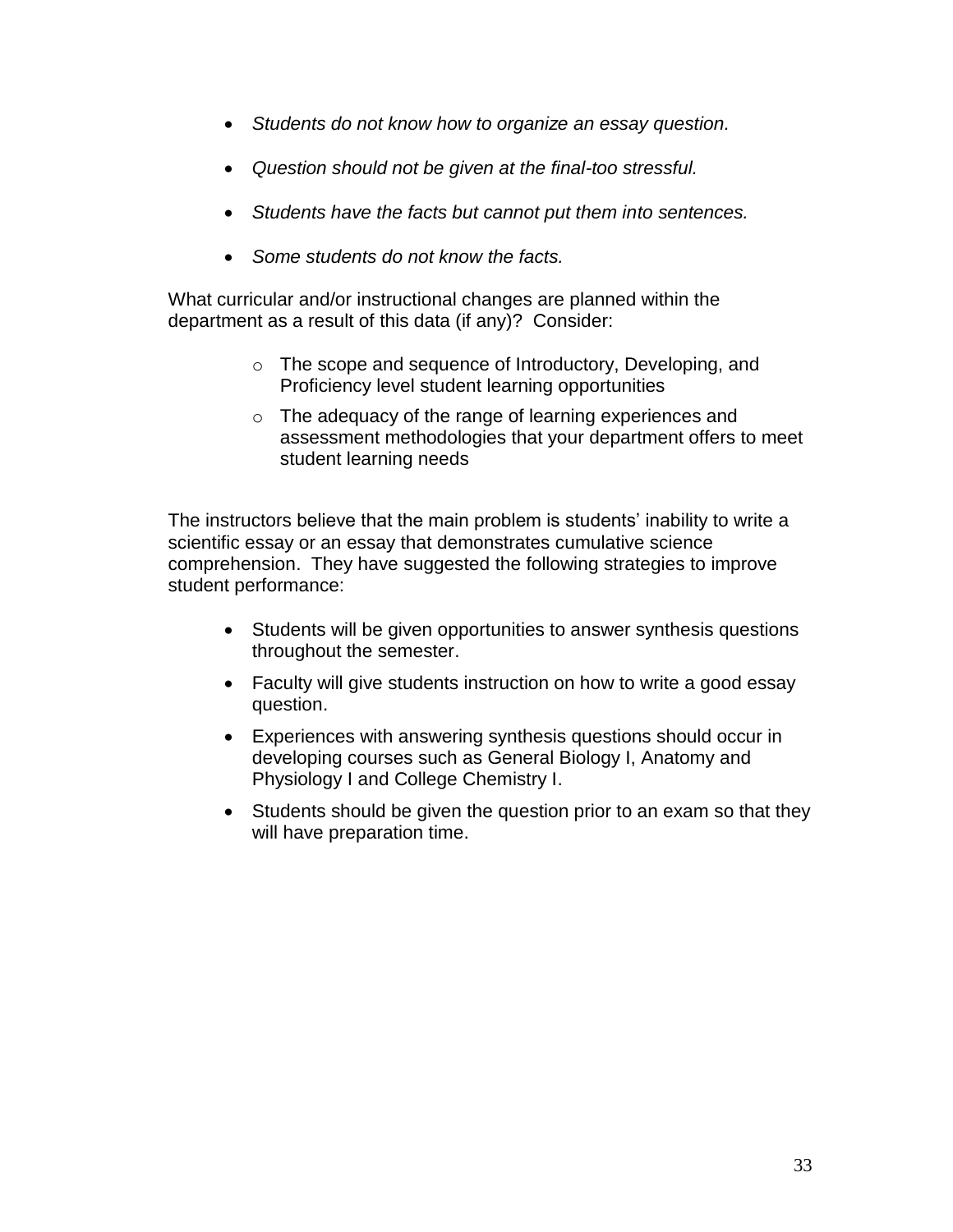# **DSLO II**

*Students will convey scientific information through written, oral, numerical or visual communication*

# **Written Communication**

 Describe how this Departmental Student Learning Outcome is **assessed for proficiency** at the **department level**.

| <b>Strategies for Attainment</b> | <b>Assessment</b>             |                             |
|----------------------------------|-------------------------------|-----------------------------|
| <b>Course</b>                    | <b>Activities</b>             | <b>Strategies</b>           |
| <b>General Biology II</b>        | <b>End of Semester</b>        | <b>Assessed with Rubric</b> |
|                                  | <b>Synthesis Question</b>     |                             |
| Anatomy and Physiology           | <b>End of Semester</b>        | <b>Assessed with Rubric</b> |
|                                  | <b>Synthesis Question</b>     |                             |
| Introduction to                  | <b>End of Semester</b>        | <b>Assessed with Rubric</b> |
| Microbiology                     | <b>Synthesis Question</b>     |                             |
| <b>Infectious Diseases</b>       | <b>Short Research Reports</b> | <b>Assessed by Rubric</b>   |

*The DSLO I artifacts were used to assess for written communication. As faculty read the papers they used a rubric similar to the Written Communication ISLO rubric (see Appendix). This rubric was also used to assess the Infectious Diseases research reports. Scores of 3-4 are considered proficient.*

• What does the department's data analysis reveal about student achievement of this DSLO within the department?

# *General Biology II-Written Communication*

*Thirty-nine General Biology II students completed the assignment. Thirty papers were randomly selected and assessed.* 

| Ability                                     |                 |        |                                        |         |
|---------------------------------------------|-----------------|--------|----------------------------------------|---------|
| Ideas Well Formulated, Clarified and        |                 |        | $5(16\%)$   3(10%)   11(37%)   11(37%) |         |
| Organized                                   |                 |        |                                        |         |
| Appropriate Language is Employed            | 8(27%)          | 7(23%) | 12(40%)                                | 3(10%)  |
| <b>Standard Grammar and Punctuation are</b> | $6(20\%)$ 2(7%) |        | 4(13%)                                 | 18(60%) |
| <b>Utilized</b>                             |                 |        |                                        |         |

*The results indicate that in all three abilities, over 50% of the students were not proficient.*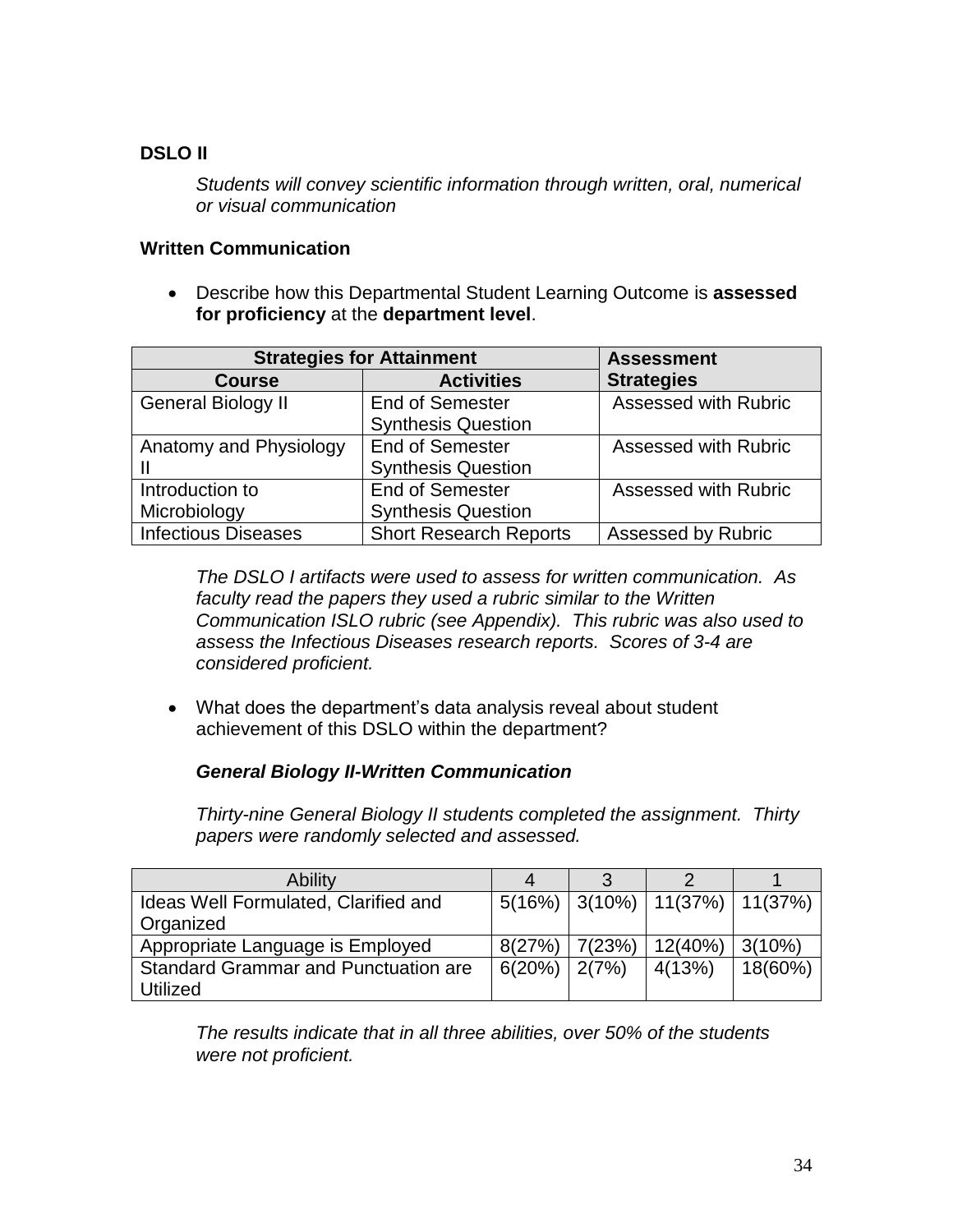# *Anatomy and Physiology II-Written Communication*

*Eighty-one Anatomy and Physiology II students completed the assignment. Thirty papers were randomly selected and assessed.* 

| <b>Ability</b>                              |          |           |                                       |        |
|---------------------------------------------|----------|-----------|---------------------------------------|--------|
| Ideas Well Formulated, Clarified and        |          |           | $3(10\%)$   6(20%)   12(40%)   9(30%) |        |
| Organized                                   |          |           |                                       |        |
| Appropriate Language is Employed            | 1(3%)    | $9(30\%)$ | 14(47%)                               | 6(20%) |
| <b>Standard Grammar and Punctuation are</b> | $0(0\%)$ |           | $9(30\%)$   12(40%)   9(30%)          |        |
| <b>Utilized</b>                             |          |           |                                       |        |

*The results indicate that in all three abilities, 67% or more of the students were not proficient.*

# *Introduction to Microbiology-Written Communication*

*Forty-eight Introduction to Microbiology students completed the assignment. Thirty papers were randomly selected and assessed.* 

| Ability                                     |       |             |                                      |  |
|---------------------------------------------|-------|-------------|--------------------------------------|--|
| Ideas Well Formulated, Clarified and        |       |             | $1(3\%)$   7(23%)   14(47%)   8(27%) |  |
| Organized                                   |       |             |                                      |  |
| Appropriate Language is Employed            | 2(7%) | $ 9(30\%) $ | $11(36\%)$ 8(27%)                    |  |
| <b>Standard Grammar and Punctuation are</b> | 2(7%) |             | $ 6(20\%) 15(50\%) 7(27\%)$          |  |
| <b>Utilized</b>                             |       |             |                                      |  |

*The results indicate that in all three abilities, 63% or more of the students were not proficient.*

# *Infectious Diseases-Written Communication*

*Fifteen students in Infectious Diseases, an online writing intensive course, submitted short letters discussing disease prevention to entering freshman at a fictional college.*

| <b>Ability</b>                                          |                    |                    |           |        |
|---------------------------------------------------------|--------------------|--------------------|-----------|--------|
| Ideas Well Formulated, Clarified and<br>Organized       | $6(40\%)$   7(43%) |                    | 1(7%)     | 1(7%)  |
| Appropriate Language is Employed                        | 3(20%)             | $10(66\%)$   1(7%) |           | 1(7%)  |
| <b>Standard Grammar and Punctuation are</b><br>Utilized | $0(0\%)$           | 6(40%)             | $6(40\%)$ | 3(20%) |

*The results indicate that the students lacked proficiency in using standard grammar and punctuation, but were proficient in formulating ideas and using appropriate language.*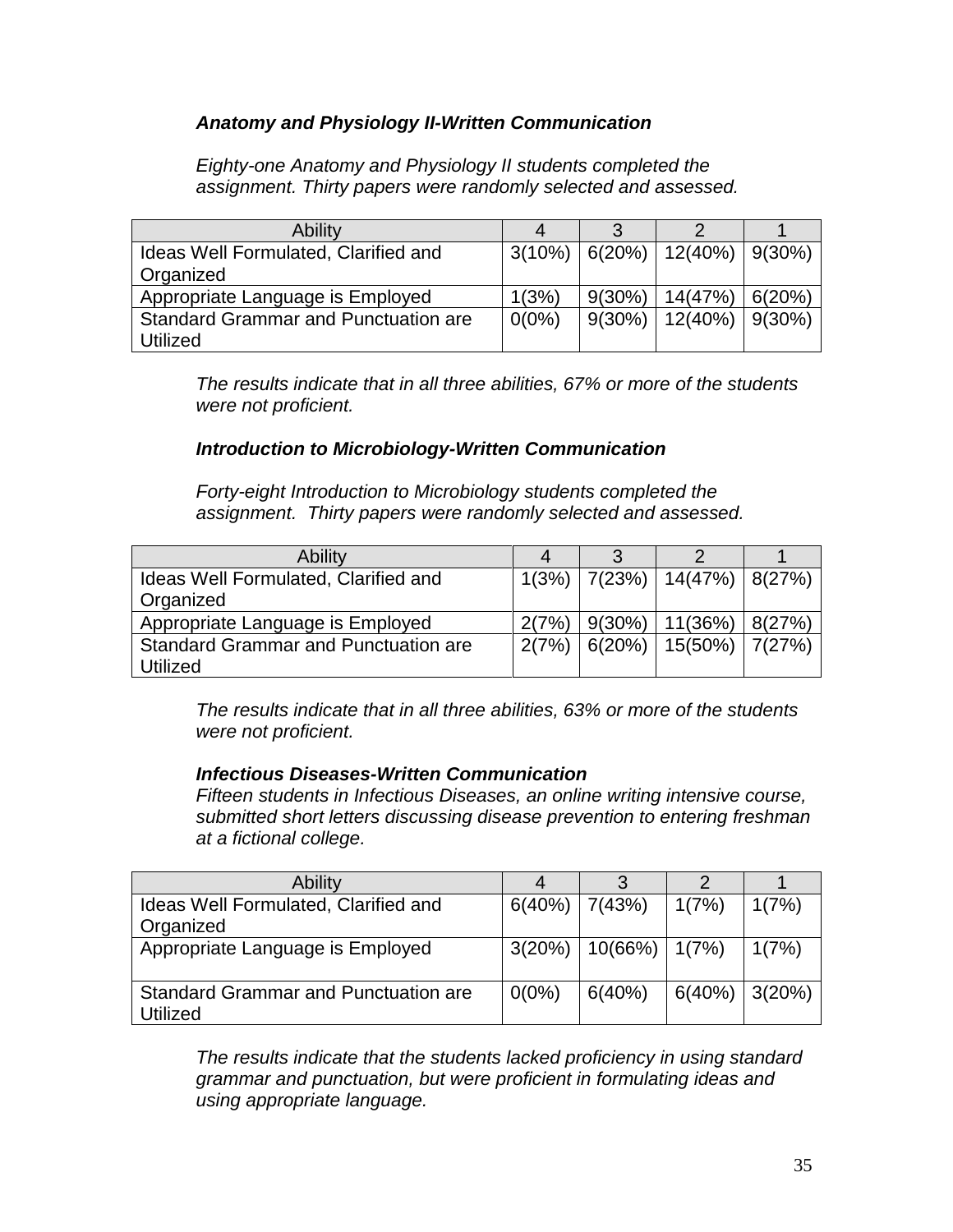# *Summary*

*The Written Communication assessment indicates that students are not proficient at writing scientific essays and using appropriate grammar and punctuation.*

- What curricular and/or instructional changes are planned within the department as a result of this data (if any)? Consider:
	- o The scope and sequence of Introductory, Developing, and Proficiency level student learning opportunities
	- o The adequacy of the range of learning experiences and assessment methodologies that your department offers to meet student learning needs

*Instructors will try to assign more writing assignments and encourage students to take advantage of the Writing Labs. Any written assignments will clearly state that correct grammar and punctuation is expected and will count towards the grade.* 

*The assessment for Infectious Disease was in a non-test situation and the students scored higher in two of the abilities. The department should consider assessing Written Communication in assignments that are not part of a timed exam.*

# **Numeracy**

 Describe how this Departmental Student Learning Outcome is **assessed for proficiency** at the **department level**.

|                                | <b>Strategies for Attainment</b> |                             |  |
|--------------------------------|----------------------------------|-----------------------------|--|
| <b>Course</b>                  | <b>Activities</b>                | <b>Strategies</b>           |  |
| Introduction to Chemistry      | Lab Reports, Quizzes             | Interpret a Graph,          |  |
|                                |                                  | <b>Perform Calculations</b> |  |
| <b>College Chemistry I</b>     | <b>Exam Question</b>             | <b>Assessed with Rubric</b> |  |
| Physics I                      | <b>Quiz Question</b>             | <b>Assessed with Rubric</b> |  |
|                                |                                  |                             |  |
| <b>General Chemistry for</b>   | Exam                             | <b>Instructor Graded</b>    |  |
| <b>Engineering and Science</b> |                                  |                             |  |
|                                |                                  |                             |  |
| <b>Physics for Engineering</b> | <b>Final Exam Question</b>       | <b>Instructor Graded</b>    |  |
| and Science II                 |                                  |                             |  |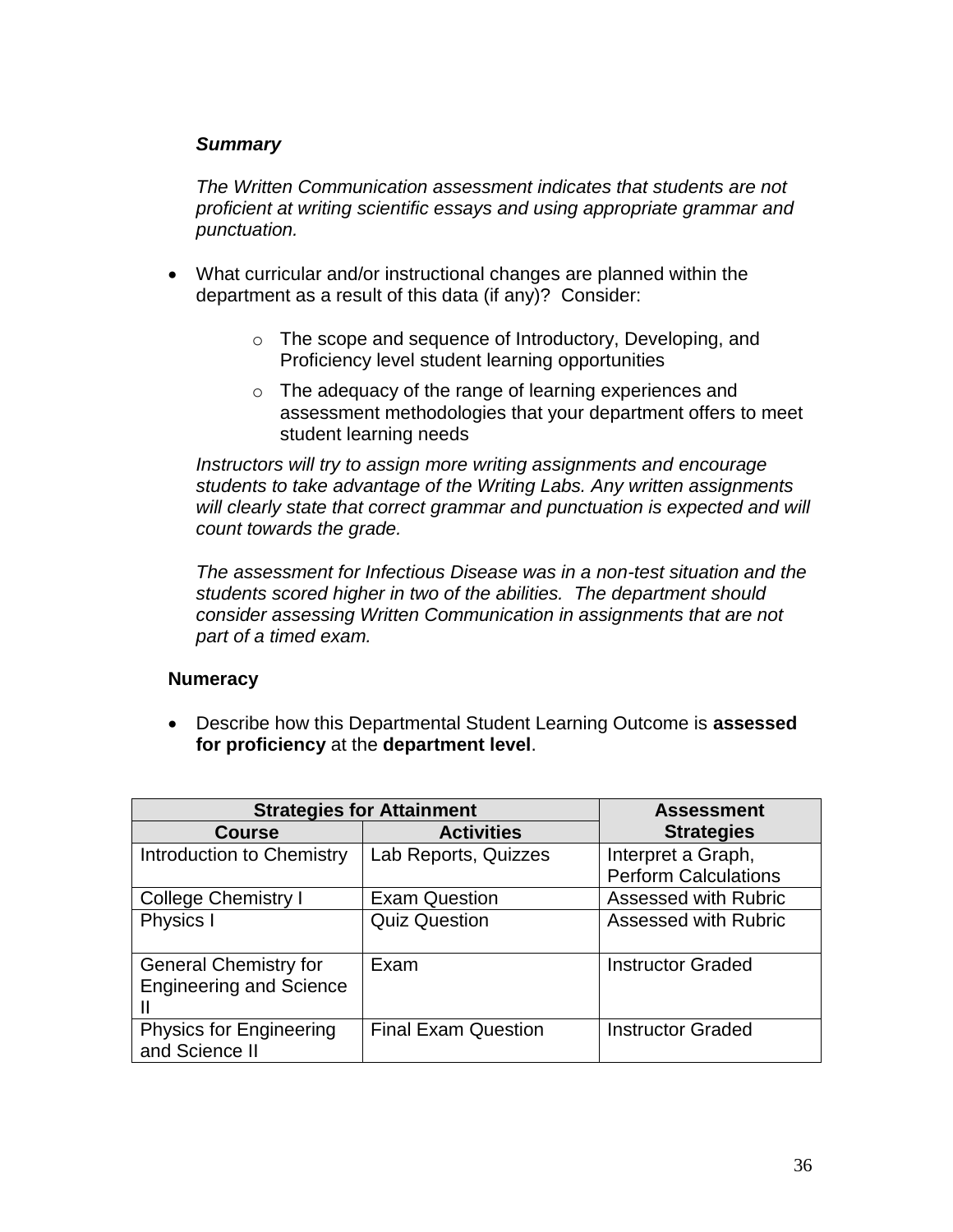• What does the department's data analysis reveal about student achievement of this DSLO within the department?

*The rubrics used to asses numeracy were modified from the ISLO rubric for Numeracy. (See Appendix for rubrics)*

# *Introduction to Chemistry-Lab Report*

| <b>Ability</b>                            |            |            |         |
|-------------------------------------------|------------|------------|---------|
|                                           | Proficient | Developing | Failure |
| Perform mathematical procedures correctly | $9(60\%)$  | 4(27%)     | 2(13%)  |
| Draw a graph and interpret numerical      | 6(40%)     | 5(33%)     | 4(27%)  |
| information from the graph                |            |            |         |

*A score of 2 was considered proficient. 60% of the students performed the required calculations to a level of proficiency. Only 40% of the students were proficient at drawing and interpreting a graph.*

# *Introduction to Chemistry-Interpreting a Graph*

| <b>Ability</b>           | 3 Highly   |            |            |         |
|--------------------------|------------|------------|------------|---------|
|                          | Proficient | Proficient | Developing | Failure |
| Extract and/or interpret | $8(50\%)$  | 4(25%)     | 4(25%)     |         |
| numerical information    |            |            |            |         |
| from various sources     |            |            |            |         |

*A score of 2-3 was considered proficient. 75% of the students were proficient at interpreting a graph.*

# *Introduction to Chemistry-One Quiz Question*

| <b>Ability</b>                               |            |                      |  |
|----------------------------------------------|------------|----------------------|--|
|                                              | Proficient | Developing   Failure |  |
| Perform mathematical                         | 10(91%)    | 1(9%)                |  |
| Procedures correctly, including proper units |            |                      |  |

*A score of 2 was considered proficient. 91% of the students were proficient at doing the necessary calculations to solve this chemistry problem.*

# *Introduction to Chemistry-Three Quiz Questions*

| <b>Ability</b>                                                 |            |                      |                |
|----------------------------------------------------------------|------------|----------------------|----------------|
|                                                                | Proficient | Developing   Failure | <b>Failure</b> |
| Perform mathematical<br>procedures correctly, including proper | 6(60%)     | 4(40%)               |                |
| units                                                          |            |                      |                |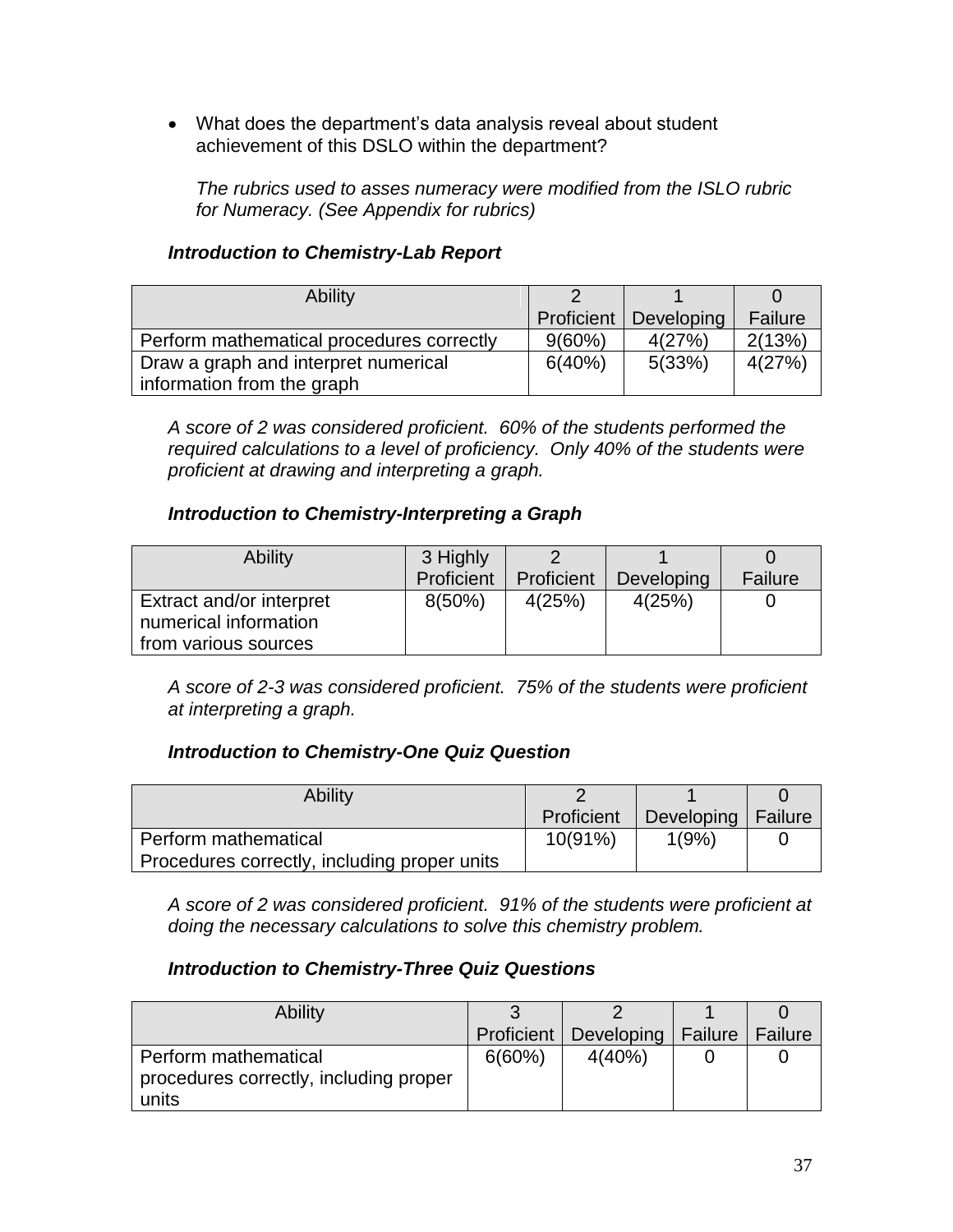*A score of 3 was considered proficient indicating that 60% of students could solve all three problems.*

# *College Chemistry I-Three Exam Questions*

| <b>Ability</b>                   |            |            |                    |         |
|----------------------------------|------------|------------|--------------------|---------|
|                                  | Proficient | Developing | Failure            | Failure |
| Perform mathematical             |            | 4(57%)     | $2(29\%)$   1(14%) |         |
| procedures, correctly, including |            |            |                    |         |
| proper units                     |            |            |                    |         |

*A score of 3 was considered proficient for students who could solve all three problems. None of the students were proficient.*

# *Physics I-Four Quiz Questions*

| <b>Ability</b>                                                           |        |                                   |        |         |
|--------------------------------------------------------------------------|--------|-----------------------------------|--------|---------|
|                                                                          |        | Proficient   Developing   Failure |        | Failure |
| Perform mathematical<br>procedures, correctly, including<br>proper units | 2(13%) | 9(56%)                            | 5(31%) |         |

*87% of the class was below proficiency. The poor performance may have resulted from an inability to solve equations or select the correct formula.*

# *General Chemistry for Engineering and Science II-*

*Twenty-five students were given an exam that included calculations and graph interpretation questions. 60% of the students were considered proficient because they scored C or better on the exam.*

# *Physics for Engineering and Science II-Exam Question*

| <b>Score</b> | <b>Description</b> | Number of students in Range |
|--------------|--------------------|-----------------------------|
|              | Proficient         | 20(69%)                     |
|              | Developing         | 4(14%)                      |
|              | Failure            | 5(17%                       |

*The exam question used to assess knowledge was also used to assess numeracy. 69% of the class demonstrated proficiency.*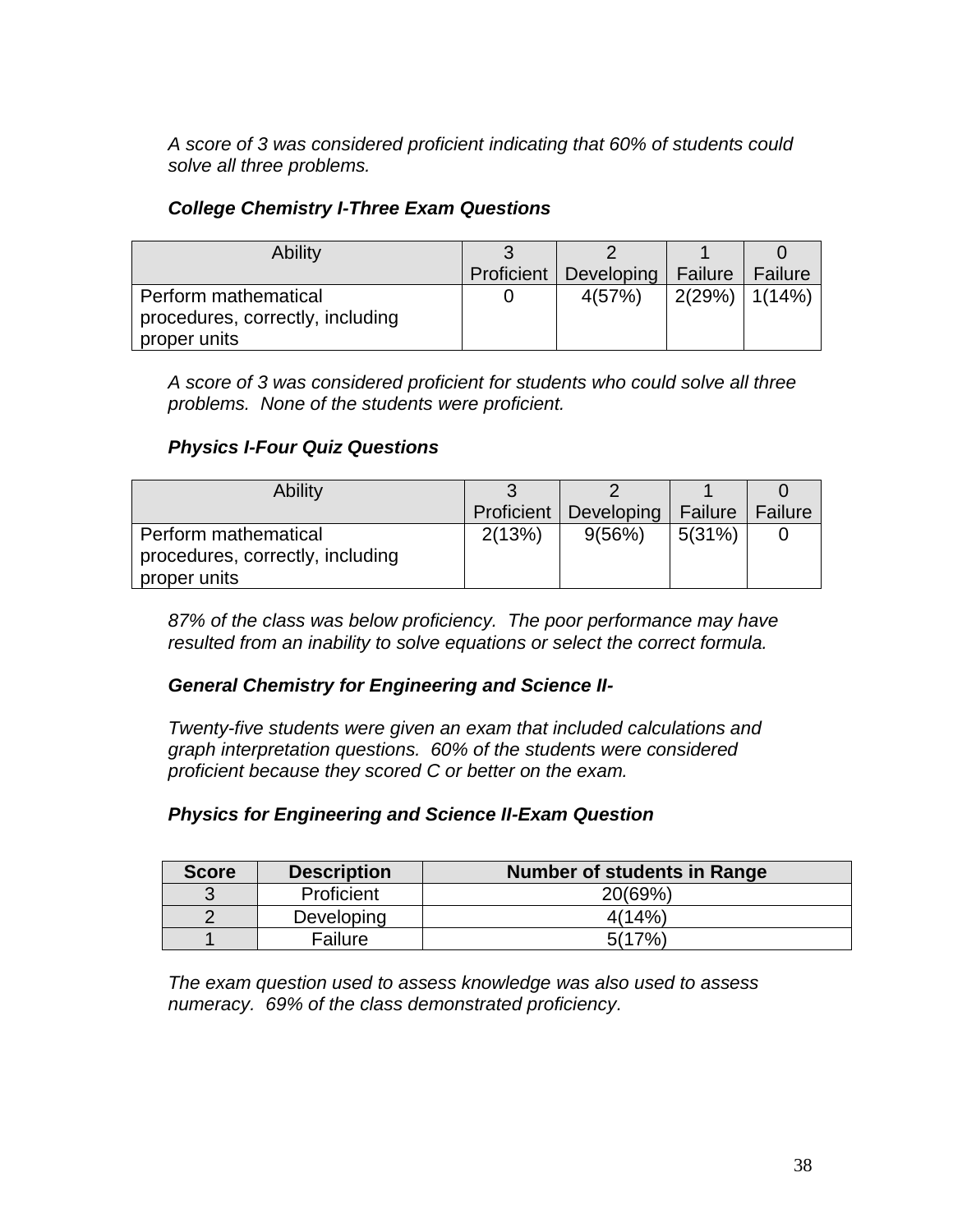#### *Summary*

*It is difficult to draw a conclusion based on the numeracy assessments. The sample size in each class was relatively small. If one looks at the total number of students assessed(129), 75 or 58% of them demonstrated proficiency for numeracy.* 

- What curricular and/or instructional changes are planned within the department as a result of this data (if any)? Consider:
	- o The scope and sequence of Introductory, Developing, and Proficiency level student learning opportunities
	- o The adequacy of the range of learning experiences and assessment methodologies that your department offers to meet student learning needs

*Students cannot be successful in chemistry or physics unless they can do mathematics. The Science Department has many interventions in place:*

- *Many of instructors use a diagnostic test at the beginning of the semester to evaluate student math competencies.*
- *Course math prerequisites are determined with input from science instructors.*
- *Students work on math skills through class work and lab report.*
- *The science and math tutors help students to help them master the concepts necessary to do the science.*
- *Several science and math instructors have been collaborating on Math Across the Curriculum Projects. Mary Mogan-Vallon and Carol Henry have taught the math concepts used in General Biology I, Physics for Engineering and Science I and Introduction to Chemistry.*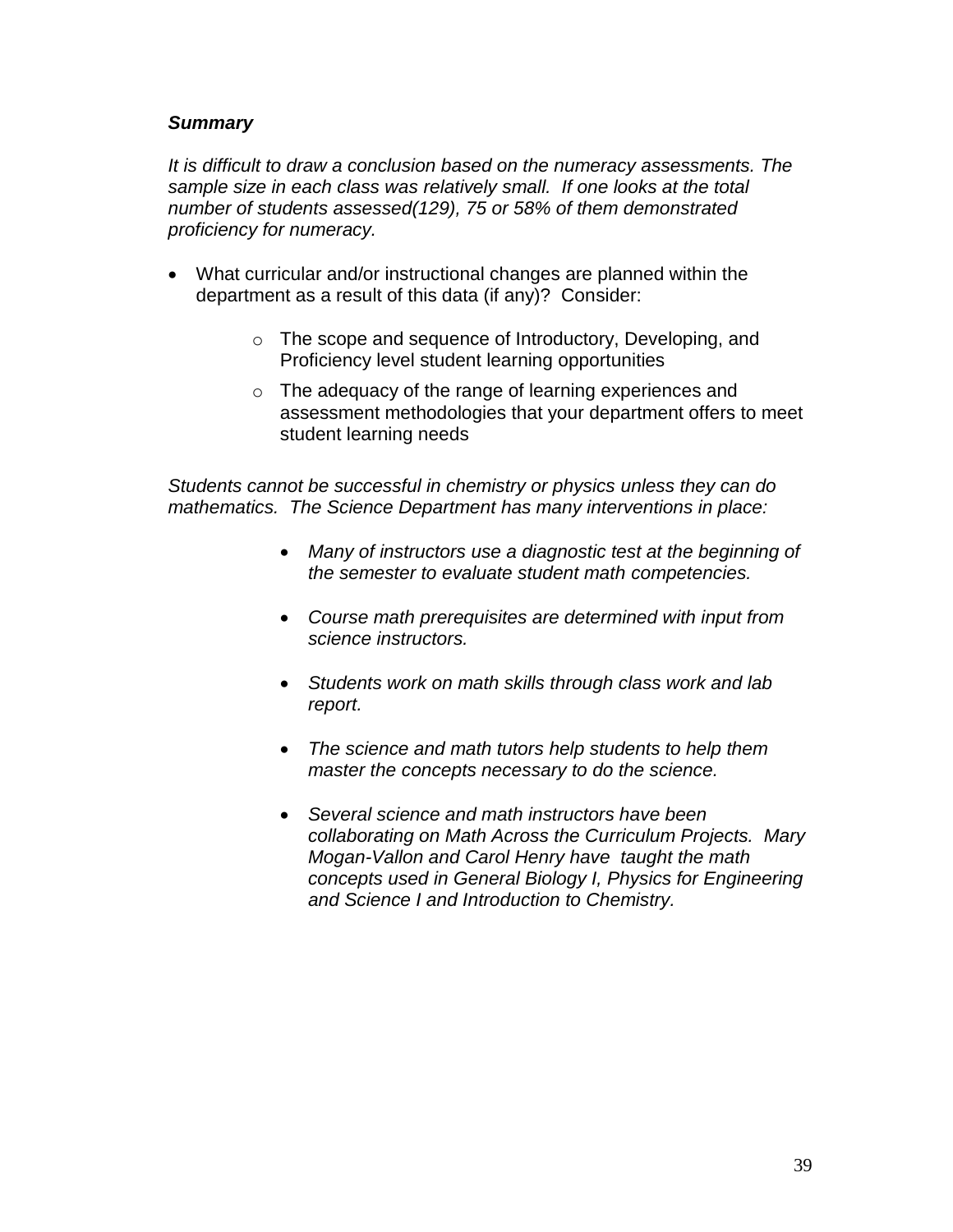# **DSLO III**

|               | <b>Strategies for Attainment</b> | <b>Assessment</b> |  |
|---------------|----------------------------------|-------------------|--|
| <b>Course</b> | <b>Activities</b>                | <b>Strategies</b> |  |
|               |                                  |                   |  |
|               |                                  |                   |  |
|               |                                  |                   |  |
|               |                                  |                   |  |
|               |                                  |                   |  |
|               |                                  |                   |  |
|               |                                  |                   |  |

- Describe how this Departmental Student Learning Outcome is **assessed for proficiency** at the **department level**.
- What does the department's data analysis reveal about student achievement of this DSLO within the department?

- What curricular and/or instructional changes are planned within the department as a result of this data (if any)? Consider:
	- o The scope and sequence of Introductory, Developing, and Proficiency level student learning opportunities
	- o The adequacy of the range of learning experiences and assessment methodologies that your department offers to meet student learning needs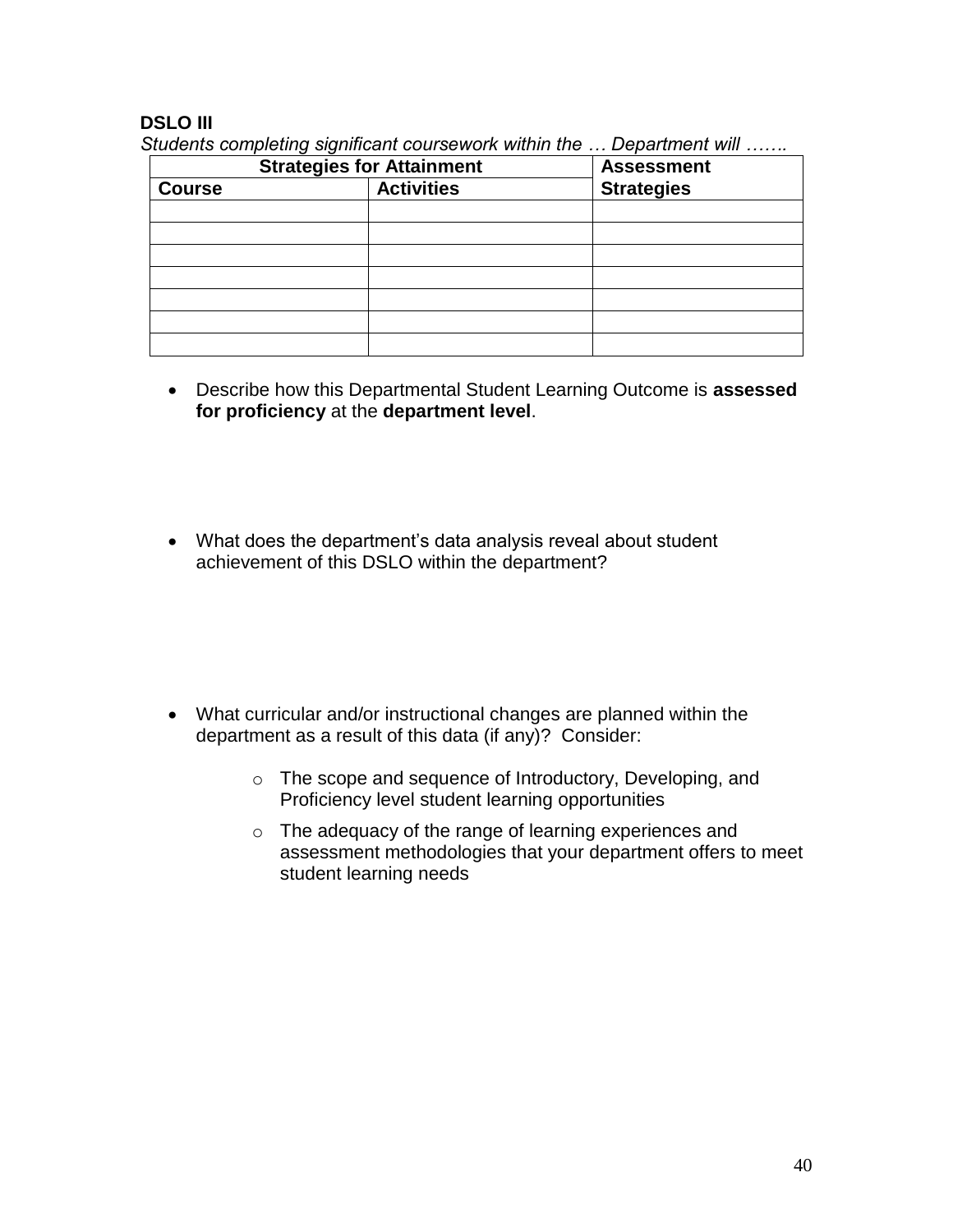# **DSLO IV**

| <b>Strategies for Attainment</b> |                   | <b>Assessment</b> |
|----------------------------------|-------------------|-------------------|
| <b>Course</b>                    | <b>Activities</b> | <b>Strategies</b> |
|                                  |                   |                   |
|                                  |                   |                   |
|                                  |                   |                   |
|                                  |                   |                   |
|                                  |                   |                   |
|                                  |                   |                   |
|                                  |                   |                   |

- Describe how this Departmental Student Learning Outcome is **assessed for proficiency** at the **department level**.
- What does the department's data analysis reveal about student achievement of this DSLO within the department?

- What curricular and/or instructional changes are planned within the department as a result of this data (if any)? Consider:
	- o The scope and sequence of Introductory, Developing, and Proficiency level student learning opportunities
	- o The adequacy of the range of learning experiences and assessment methodologies that your department offers to meet student learning needs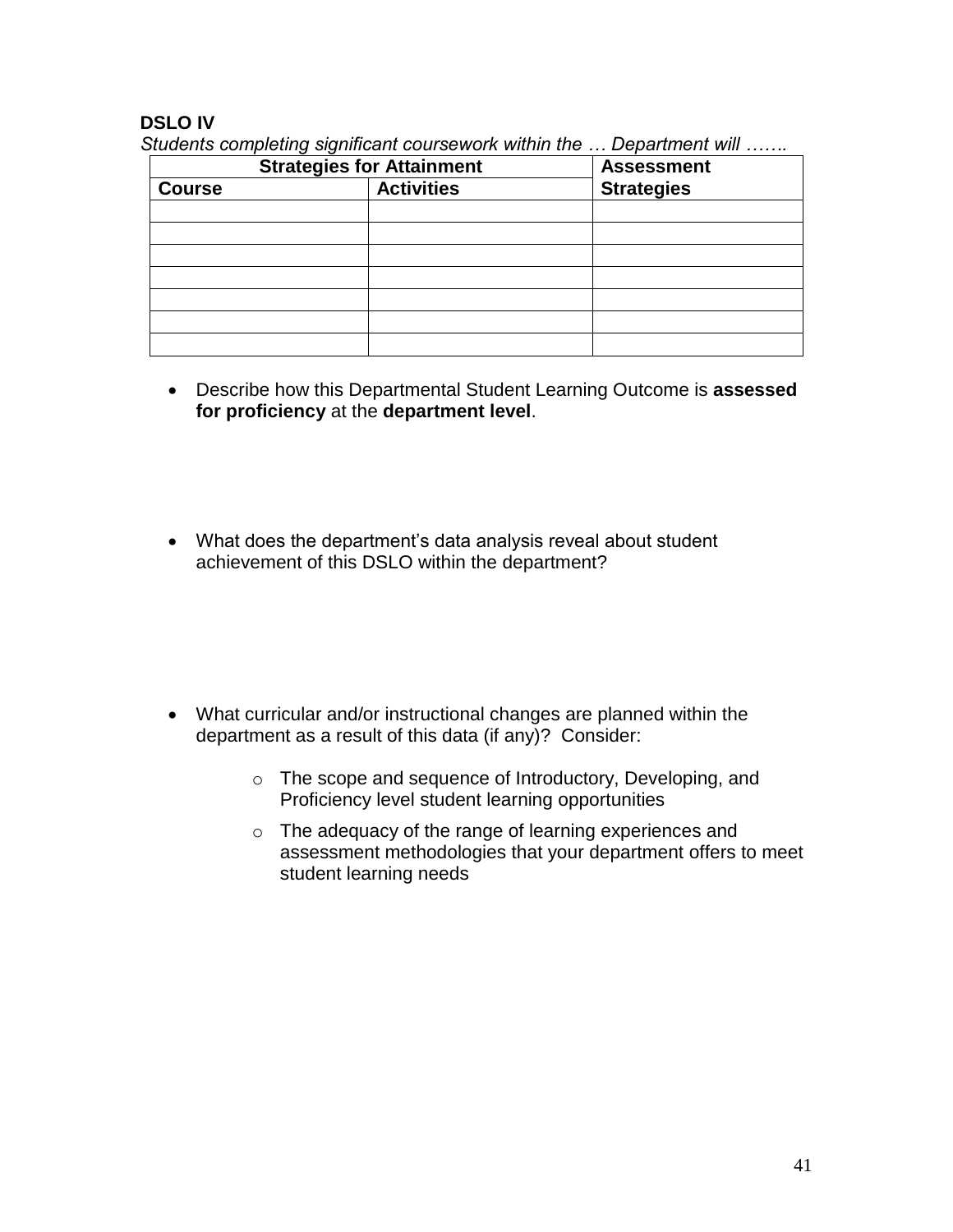# **DSLO V**

| <b>Strategies for Attainment</b> |                   | <b>Assessment</b> |
|----------------------------------|-------------------|-------------------|
| <b>Course</b>                    | <b>Activities</b> | <b>Strategies</b> |
|                                  |                   |                   |
|                                  |                   |                   |
|                                  |                   |                   |
|                                  |                   |                   |
|                                  |                   |                   |
|                                  |                   |                   |
|                                  |                   |                   |

- Describe how this Departmental Student Learning Outcome is **assessed for proficiency** at the **department level**.
- What does the department's data analysis reveal about student achievement of this DSLO within the department?

- What curricular and/or instructional changes are planned within the department as a result of this data (if any)? Consider:
	- o The scope and sequence of Introductory, Developing, and Proficiency level student learning opportunities
	- o The adequacy of the range of learning experiences and assessment methodologies that your department offers to meet student learning needs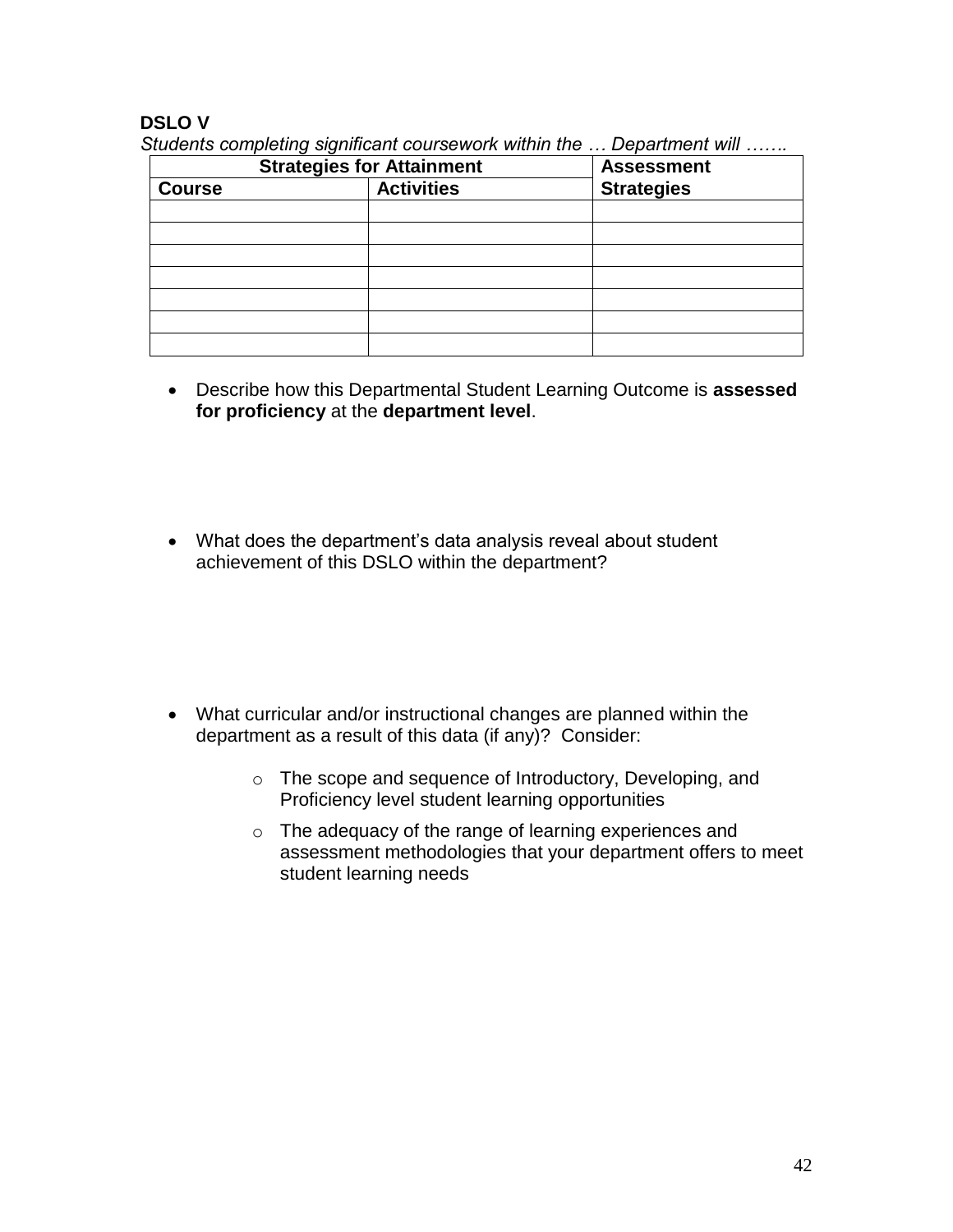# **DSLO VI**

| <b>Strategies for Attainment</b> |                   | <b>Assessment</b> |  |
|----------------------------------|-------------------|-------------------|--|
| <b>Course</b>                    | <b>Activities</b> | <b>Strategies</b> |  |
|                                  |                   |                   |  |
|                                  |                   |                   |  |
|                                  |                   |                   |  |
|                                  |                   |                   |  |
|                                  |                   |                   |  |
|                                  |                   |                   |  |
|                                  |                   |                   |  |

- Describe how this Departmental Student Learning Outcome is **assessed for proficiency** at the **department level**.
- What does the department's data analysis reveal about student achievement of this DSLO within the department?

- What curricular and/or instructional changes are planned within the department as a result of this data (if any)? Consider:
	- o The scope and sequence of Introductory, Developing, and Proficiency level student learning opportunities
	- o The adequacy of the range of learning experiences and assessment methodologies that your department offers to meet student learning needs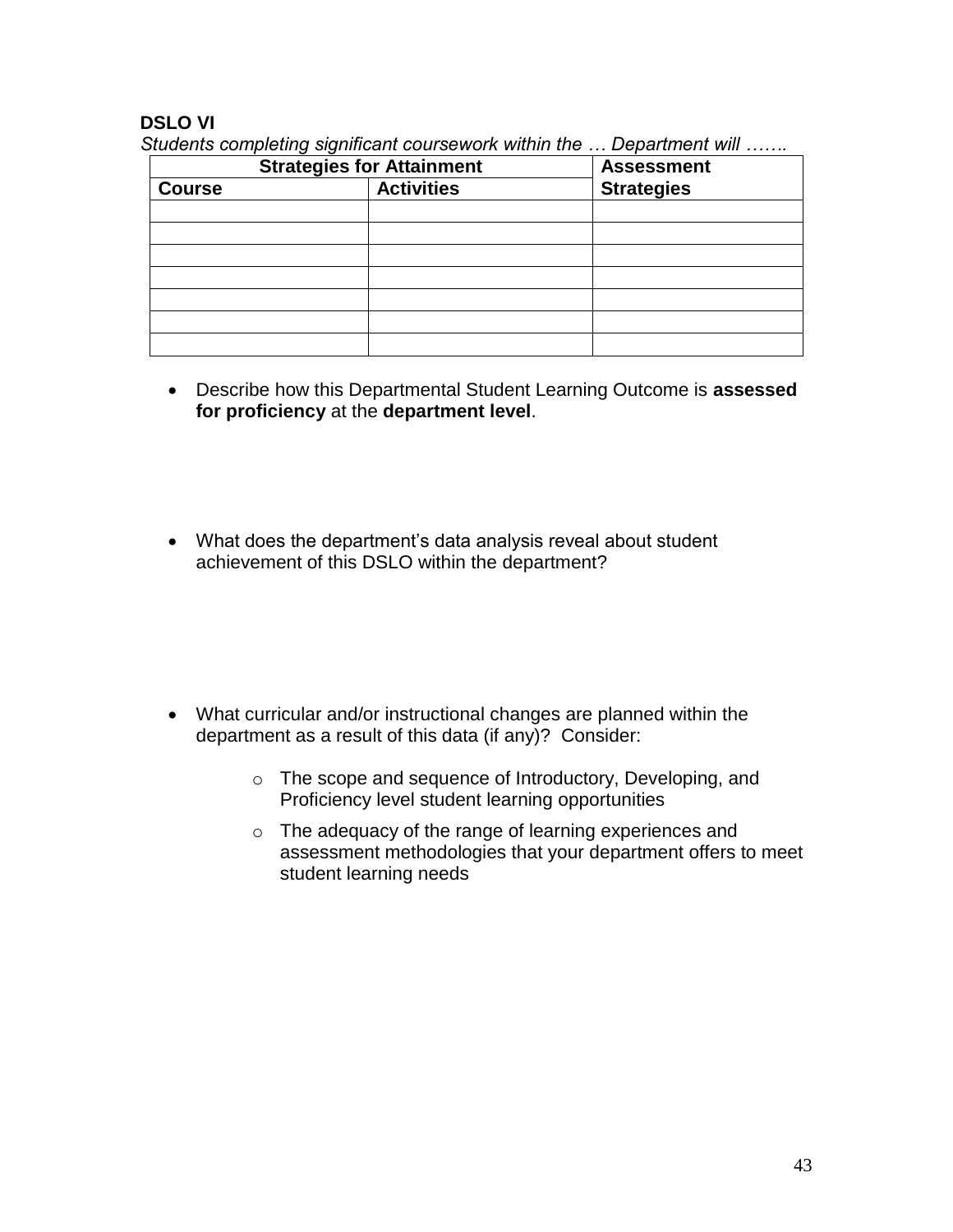#### 8. **Institutional Student Learning Outcomes**

(see **Appendix A** for detailed listing of MCC"s Institutional Student Learning Outcomes)

a. Please describe your department"s plan for ongoing, annual assessment of MCC"s ISLOs that are supported to proficiency within your department.

*The Science Department will use the program review process to assess the MCC ISLO's. Artifacts collected to assess the DSLO's for proficiency will also be used to assess ISLO's.*

b. If applicable, discuss any changes you have made to your department"s support of MCC"s ISLOs since your last program review.

*Prior to this program review the department did not intentionally assess any DSLO's or ISLO's. The department will assess one or two DSLO's each year and apply the finding to the appropriate ISLO's.*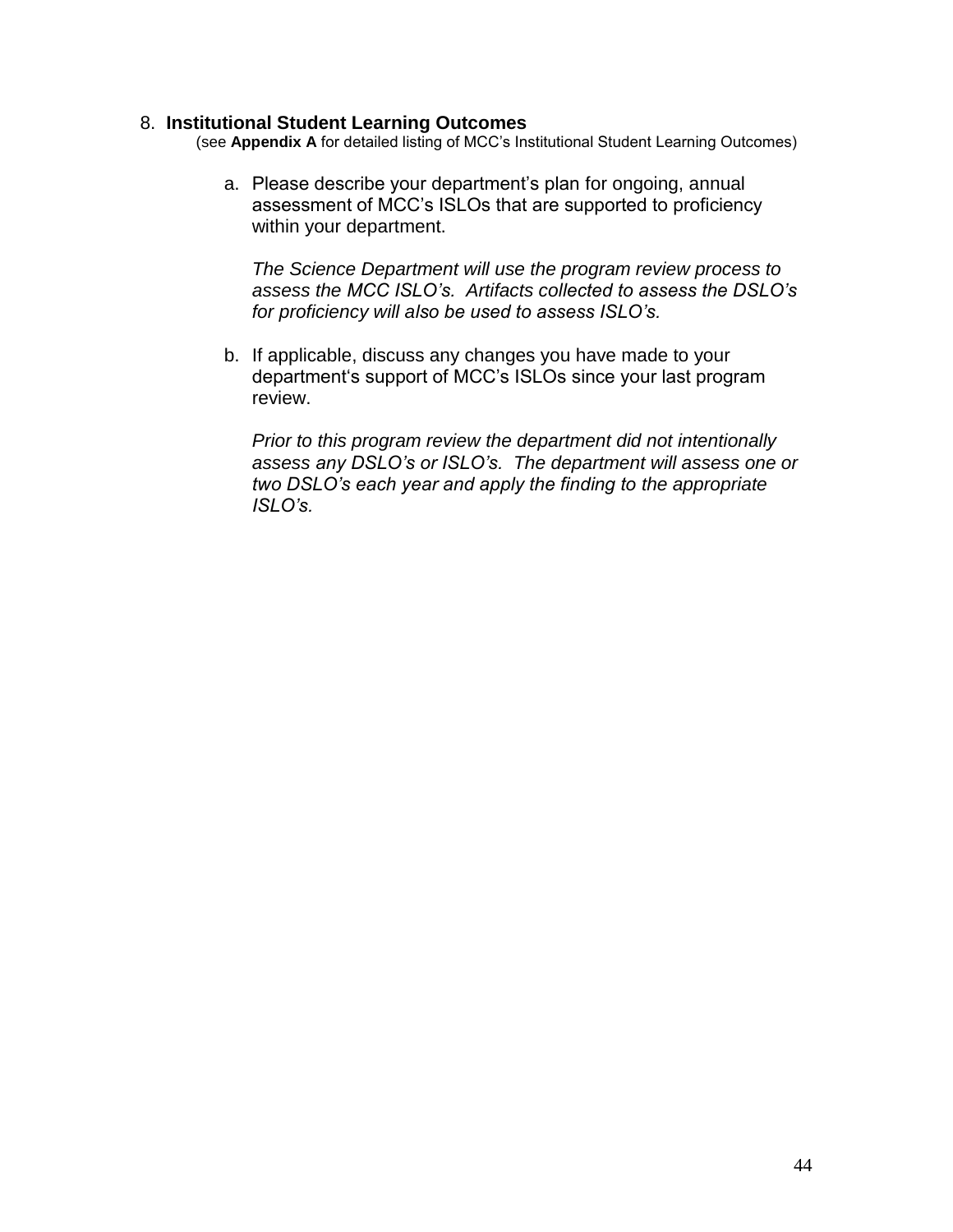c. As appropriate, map the way in which your department provides opportunities for students to progress towards proficiency level of MCC"s Institutional Student Learning Outcomes, by noting in which courses outcomes are **Introduced (I), Developed (D)**, or where students are expected to demonstrate **Proficiency (P).**

# **Curriculum Map II: Departmental Opportunities for Student Progress toward ISLOs**

|                                          | <b>Course</b><br>(1)                                                                                                                                                                                                                                                                                                          | <b>Course</b><br>(D)                                                                                                                                                                                                                                                                                                                                                                                                                                      | <b>Course</b><br>(P)                                                                                                                                                                                                                                                                                  |
|------------------------------------------|-------------------------------------------------------------------------------------------------------------------------------------------------------------------------------------------------------------------------------------------------------------------------------------------------------------------------------|-----------------------------------------------------------------------------------------------------------------------------------------------------------------------------------------------------------------------------------------------------------------------------------------------------------------------------------------------------------------------------------------------------------------------------------------------------------|-------------------------------------------------------------------------------------------------------------------------------------------------------------------------------------------------------------------------------------------------------------------------------------------------------|
| Knowledge &<br><b>Skills</b>             | All science courses other<br>than those listed in the D<br>and P columns provide<br>opportunities for students<br>to be introduced to<br>science knowledge and<br>skills                                                                                                                                                      | <b>General Biology I</b><br><b>General Chemistry for</b><br>Engineering. and Science<br>I, Physics for Engineering<br>and Science I, Anatomy<br>and Physiology I, College<br>Chemistry I                                                                                                                                                                                                                                                                  | <b>General Biology II</b><br><b>General Chemistry for</b><br>Engineering. and Science<br>II, Physics for<br><b>Engineering and Science</b><br>II, Anatomy and<br>Physiology II, Introduction<br>to Microbiology, College<br>Chemistry II                                                              |
| <b>Critical Thinking</b>                 | To Be Assessed at a<br><b>Future Date</b>                                                                                                                                                                                                                                                                                     |                                                                                                                                                                                                                                                                                                                                                                                                                                                           |                                                                                                                                                                                                                                                                                                       |
| <b>Communication-</b><br><b>Written</b>  | <b>Environmental Studies,</b><br>Natural Disasters,<br>Renewable Energy,<br>Basic Anatomy and<br>Physiology, Zoology,<br>Nutrition, Sexually<br><b>Transmitted Diseases,</b><br>College Chemistry I and<br>II, Physics I and II,<br><b>Physics for Engineering</b><br>and Science I and II,<br><b>Explorations in Science</b> | Introduction to Ocean and<br>Marine Biology,<br>Introduction to Biology,<br>General Biology I,<br>Integrated Science I and<br>II, Astronomy, Botany.<br>Forensic Science,<br>Genetics, Physical<br>Geology, Historical<br>Geology, Age of<br>Dinosaurs, Introduction to<br>Meteorology, Introduction<br>to Chemistry, Chemistry<br>for Fire Service, Anatomy<br>and Physiology I,<br>Introduction to Geology,<br><b>Environmental Science</b><br>with Lab | Anatomy and Physiology<br>II, Introduction to<br>Microbiology, Infectious<br>Diseases, Effect of the<br>Environment on Health,<br>Water and the Living<br>World, General Biology II,<br><b>General Chemistry for</b><br><b>Engineering and Science</b><br>I and II, Applied Methods<br>of Statistics, |
| <b>Communication-</b><br><b>Numeracy</b> | Basic Anatomy and<br>Physiology, Infectious<br>Diseases, Botany, Water<br>and the Living World,<br>Forensic Science,<br>Zoology, Nutrition,<br><b>Sexually Transmitted</b><br>Diseases, Physical<br>Geology, Historical<br>Geology, The Age of<br>Dinosaurs, Introduction<br>to Meteorology,<br><b>Environmental Studies,</b> | Introduction to Ocean and<br>Marine Biology, General<br>Biology I and II, Integrated<br>Science I and II, Anatomy<br>and Physiology I and II,<br>Introduction to<br>Microbiology, Microbiology<br>for Industrial Applications,<br>Immunology, Molecular<br>Biology, Chemistry for the<br>Fire Service, College<br>Chemistry II, Principles of<br>Biochemistry,                                                                                            | Methods of Applied<br>Statistics, Physics I and<br>II, Physics for<br><b>Engineering and Science</b><br>I and II, General<br><b>Chemistry for Engineering</b><br>and Science I and II,<br>Introduction to Chemistry,<br><b>College Chemistry I</b>                                                    |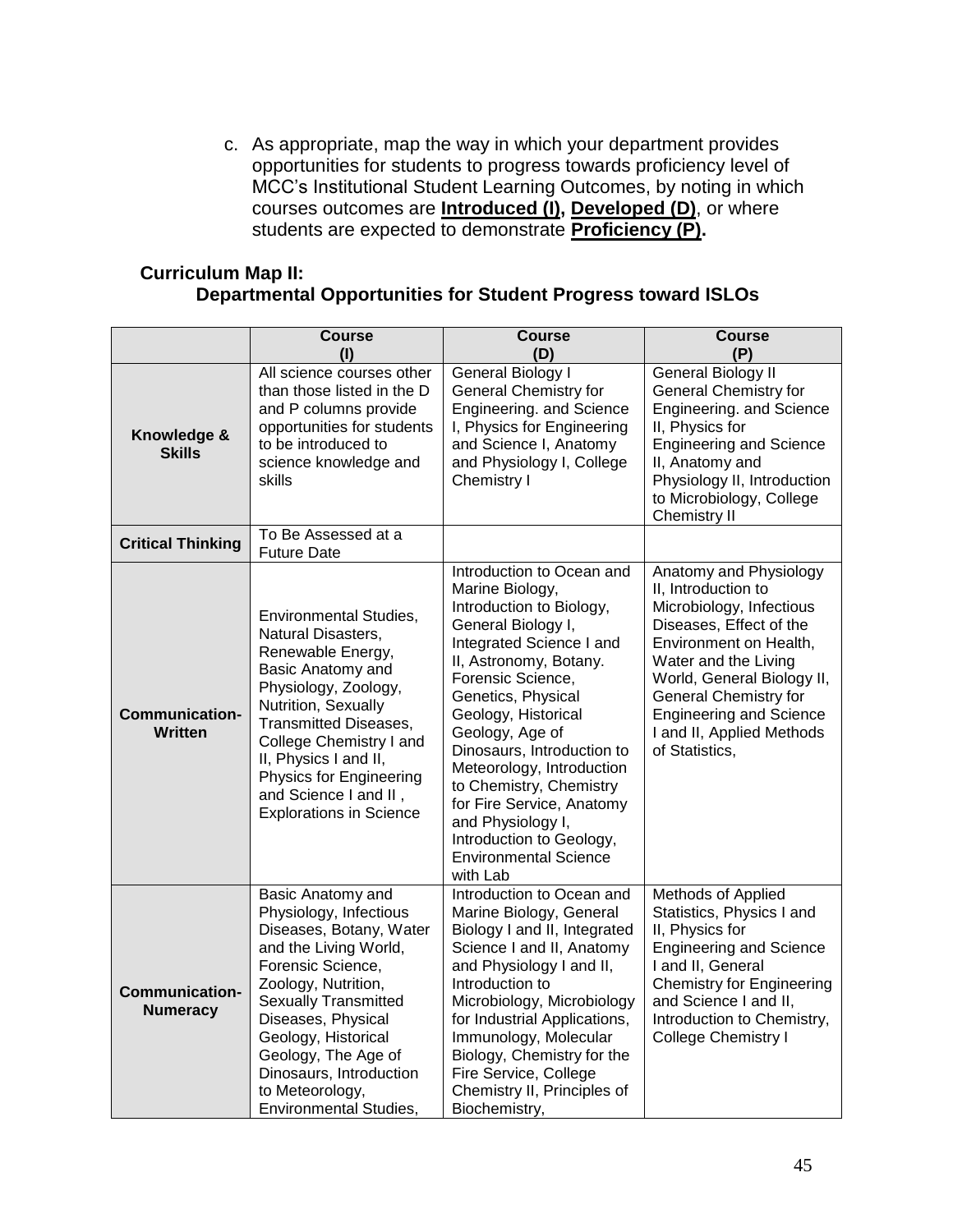|                                                  | <b>Course</b>                                                                                                                 | <b>Course</b><br>D)                       | <b>Course</b><br>(P) |
|--------------------------------------------------|-------------------------------------------------------------------------------------------------------------------------------|-------------------------------------------|----------------------|
|                                                  | Introduction to Biology,<br>Astronomy, Effects of the<br>Environment on Health,<br>Human Genetics,<br>Introduction to Geology | <b>Environmental Sciences</b><br>with Lab |                      |
| Global                                           | To Be Assessed at a                                                                                                           |                                           |                      |
| <b>Perspectives</b>                              | <b>Future Date</b>                                                                                                            |                                           |                      |
| <b>Social</b>                                    | To Be Assessed at a                                                                                                           |                                           |                      |
| <b>Responsibility</b>                            | <b>Future Date</b>                                                                                                            |                                           |                      |
| Personal &<br>Professional<br><b>Development</b> | Department does not<br>support this ISLO                                                                                      |                                           |                      |

d. Please comment on the **sequencing of** opportunities for students to develop and achieve to ISLO proficiency within the department as appropriate, as noted on Curriculum Map II.

# *See question 7*

e. Please indicate on the following pages as appropriate **how each ISLO is supported to proficiency achievement within the department and how that achievement is assessed. Where ISLO achievement is directly supported by DSLO achievement, you can refer the reader back to that section in Question 7, rather than re-writing it.** If the strategy for attainment of an ISLO is contained within a particular course, please list the course first, with the relevant activity (or activities) listed next to each course. If there is nothing currently in place that is intended to provide for the attainment of a particular outcome or to assess the extent to which the outcome has been realized, please leave the appropriate space blank. The blanks will help to identify areas which need further development.

*See question 7*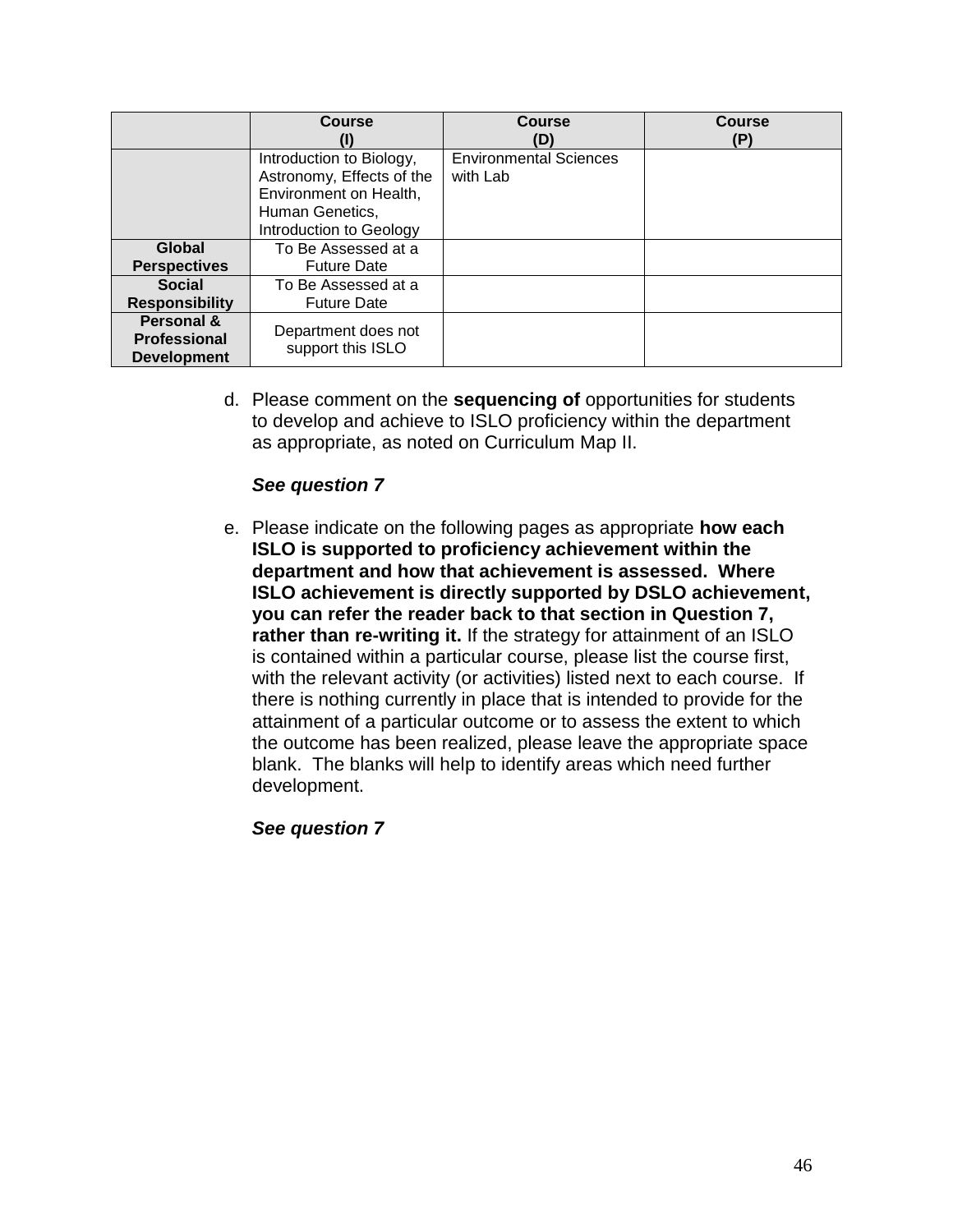#### **Knowledge and Skills**

*The MCC graduate will use knowledge acquired at MCC as a foundation for continued study and/or practical application.*

| <b>Strategies for Attainment</b> |                   | <b>Assessment</b> |
|----------------------------------|-------------------|-------------------|
| <b>Course</b>                    | <b>Activities</b> | <b>Strategies</b> |
|                                  |                   |                   |
|                                  |                   |                   |
|                                  |                   |                   |
|                                  |                   |                   |
|                                  |                   |                   |
|                                  |                   |                   |
|                                  |                   |                   |

 Describe how this Institutional Student Learning Outcome is **assessed for proficiency** at the **departmental level**.

• What does the department's data analysis reveal about student achievement of this ISLO within the department?

- What curricular and/or instructional changes are planned within the department as a result of this data (if any)? Consider:
	- o The scope and sequence of Introductory, Developing, and Proficiency level student learning opportunities
	- o The adequacy of the range of learning experiences and assessment methodologies that your department offers to meet student learning needs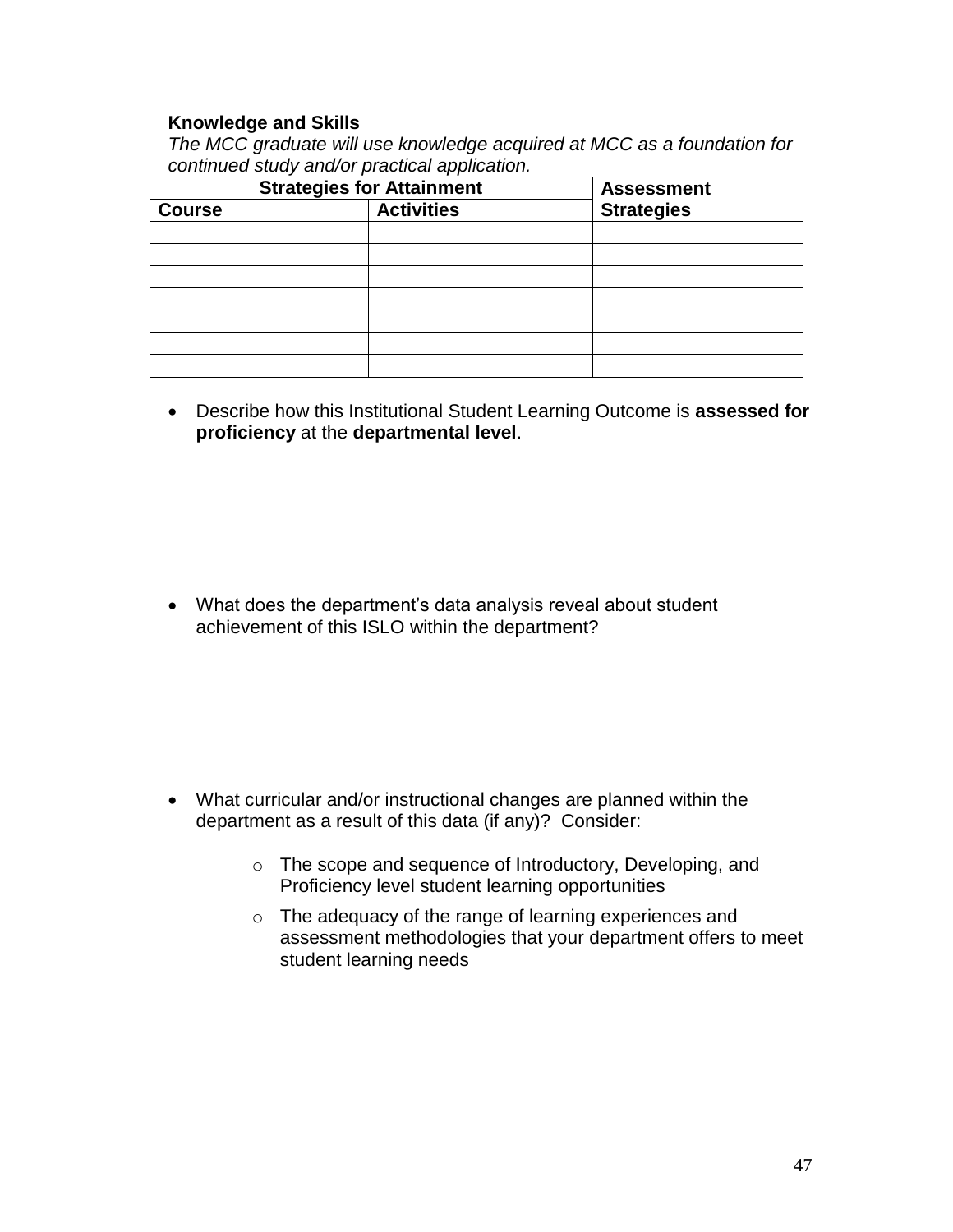# **Critical Thinking**

*The MCC graduate will demonstrate an ability to understand, interpret and analyze information in order to engage in critical thinking and problem-solving.*

| <b>Strategies for Attainment</b> |                   | <b>Assessment</b> |
|----------------------------------|-------------------|-------------------|
| <b>Course</b>                    | <b>Activities</b> | <b>Strategies</b> |
|                                  |                   |                   |
|                                  |                   |                   |
|                                  |                   |                   |
|                                  |                   |                   |
|                                  |                   |                   |
|                                  |                   |                   |
|                                  |                   |                   |

 Describe how this Institutional Student Learning Outcome is **assessed for proficiency** at the **departmental level**.

 What does the department"s data analysis reveal about student achievement of this ISLO within the department?

- What curricular and/or instructional changes are planned within the department as a result of this data (if any)? Consider:
	- o The scope and sequence of Introductory, Developing, and Proficiency level student learning opportunities
	- o The adequacy of the range of learning experiences and assessment methodologies that your department offers to meet student learning needs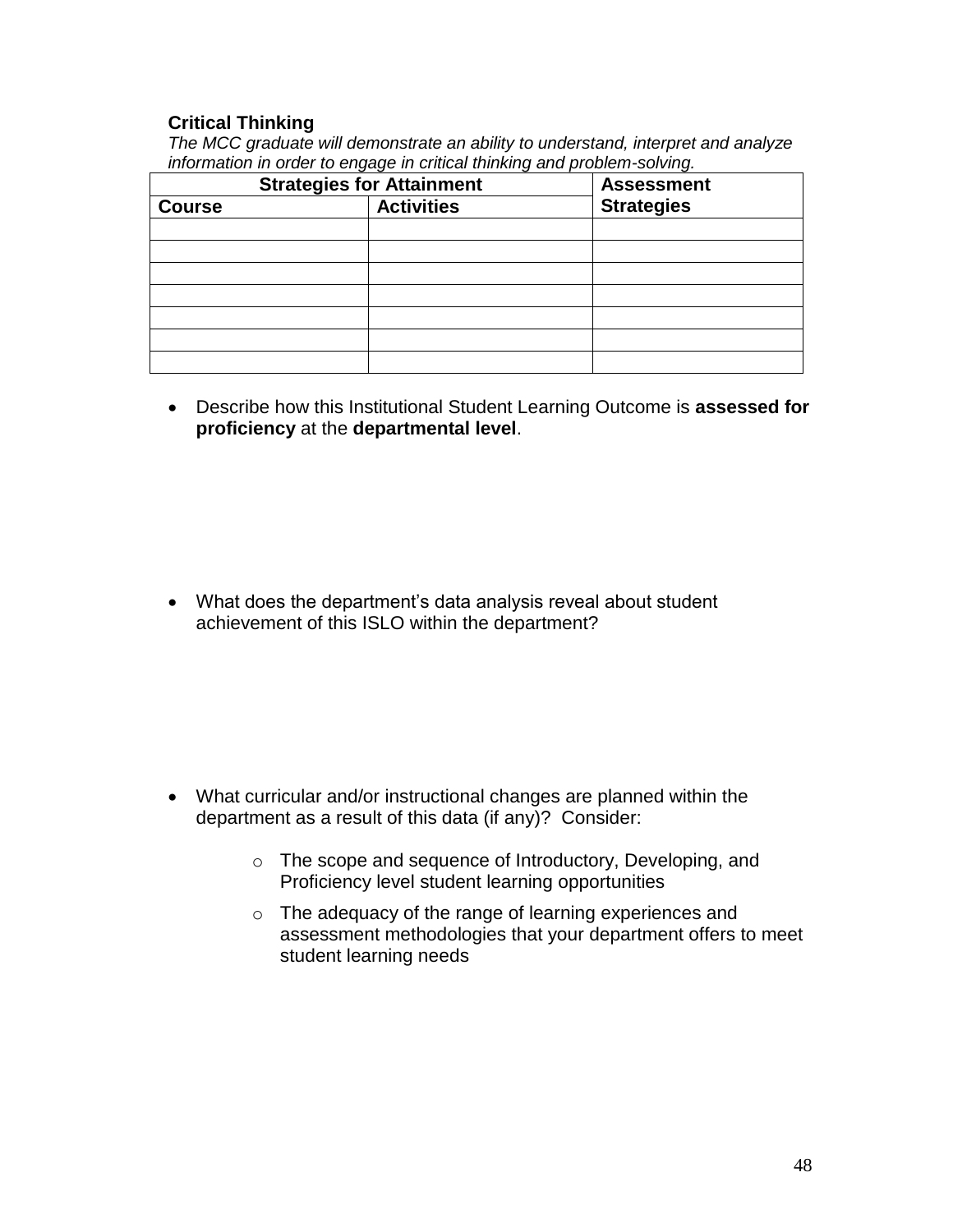# **Communication**

*The MCC graduate will communicate, use information and employ technology effectively.*

|               | <b>Strategies for Attainment</b> | <b>Assessment</b> |  |  |
|---------------|----------------------------------|-------------------|--|--|
| <b>Course</b> | <b>Activities</b>                | <b>Strategies</b> |  |  |
|               |                                  |                   |  |  |
|               |                                  |                   |  |  |
|               |                                  |                   |  |  |
|               |                                  |                   |  |  |
|               |                                  |                   |  |  |
|               |                                  |                   |  |  |
|               |                                  |                   |  |  |

 Describe how this Institutional Student Learning Outcome is **assessed for proficiency** at the **departmental level**.

• What does the department's data analysis reveal about student achievement of this ISLO within the department?

- What curricular and/or instructional changes are planned within the department as a result of this data (if any)? Consider:
	- o The scope and sequence of Introductory, Developing, and Proficiency level student learning opportunities
	- o The adequacy of the range of learning experiences and assessment methodologies that your department offers to meet student learning needs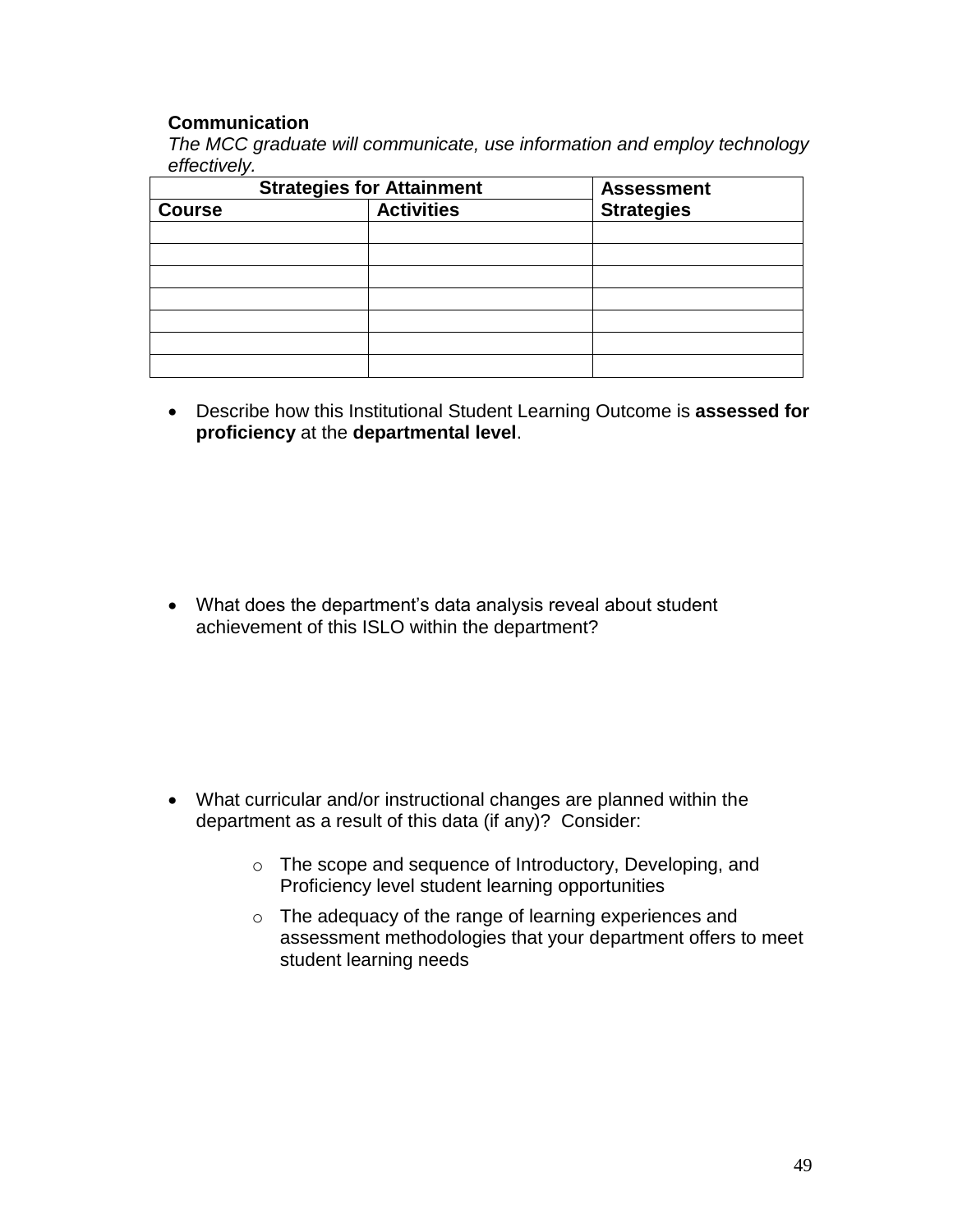#### **Global Perspectives**

*The MCC graduate will communicate an understanding of the world from a global perspective.*

|                                    | <b>Strategies for Attainment</b> | <b>Assessment</b> |  |  |
|------------------------------------|----------------------------------|-------------------|--|--|
| <b>Activities</b><br><b>Course</b> |                                  | <b>Strategies</b> |  |  |
|                                    |                                  |                   |  |  |
|                                    |                                  |                   |  |  |
|                                    |                                  |                   |  |  |
|                                    |                                  |                   |  |  |
|                                    |                                  |                   |  |  |
|                                    |                                  |                   |  |  |
|                                    |                                  |                   |  |  |

 Describe how this Institutional Student Learning Outcome is **assessed for proficiency** at the **departmental level**.

• What does the department's data analysis reveal about student achievement of this ISLO within the department?

- What curricular and/or instructional changes are planned within the department as a result of this data (if any)? Consider:
	- o The scope and sequence of Introductory, Developing, and Proficiency level student learning opportunities
	- o The adequacy of the range of learning experiences and assessment methodologies that your department offers to meet student learning needs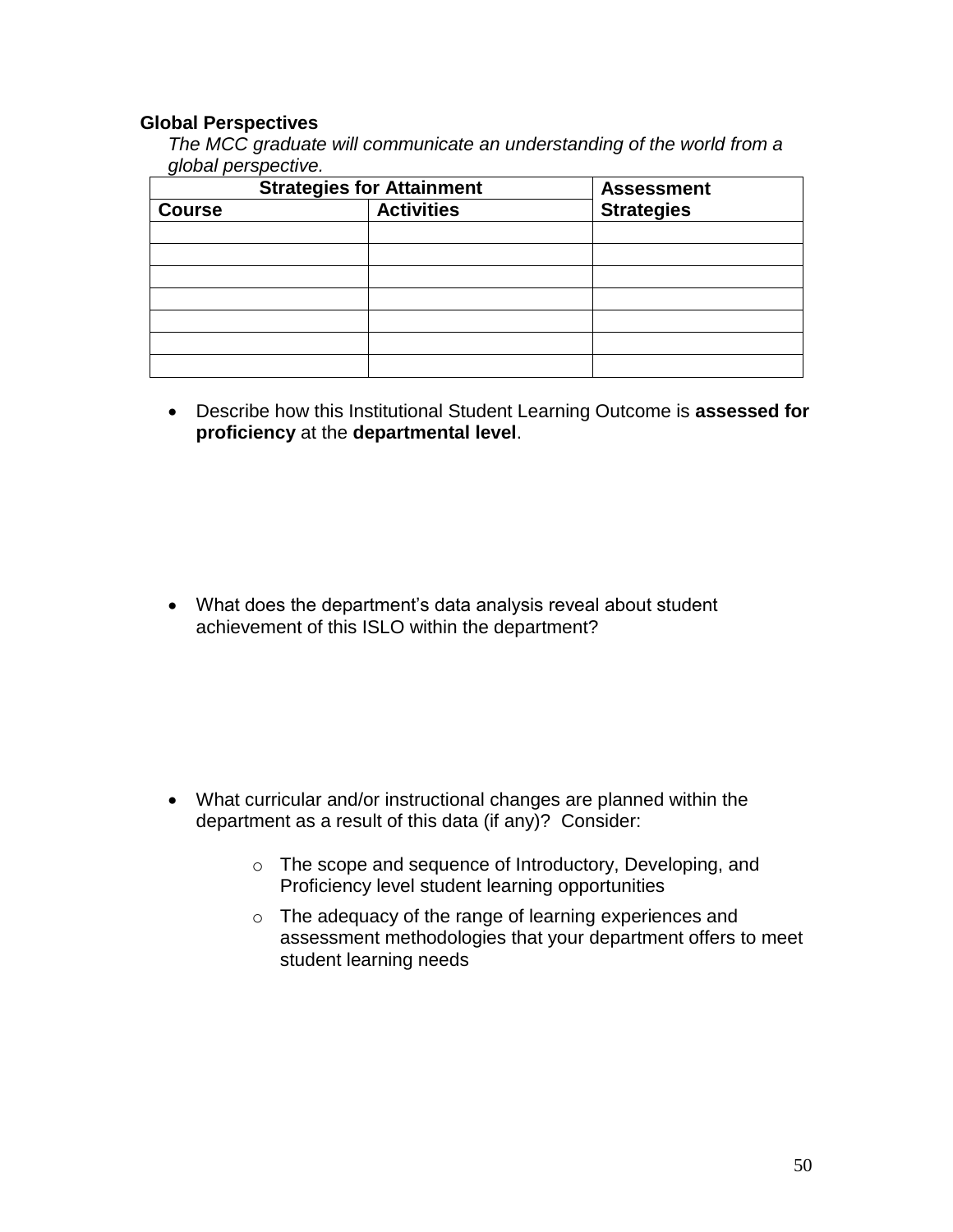#### **Social Responsibility**

*The MCC graduate will demonstrate social responsibility both within and outside of the classroom.*

|               | <b>Strategies for Attainment</b> | <b>Assessment</b> |  |  |
|---------------|----------------------------------|-------------------|--|--|
| <b>Course</b> | <b>Activities</b>                | <b>Strategies</b> |  |  |
|               |                                  |                   |  |  |
|               |                                  |                   |  |  |
|               |                                  |                   |  |  |
|               |                                  |                   |  |  |
|               |                                  |                   |  |  |
|               |                                  |                   |  |  |
|               |                                  |                   |  |  |

 Describe how this Institutional Student Learning Outcome is **assessed for proficiency** at the **departmental level**.

 What does the department"s data analysis reveal about student achievement of this ISLO within the department?

- What curricular and/or instructional changes are planned within the department as a result of this data (if any)? Consider:
	- o The scope and sequence of Introductory, Developing, and Proficiency level student learning opportunities
	- o The adequacy of the range of learning experiences and assessment methodologies that your department offers to meet student learning needs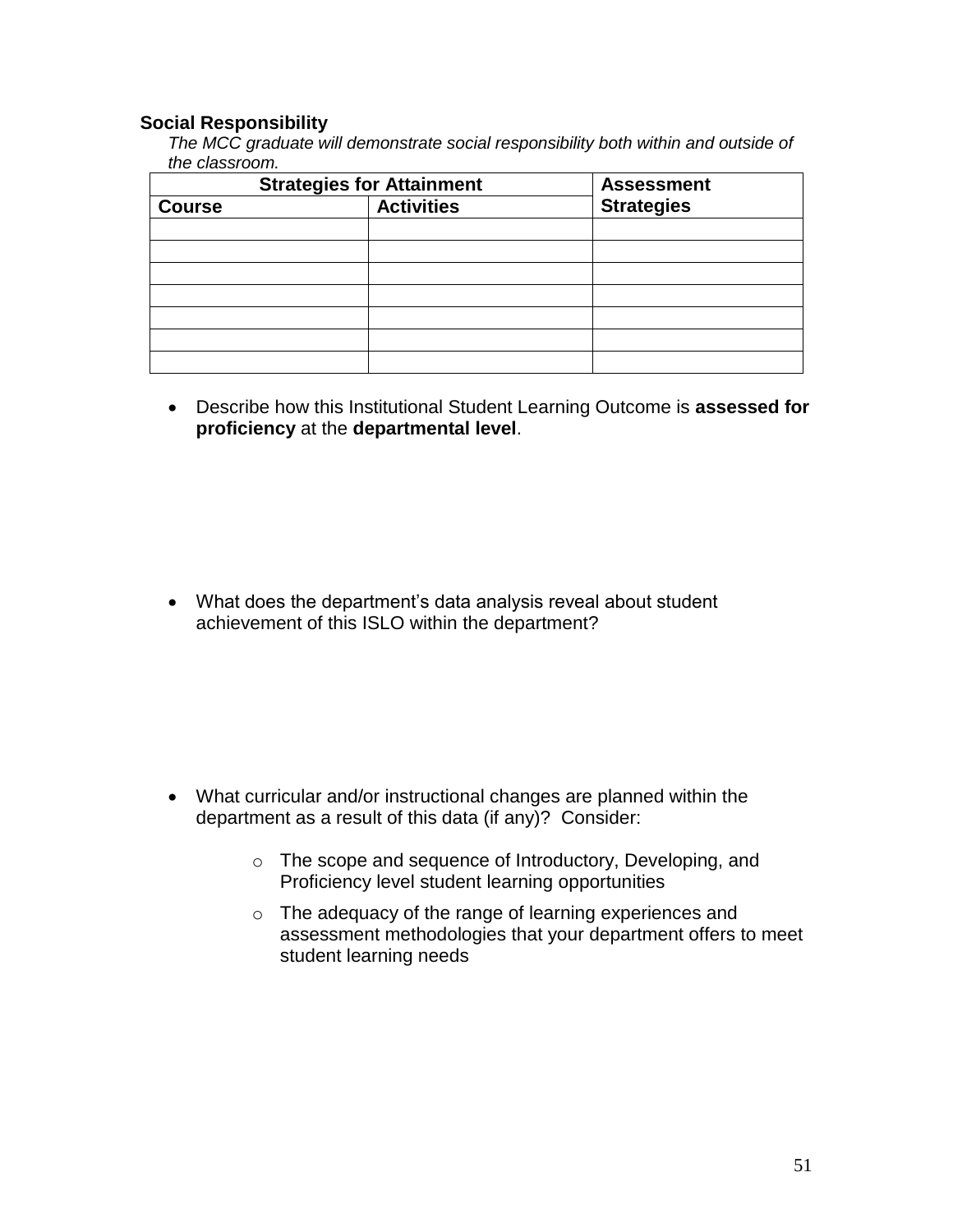#### **Personal and Professional Development**

| The MCC graduate will demonstrate the capacity for on-going personal and |  |
|--------------------------------------------------------------------------|--|
| professional development.                                                |  |

|               | <b>Strategies for Attainment</b> | <b>Assessment</b> |  |  |
|---------------|----------------------------------|-------------------|--|--|
| <b>Course</b> | <b>Activities</b>                | <b>Strategies</b> |  |  |
|               |                                  |                   |  |  |
|               |                                  |                   |  |  |
|               |                                  |                   |  |  |
|               |                                  |                   |  |  |
|               |                                  |                   |  |  |
|               |                                  |                   |  |  |
|               |                                  |                   |  |  |

 Describe how this Institutional Student Learning Outcome is **assessed for proficiency** at the **departmental level**.

• What does the department's data analysis reveal about student achievement of this ISLO within the department?

- What curricular and/or instructional changes are planned within the department as a result of this data (if any)? Consider:
	- o The scope and sequence of Introductory, Developing, and Proficiency level student learning opportunities
	- o The adequacy of the range of learning experiences and assessment methodologies that your department offers to meet student learning needs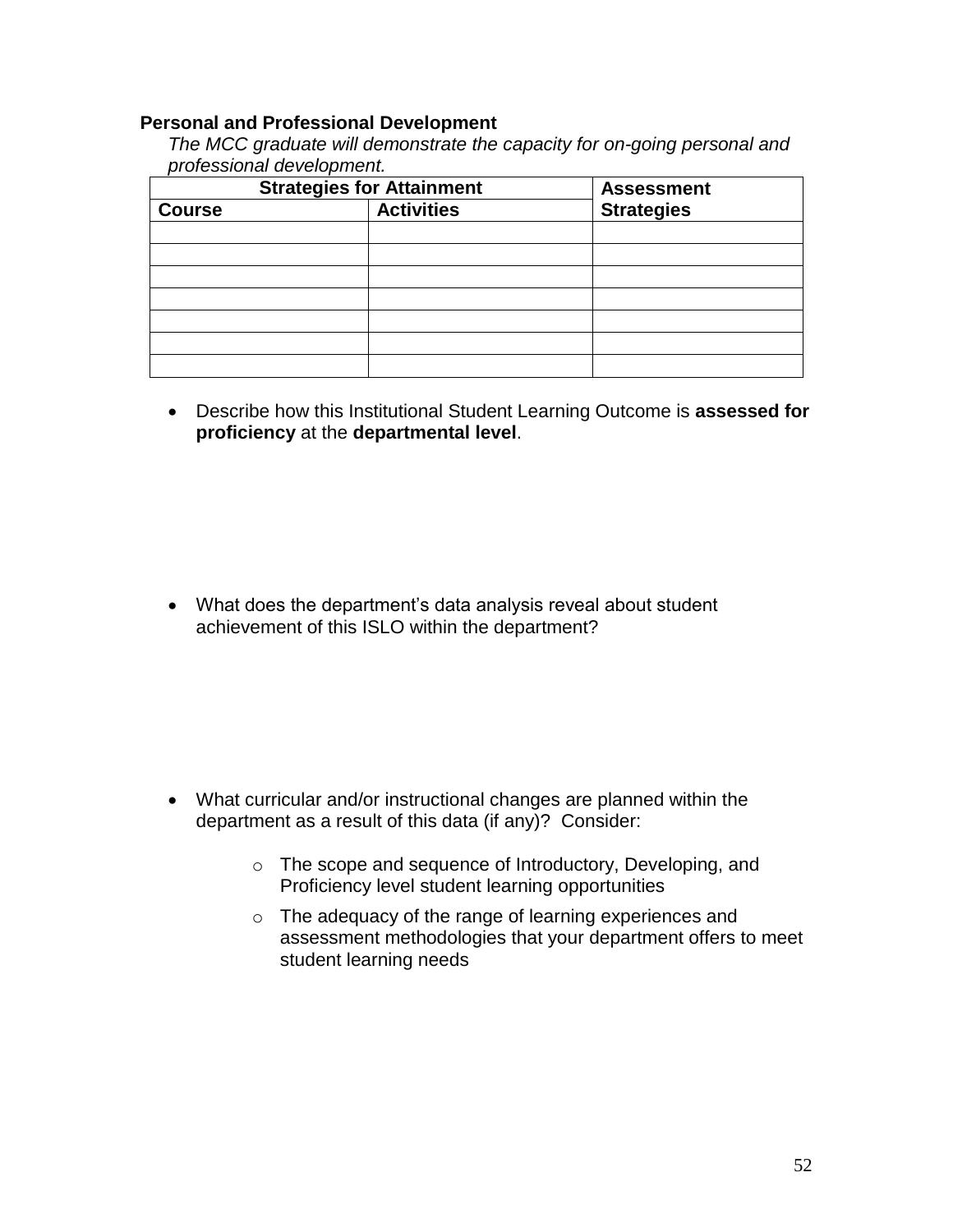# *Additional Curricular Opportunities:*

9. Please describe any interdisciplinary courses which are provided as an integral part of this department/area.

*The Science Department currently offers nine interdisciplinary courses. Interdisciplinary courses are defined as those that bring together different disciplines across the college or combine different science disciplines.*

*ENV 917 Effects of the Environment on Health-Honors ENV 920 Water and the Living World Honors ENV 105 Natural Disasters ENV 108 Renewable Energy ENV 120 Coral Reef Ecology SCI 100 Explorations in Science SCI 130 Forensic Science SCI 121 Integrated Science I SCI 175 Methods of Applied Statistics*

*Roger Edmonds, Anne Miller and Jessie Klein also participated in the spring 2005 LAS Weekend America: Longing and Belonging.*

*In July 2007 John Savage took four students for a three credit international experience in Belize where they investigated coral reefs and contributed data to the National Reef Check Project.*

10. Please comment on experiential learning opportunities with the department/area (i.e., internships, service learning). Discuss how the content of the experience relates to course credit. How do you calculate the number of contact hours required in relationship to the credit awarded? What percent of students participate in each of these activities?

Five *science faculty members have incorporated service learning into their courses as a result of participation in the Lowell Civic Collaborative.*

*Nicole Cave-Luongo-Students in General Biology performed a variety of service learning activities for 22 hours over 11 weeks: science experiments with children in a child care program, assisting a nurse at a homeless shelter, teaching children dental hygiene in an after school program and removal of invasive species at a National Park site. Students chose their site and project with approval from the instructor so that it would directly relate to content covered during the course. Service learning was an alternative to a genetic disorder presentation which was worth 15% of their overall grade. A total of six students participated out of three sections. However all of the students benefited from the*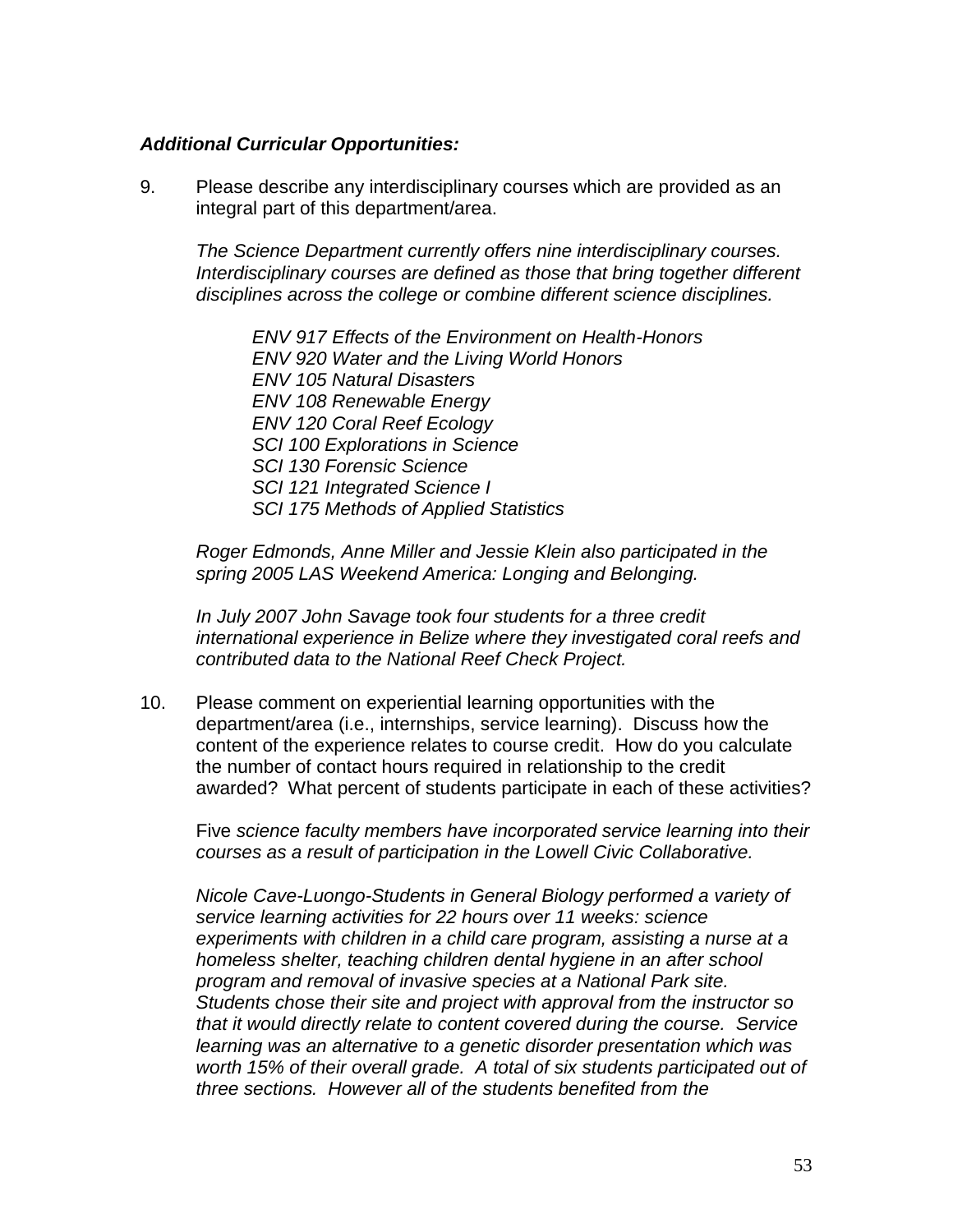*presentations made by the service learning students. Several students who did not participate in service learning projects said they would if the option was offered in a future course.*

*Jessie Klein-The entire Botany class of 21 students worked with Ranger Chris Davis of Minuteman National Park to collect data on the effect of sheep grazing on invasive species. Ranger Davis visited the Botany class to present background on the project. The students spent one lab period in the field collecting data and a second lab period using spreadsheets to prepare graphs for the National Park. Students analyzed their data in the form of lab reports. The project counted as one lab report grade.*

*Doug Moffat-Students in two sections of Explorations in Science helped prepare informational posters about the Merrimack River watershed and its wildlife populations. For extra credit approximately ten students attended the Earth Day program and poster show at the Bartlett School in Lowell and helped present information and answer questions. The posters were counted as two assignment grades as was Earth Day participation for a total of 5% of the course grade.*

*Sally Quast- College Chemistry I and II students mentored girls, ages 8- 14, in performing a chemistry experiment in the chemistry lab in Lowell. The MCC students did all the preparation work for the activity and supervised the youngsters in the lab. The project counted for 2 lab grades. The project involved one lab period for preparation and one for actually doing the experiment with the girls. All of the chemistry students participated in the activity. In January 2007 Sally Quast attended the Science Education for New Civic Engagement Conference.*

*Tom Vaughn-Students in Environmental Studies focused their work around water testing. The entire class of 23 students did research on water resources and water-quality parameters. Students in a research project devoted approximately six hours or more towards the research and production of the poster presentation. One student worked with Ranger Chris Davis for 11 hours and did water testing on the Concord River at Minuteman National Park as one half of a service learning project. The research and poster presentations served as the students' research papers for the semester. This component of the class counted for 20% of the semester grade.*

11. Please comment on the uniformity and appropriateness of content in multisection courses and subsequent courses now in place. Do all courses have the proper prerequisites? Is the flow and relationship of courses to one another satisfactory? Are there changes indicated, based upon department/area objectives and/or new needs identified through the assessment process?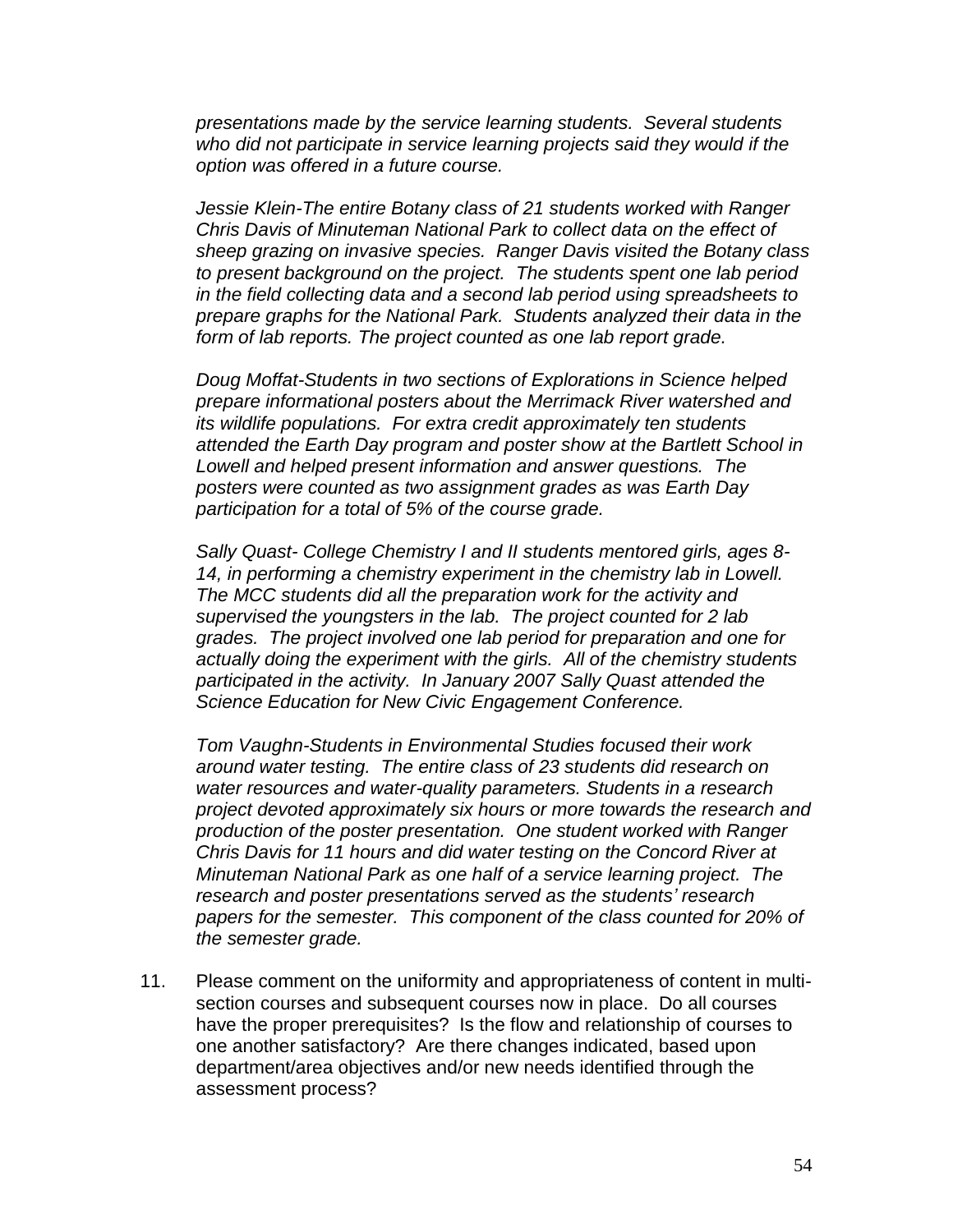*a. Full time faculty communicate regularly with the adjunct instructors. Because adjunct faculty teach many of the science sections, this open communication is vital to the currency and consistency of the content in all the science courses. It is particularly vital in the sequential courses like BIO 131/132 General Biology I and II, CHE 131/132 College Chemistry I and II and BIO 231/232 Anatomy and Physiology I and II.*

*b. When Dr. John Savage joined the department in January 2003, he initiated changes in the chemistry prerequisites and titles to help clarify student advising issues, increase success in upper level chemistry courses and improve transferability of the courses.*

- *Beginning fall 2003 the prerequisite for CHE 131 College Chemistry I was changed to include a recommendation of CHE 121 Introduction to Chemistry as an acceptable prerequisite.*
- *Beginning fall 2003 CHE 121 Introduction to Chemistry was no longer an acceptable prerequisite for CHE 132 College Chemistry II. Dr. Savage compared the syllabi of General Chemistry I and Introduction to Chemistry and found that Introduction to Chemistry did not cover all the material necessary for students to be successful in achieving the learning outcomes specific to College Chemistry II.*
- *In 2004 changes were made to the chemistry course titles in order to clarify advising issues and to make the titles consistent with offerings at transfer schools.*
	- o CHE 131 General Chemistry I became College Chemistry I
	- o CHE 132 General Chemistry II became College Chemistry II
	- o CHE 151 Inorganic Chemistry I became General Chemistry for Engineering and Science I
	- o CHE 152 Inorganic Chemistry II became General Chemistry for Engineering and Science II

*As of fall 2004 the prerequisite for CHE 152 General Chemistry for Engineering and Science II was changed to include MAT 185 Precalculus for Science I. This action was taken to ensure that students in CHE 152 would have the math skills needed to be successful in this course.*

c*. The department has worked to strengthen English and math prerequisites on science courses by making a series of changes effective fall 2004.*

*Eligibility for ENG 101 English Composition I was added to the following science courses because these courses require written assignments.*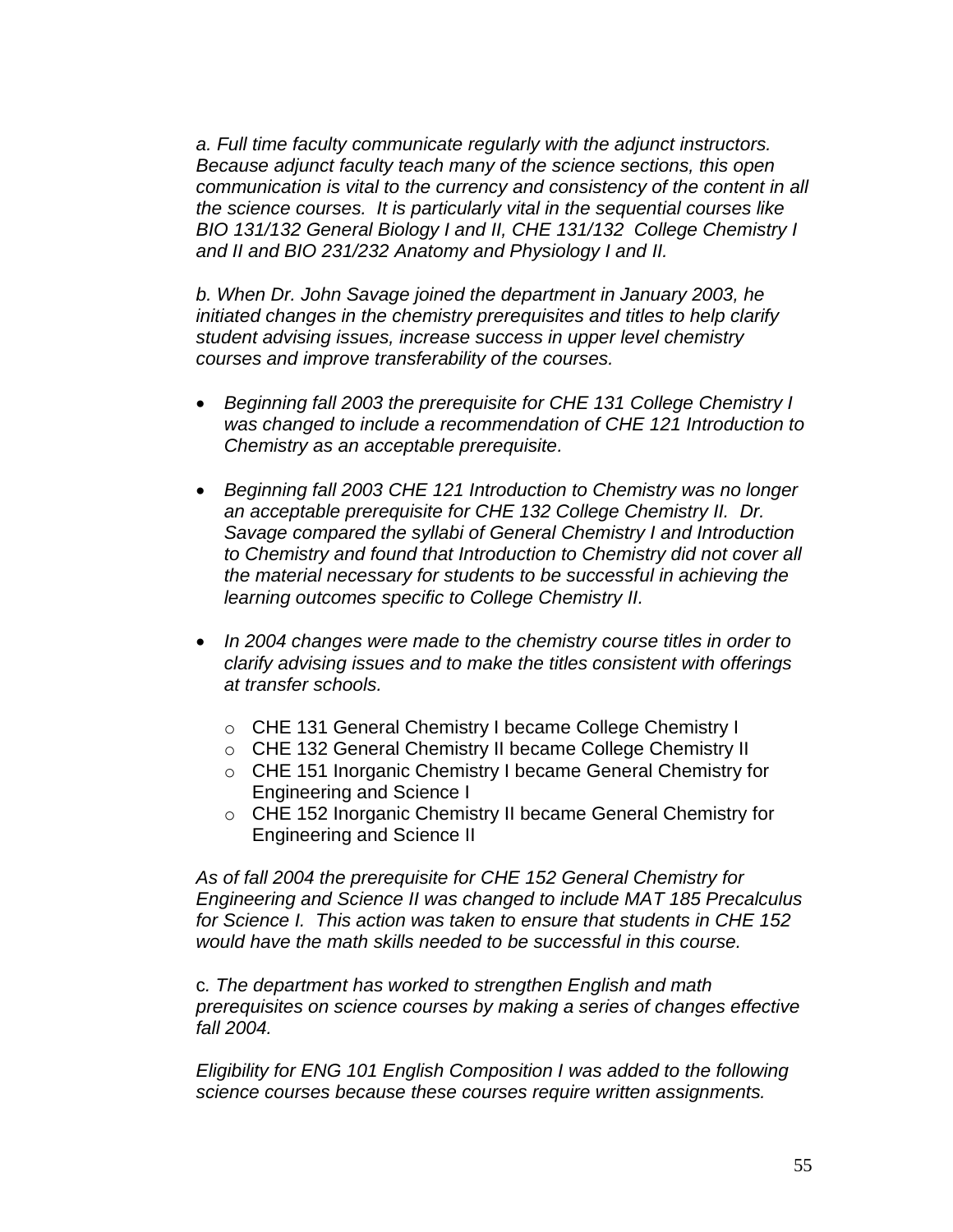*BIO 115 Human Genetics*

*BIO 140 Botany*

*BIO 120 Introduction to Biology*

*BIO 131 General Biology I*

*ENV 110 Introduction to Ocean and Marine Biology*

*GEO 105 The Age of Dinosaurs*

*GEO 110 Introduction to Meteorology*

*GEO 121 Physical Geology*

*GEO 122 Historical Geology*

*PHY 105 Astronomy*

*SCI 121 Integrated Science I*

*Math prerequisites were added to several courses which require students to do simple mathematical calculations, analyze and interpret data or require higher level math skills.*

*PHY 105 Astronomy MAT 060 Fundamentals of Mathematics BIO 115 Human Genetics MAT 060 Fundamentals of Mathematics CHE 110 Chemistry for Fire Service MAT 070 Algebra I ENV 110 Introduction to Ocean and Marine Biology eligibility for MAT 080 Algebra II*

*PHY152 Physics I high school trigonometry or eligibility for MAT 180 Precalculus for Business I, MAT185 Precalculus for Science I or MAT 189 Precalculus I*

*It was anticipated that by raising the prerequisites for these courses better prepared students would enroll and the passing rates would improve. As Table 13 below indicates there were no significant improvements except in Chemistry for Fire Service and General Chemistry for Engineering and Science II.*

| Course                             | Fall | Spring | Fall | Spring | Fall           | Spring |
|------------------------------------|------|--------|------|--------|----------------|--------|
|                                    | 03   | 04     | 04   | 05     | 0 <sub>5</sub> | 06     |
| Intro. to Ocean and Marine         | 68   | 52     | 76   | 60     | 56             | 58     |
| <b>Biology</b>                     |      |        |      |        |                |        |
| General Biology I                  | 89   | 82     | 75   | 85     | 88             | 83     |
| Introduction to Biology            | 85   | 86     | 80   | 77     | 77             | 80     |
| Astronomy                          | 81   | 84     | 91   | 97     | 87             | 88     |
| <b>Botany</b>                      | 96   |        | 88   |        | 87             |        |
| <b>Physical Geology</b>            | 71   | 75     | 67   | 79     |                |        |
| <b>Historical Geology</b>          | 78   | 56     |      | 68     |                | 74     |
| Age of Dinosaurs                   | 78   |        | 82   |        | 64             |        |
| <b>Introduction to Meteorology</b> |      | 65     |      | 83     |                | 72     |
| <b>Chemistry for Fire Service</b>  | 88   |        | 82   | 75     | 100            |        |

Table 13. Percentage of Students Successfully Completing Courses with New Prerequisite Added Effective of Fall 200*4*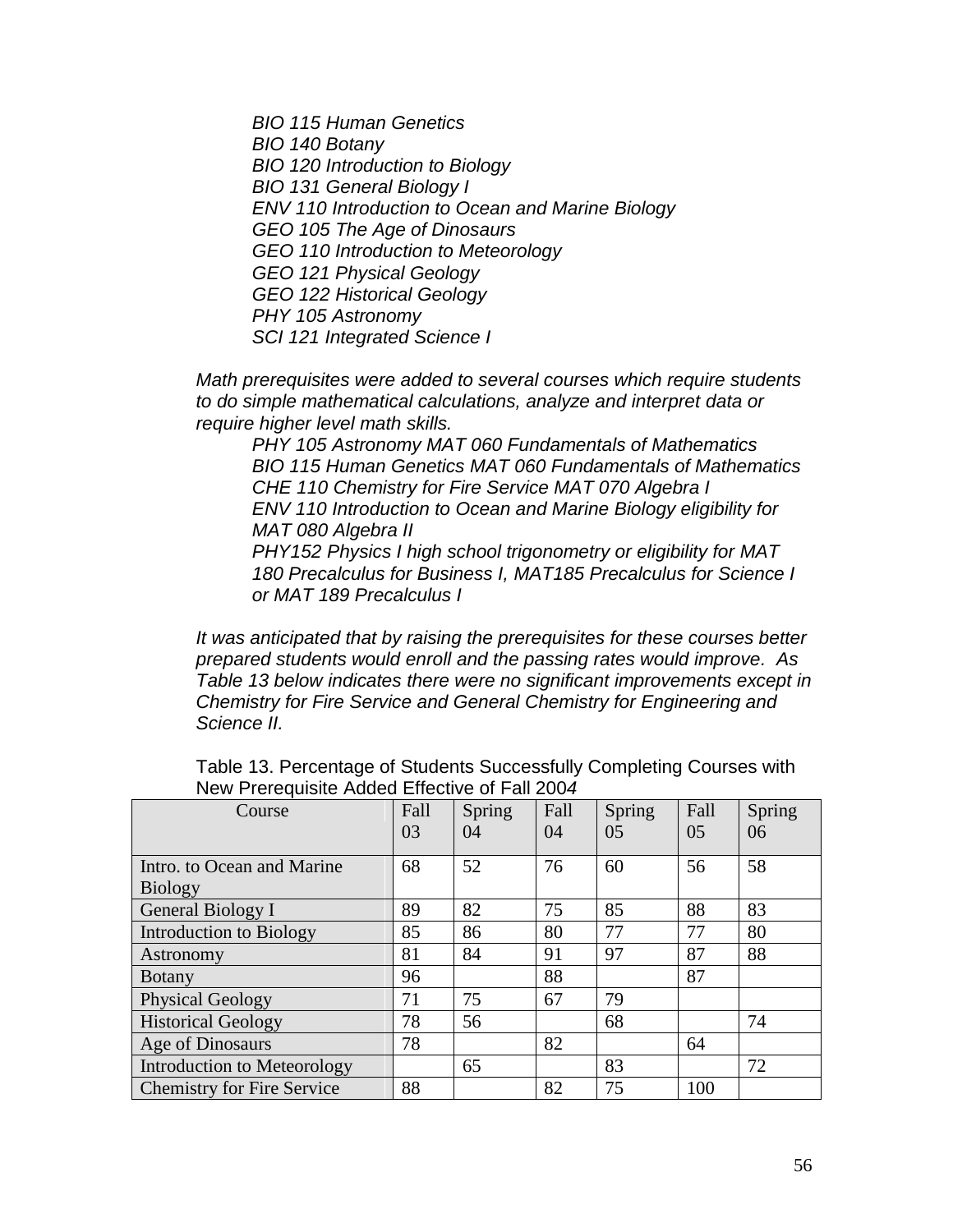| Course                      | Fall<br>03 | Spring<br>04 | Fall<br>04 | Spring<br>05 | Fall<br>05 | Spring<br>06 |
|-----------------------------|------------|--------------|------------|--------------|------------|--------------|
| Gen. Chem. for Engineering  | 76         |              | 67         |              | 80         |              |
| and Science II              |            |              |            |              |            |              |
| Physics I                   | 100        |              | 100        |              | 80         |              |
| <b>Integrated Science I</b> | 100        |              | 90         | 88           | 93         | 94           |

*If one looks at specific grades rather than passing rates, it is possible to see improvement in grade distributions in several courses:*

- *In Historical Geology between fall 2003 and spring 2006, the number of F's dropped by 11% and the number of B's increased by 13%.*
- *In Introduction to Meteorology between spring 04 and spring 06, the number of A's increased by 13%*
- *In Botany between fall 03 and fall 05 the number of B's increased by 18%, while C's and D's dropped by 25% and 5%; respectively*
- *In Introduction to Ocean and Marine Biology, between fall 2003 and fall 2005 the number of A's increased by 10%, C's dropped by 10%, D's dropped by 8% and F's dropped by 14%.*
- *In Physics I between fall 2003 and fall 2005 there was an 18% improvement in the number of A's.*

*d. The Anatomy and Physiology instructors have expressed concern that some of their students are not taking the proper prerequisites. Currently students can enroll in A+P I if they have completed high school biology and chemistry in the last five years or MCC's. Introduction to Biology or General Biology I. We attempted to change the prerequisite to only accept the MCC courses but were not successful because of credit limits in the Nursing program. The Science faculty is considering developing chemistry and biology review modules that would be available for students who have a weak foundation in these fields.*

12. a. Please comment on the role of developmental courses within your department/area. Which ones are relied upon by significant numbers of students in the department/area? What conclusions are you able to draw about the impact of these courses on students" preparation levels?

> *In the fall 2006 the Science Department began offering Explorations in Science with enrollment limited to developmental students. This course covers college success skills along with science content.*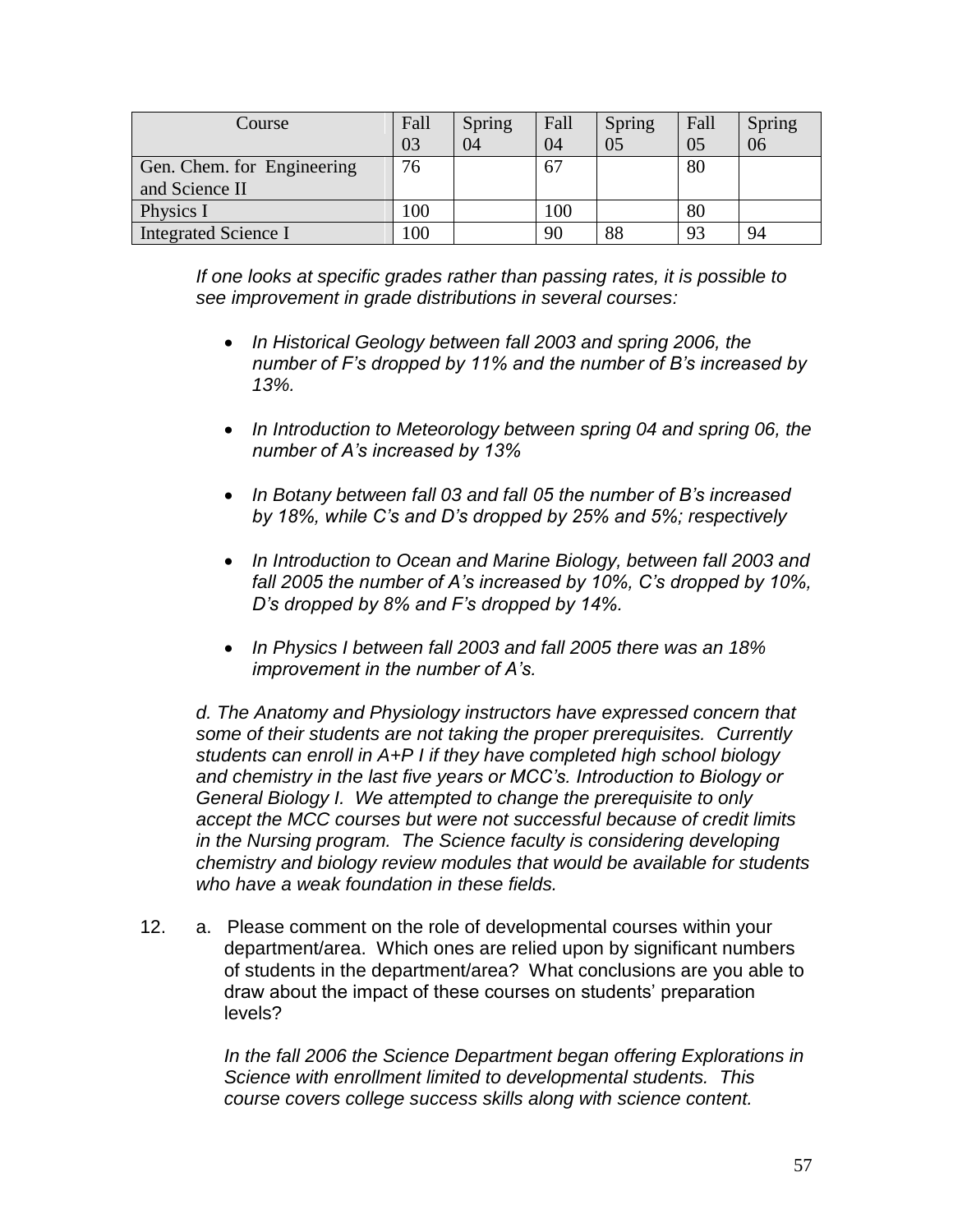*Several science faculty attended professional development workshops to help them develop science oriented college success activities.*

b. Please comment on the role of developmental courses outside your department/area. Which courses in the department/area are relied upon by significant numbers of students, and which courses outside the department/area are relied upon by significant numbers of students? What conclusions are you able to draw about the impact of these courses on students' preparation levels?

*Many students need to take developmental reading, writing and math courses in order to raise their skills to the level required for science courses. In many cases students who have passed these courses are still found to have weak in math and writing skills. Science faculty may consider offering a learning community of an introductory level science course and a developmental math course. The Science Department would need assurance of sufficient enrollment before committing time to development of the learning community. This LC would give students the experience of seeing the relevance of math skills in other disciplines.* 

13. Describe the array of instructional methodologies in required or elective courses. (e.g. face to face, online, hybrid, self-paced, experiential, inquiry/problem-based, case studies, projects, etc.)

*The Science Department provides students with the opportunity to enroll in either traditional face-to-face courses or 15 different online courses. The online courses include:*

| BIO 105 Basic Anatomy and Physiology                       | 3 credits  |
|------------------------------------------------------------|------------|
| <b>BIO 108 Nutrition</b>                                   | 3 credits  |
| <b>BIO 112 Infectious Diseases</b>                         | 3 credits  |
| <b>BIO 131 General Biology I</b>                           | 4 credits* |
| BIO 231 Anatomy and Physiology I                           | 4 credits* |
| BIO 232 Anatomy and Physiology II                          | 4 credits* |
| BIO 235 Introduction to Microbiology                       | 4 credits* |
| CHE 110 Chemistry for Fire Service                         | 4 credits* |
| <b>ENV 105 Natural Disasters</b>                           | 3 credits  |
| <b>ENV 108 Renewable Energy</b>                            | 3 credits  |
| ENV 110 Introduction to Ocean and Marine Biology           | 3 credits  |
| <b>ENV 115 Environmental Studies</b>                       | 3 credits  |
| <b>ENV 917 Effects of the Environment on Health-Honors</b> | 3 credits  |
| GEO 121 Physical Geology                                   | 4 credits* |
| <b>GEO 122 Historical Geology</b>                          | 4 credits* |

Table 14. Online Science Courses

*\* indicates courses with an on campus laboratory component.*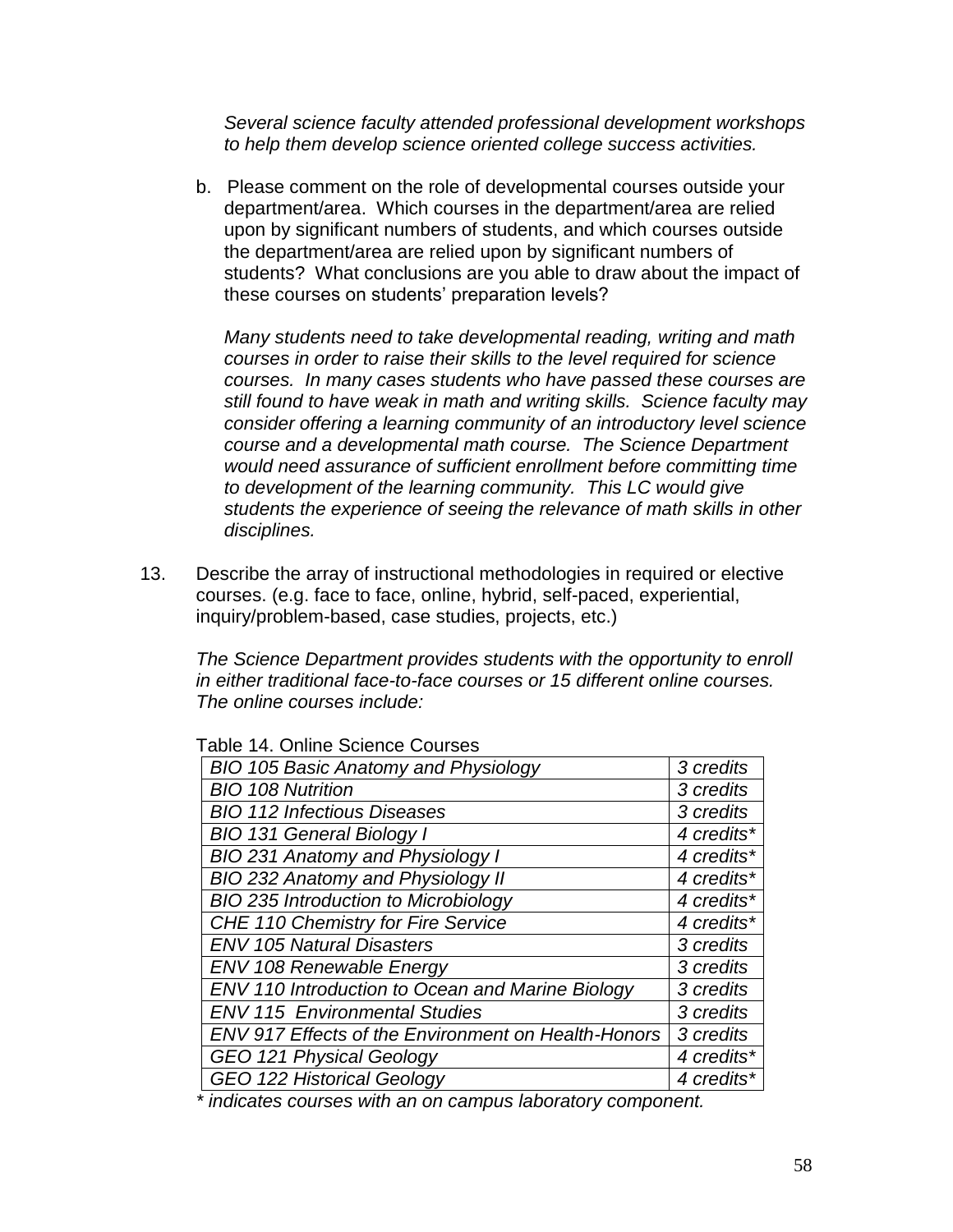*Science instructors use a wide variety of traditional and creative teaching methodologies in both the face-to face and online courses. These methodologies include:*

- o *Traditional lecture*
- o *Interrupted lecture-student activities interspersed with short lectures*
- o *PowerPoint presentations*
- o *PowerPoint presentations enhanced by using a tablet PC*
- o *Case studies and problem based learning*
- o *Manipulatives*
- o *Group activities-such as discussion of periodical or newspaper articles*
- o *In class web based activities*
- o *In class text CD activities*
- o *Peer teaching*
- o *In class worksheets*
- o *On campus field trips*
- o *Student presentations*
- o *Animations*
- o *Films*
- o *In class writing assignments*
- o *Lab reports*
- o *Service-Learning*
- o *Research Papers*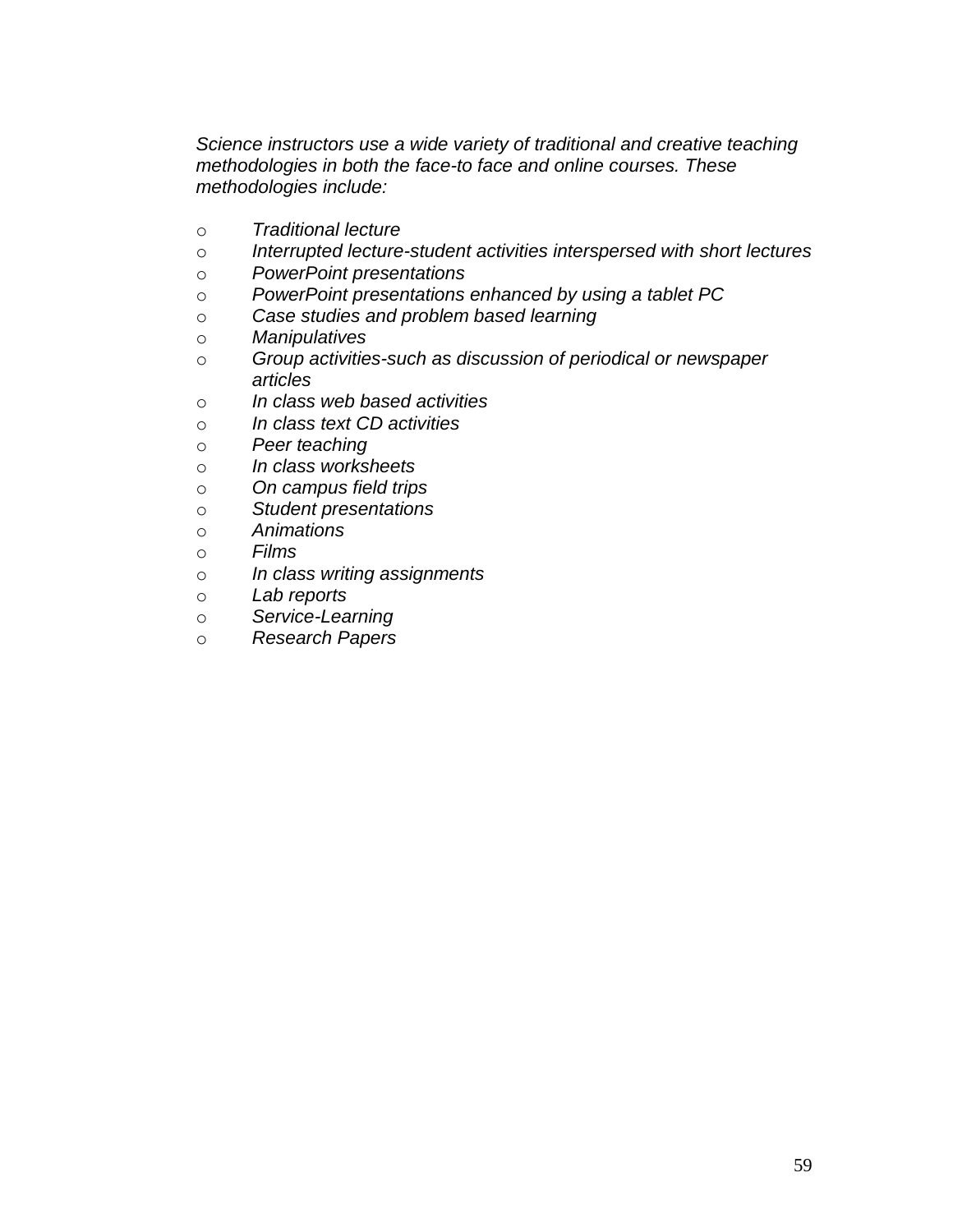# **Section VI: Instructional Support**

14. a. Please discuss the adequacy of the staffing level in the department/area to teach students enrolled in the department/area.

> *There are presently 12 full-time faculty science faculty. Table 15 indicates the number of day division sections offered between 2000 and 2006 with the number of sections taught by adjunct faculty.*

| Semester  | Number of<br>Adjunct<br>Science<br>Faculty | Total No. of<br><b>Science</b><br><b>Sections</b> | <b>Sections</b><br>Taught by<br>Adjuncts | % of Sections<br>Taught by<br>Adjuncts |
|-----------|--------------------------------------------|---------------------------------------------------|------------------------------------------|----------------------------------------|
| Fall 01   | 4                                          | 49                                                | 6                                        | 12%                                    |
| Fall 02   | 15                                         | 54                                                | 22                                       | 41%                                    |
| Fall 03   | 17                                         | 59                                                | 29                                       | 49%                                    |
| Fall 04   | 17                                         | 66                                                | 29                                       | 44%                                    |
| Fall 05   | 17                                         | 68                                                | 26                                       | 38%                                    |
| Spring 02 | 10                                         | 60                                                | 14                                       | 23%                                    |
| Spring 03 | 17                                         | 59                                                | 25                                       | 42%                                    |
| Spring 04 | 22                                         | 68                                                | 37                                       | 54%                                    |
| Spring 05 | 18                                         | 73                                                | 30                                       | 41%                                    |
| Spring 06 | 19                                         | 70                                                | 32                                       | 46%                                    |

Table 15: Number of Day Division Sections Taught by Adjuncts

*In the fall of 2001 there were 12 full time faculty members in science who taught a majority of the day sections. In the period surveyed the offerings have grown by as many as 24 sections that are almost evenly shared by the full-time faculty and the adjuncts.*

*While the Science Department adjunct faculty is a group of highly qualified and excellent instructors, the student population and the department would be better served by an increase in the number of full time faculty. Full time faculty members are needed to support initiatives such as renewable energy that move the department forward.*

b. Please discuss the adequacy of the staffing level in the department/area to advise students enrolled in the program.

*Each full-time science faculty member is assigned 18 advisees. The department continues to work with the Director of Academic Planning to ensure that life science and physical science students are assigned fulltime science faculty advisors. Several science faculty members serve as mentors to students who have applied to the Louis Stokes Alliance for Minority Participation Project.*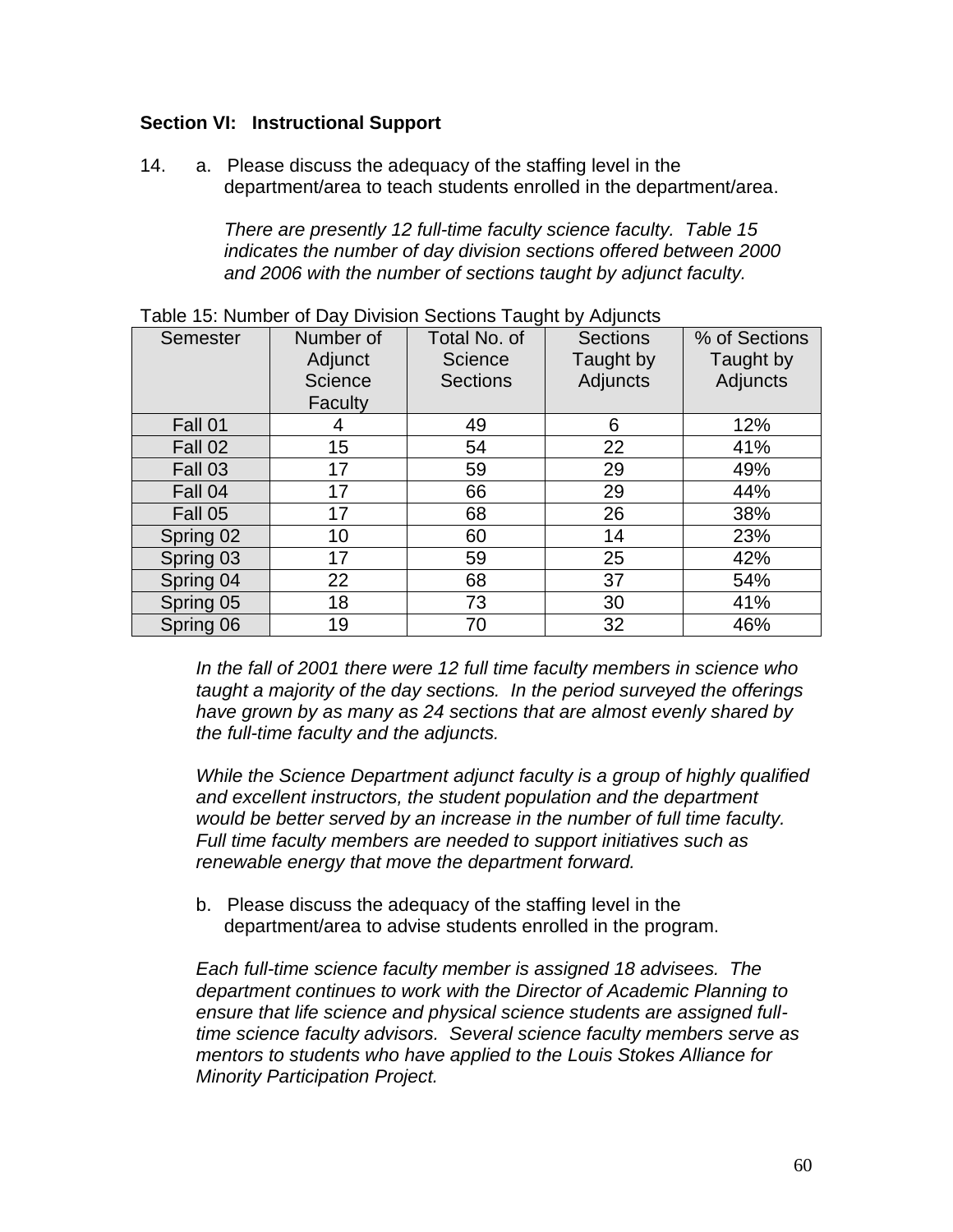*All full-time instructors help insure that any students interested in STEM careers receive good advising. Students often seek advice from their instructors. Adjuncts are not as knowledgeable as full time faculty regarding the college's requirements and services and cannot advise students adequately.* 

15. What specific support services and activities (i.e., tutoring, media, library, disabled student support, computer labs, and service learning) does this department/area require? Please comment on the availability and adequacy of these services. Be specific about any current deficiencies or projected needs.

a. *Science tutoring is available for students on both campuses during the day and early evening. Approximately 320 students are tutored each semester. Data from 2001 to the present indicate that 86% of the students who were tutored earned a grade of C or better.*

b. *The Bedford and Lowell librarians have been very helpful to students needing reference materials for courses. For the faculty the library has obtained journal articles and purchased books, videos, and DVDs. The librarians have also provided workshops for faculty on incorporating information technology literacy into their courses. Instructors can also borrow a Personal Response System from the library.*

*c. Middlesex Interactive continues to be a asset for the faculty. The staff offers group or individual training for faculty on the use of Blackboard, PowerPoint Camtasia, and webpage development.* 

*d. Student Services has provided an invaluable service by helping faculty deal with student behavior issues in the classroom.*

*e. The Science Department is supported by three full-time and one parttime laboratory technicians. These technicians are vital to the daily operation of science classes and are a valuable resource for adjuncts when designing laboratory activities. With the projected increase in laboratory offerings, such as Environmental Science with Lab and renewable energy courses, it may be necessary to hire a fourth full-time technician.*

16. How adequate and appropriate are department/area facilities and equipment? Please be specific about any current deficiencies or projected needs.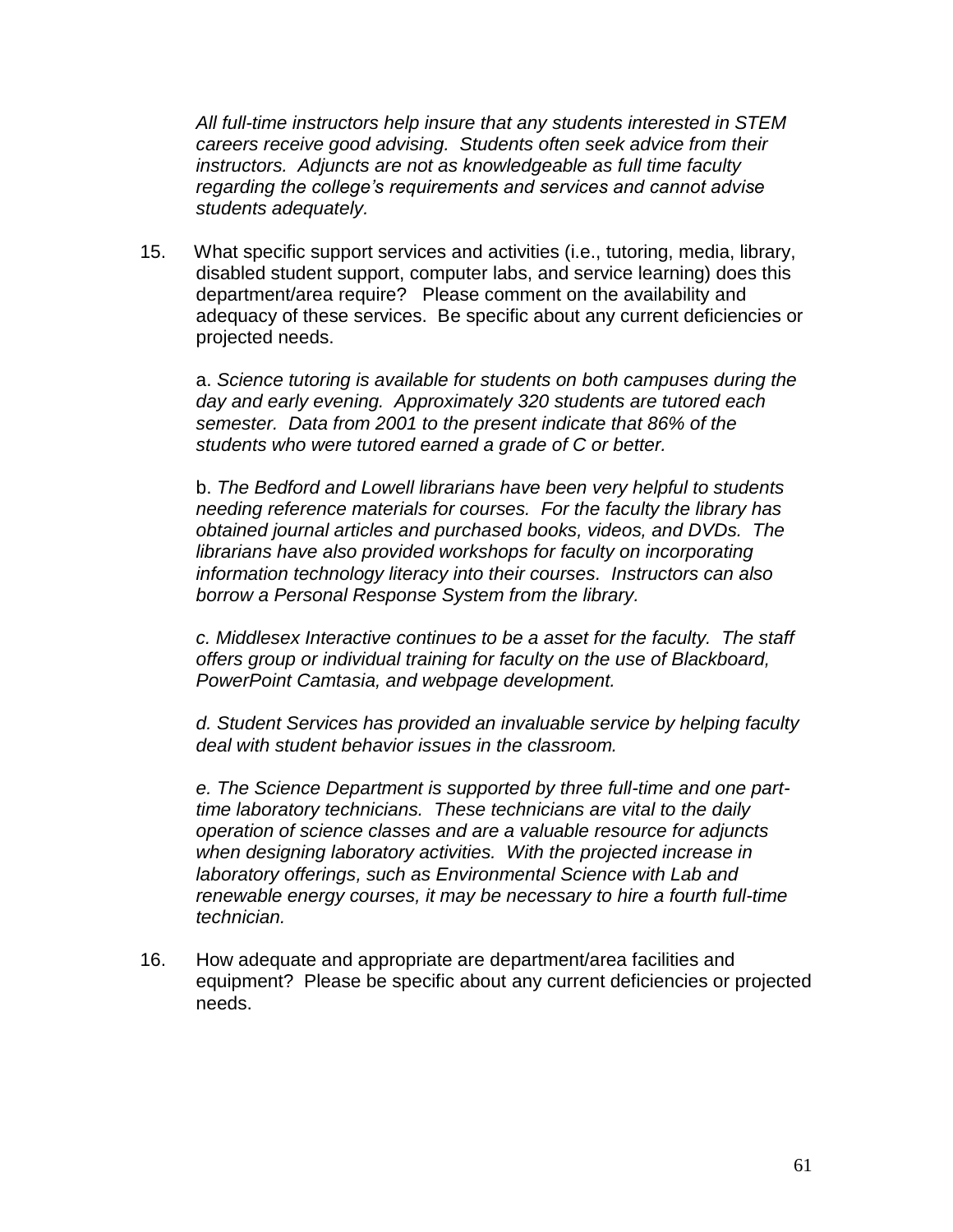#### **Overall Comments on Facilities**

*The Science Department is fortunate to have two outstanding facilities; one in Bedford and one in Lowell. These laboratories have fume hoods, a greenhouse, walk-in cold rooms, growth chambers, ventilated chemical storage rooms and instrumentation rooms. As the number of science sections has increased, laboratory space has become a premium. Most faculty prefer to teach both lecture and lab in a laboratory setting. This allows them the flexibility to do hands-on activities known to be better for student learning. We can no longer accommodate the faculty wishes. In some cases General Biology and Anatomy and Physiology lectures have been moved out of the labs to general classrooms even though the students would benefit from being in rooms with models and tables for activities. As we expand our offerings in environmental and renewable energy courses and with the recommendation that Liberal Arts and Sciences students take two lab sciences and Liberal Studies students take at least one lab science, there will be need for further laboratory classrooms.*

# *Bedford Facility-*

a. *In Bedford the department offers lab courses in Biology, Chemistry, Geosciences, Physics, Anatomy and Physiology, Microbiology, Physics, Integrated Science and Forensic Science. The Science Department has been in Henderson Hall for fifteen years. Science courses are taught in Henderson Hall 215, 217, 314, 315, 316, and 318. Henderson Hall 220 has been reconfigured to accommodate laboratory classes. During the Fall 2006 semester there were 26 day science sections scheduled in these rooms for a total of 116 hours of instruction. This is an increase of 8 sections and 26 hours compared to fall 1999. In addition many of the three credit science courses are taught in the Henderson general purpose classrooms.* 

*b. The Science Department prides itself in having sufficient equipment so that all students can have a hands-on laboratory experience, but the equipment and furniture are beginning to show wear. The tabletops are gouged and stained. We have replaced pH meters but are in need of replacing 30 year old electronic balances. The Pasco probes and interfaces should be updated to be state of the art. The microscopes are cleaned every semester but some have oil within the lens and can no longer be cleaned. The objectives cannot be replaced and there will be a need to purchase new microscopes in the future. The lab stools in HH215 and 217 were reupholstered during the summer of 2006. The wooden stools in HH315 need to be replaced.*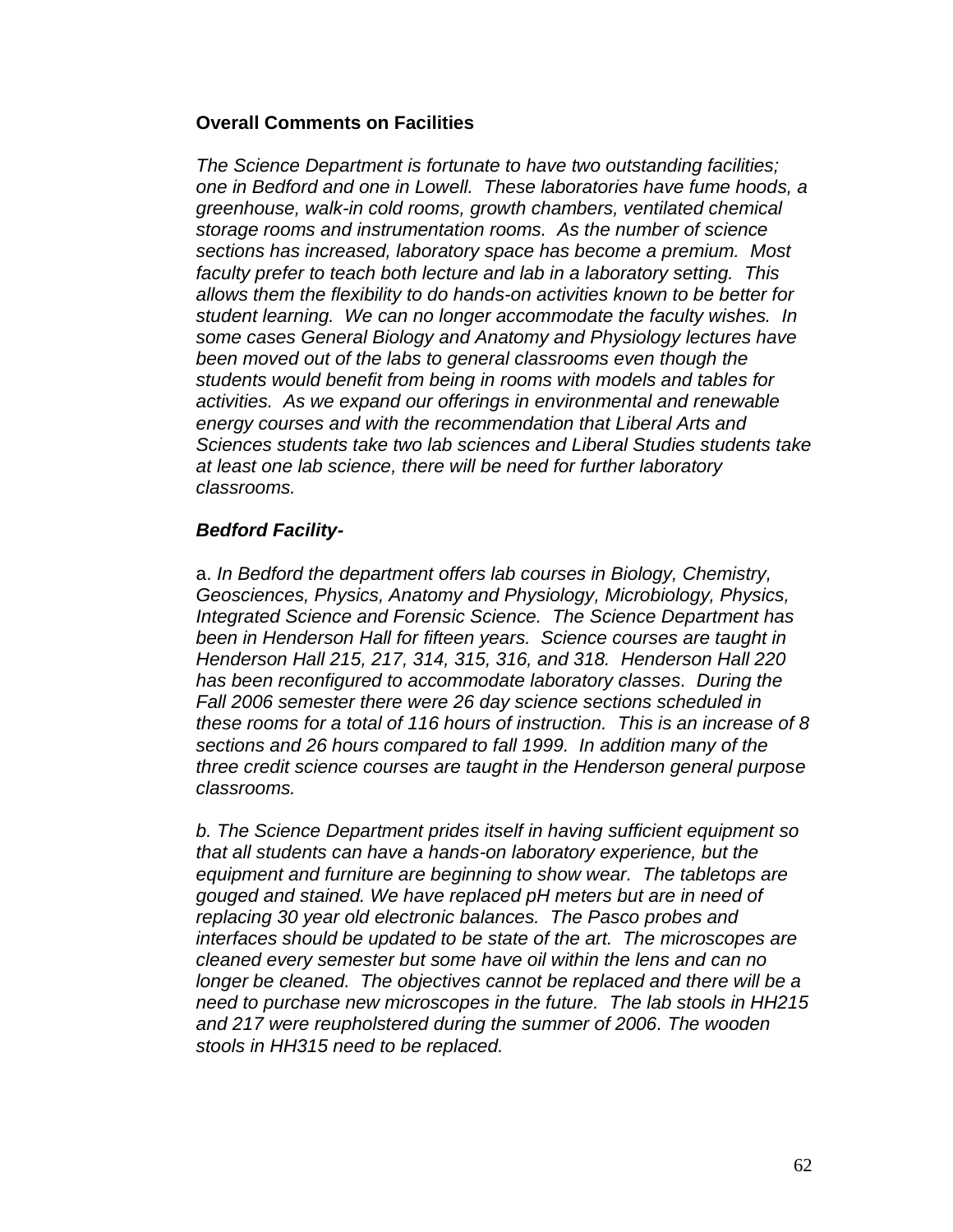c. *Computers and ceiling hung projectors are in most of the labs(HH316, 315, 220 and 217) and are used by both the day and evening faculty. HH318 and HH215 are still have Smartstations.*

d. *In 2003 the Bedford campus acquired 20 laptop computers and a wireless node for the third floor of Henderson Hall through a grant from Hewlett Packard. The college installed two additional nodes so that wireless access is available throughout the third floor of Henderson. These computers have been used by both the Science and Math Departments to enhance student learning. The 12 computers in the Anatomy and Physiology computer room have been upgraded. In August 2007 updated ADAM software was purchased in with Perkins funds.*

e. *The Hewlett Packard laptops replaced desktop computers that were stored in HH324. In the fall of 2006, HH 324 was converted into a student study area. This room is constantly occupied by students, day and evening. Many of them bring their personal laptops and take advantage of the wireless network to do assignments*.

f. *Through the efforts of Lilly Srivastava, our Bedford chemistry technician, the storage and safety conditions in the Bedford chemistry area have been greatly improved. Outdated and unnecessary hazardous chemicals have been removed. Wooden shelving has been replaced with corrosion resistant stainless steel and additional storage space has become available.*

g. *The heating, air conditioning and ventilation systems on the third floor of Henderson continue to be problematic. Very often classrooms and faculty offices are either too hot or too cold. The attic mounted ventilation system often produces a droning noise that interrupts classes.*

#### *Lowell Talbot Facility-*

*a. In Lowell the department offers lab courses in Biology, Chemistry, Anatomy and Physiology, Microbiology, Integrated Science, Forensic Science and Biotechnology. The Science Department has been in the Talbot Building for 12 years. Science courses are taught in Talbot 200, 204, 306, 308, 407 and 409. During the fall 2006 semester there were 27 day science sections scheduled in these rooms for a total of 121 hours of instruction. This is an increase of 14 sections and 64 hours of instruction compared to fall 1999. In addition many three credit science courses are taught in the Talbot and Derby general purpose classrooms.* 

*b. Whereas every lab in Lowell is equipped with a computer and projector, student computer access in Lowell is not equal to that of Bedford. There are only six computers in the Anatomy and Physiology lab that have*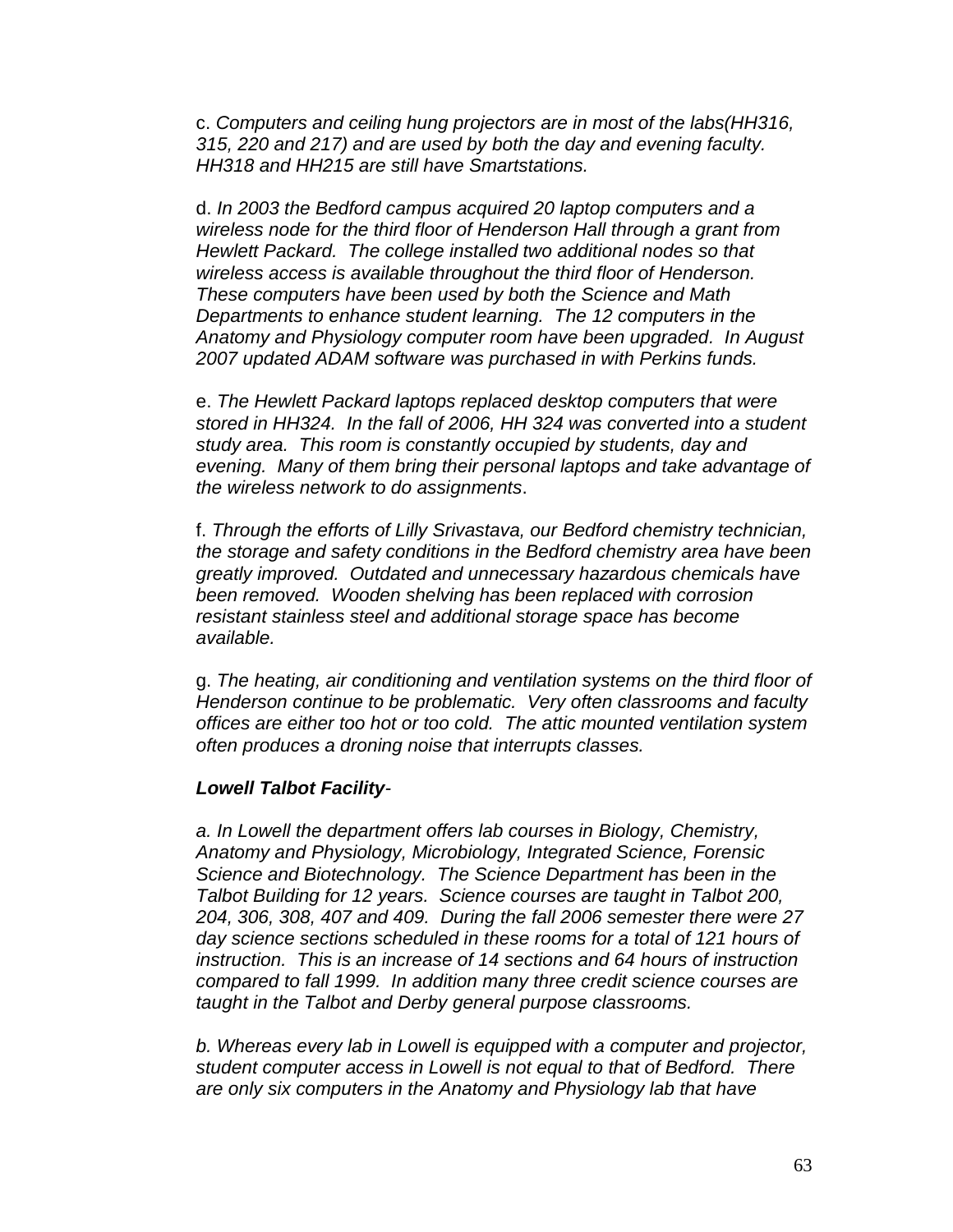*Internet access. There are six computers on carts on the fourth floor that are available for use with Pasco probes. The ADAM software in Lowell was updated in August 2007 with Perkins funds.*

*c. As additional laboratory courses are offered in Lowell, there will be a need for additional space and equipment.*

# *General Comments on Facilities and Projected Needs*

*In the future there will be a need for more laboratory space and equipment:*

- *Based on the self-study the department will recommend that Liberals Arts and Liberal Studies students take four credit science courses increasing the need for lab space.*
- *As the environmental science and renewable energy courses begin, lab space and equipment will be required.*
- *The autoclav in Bedford is aging and will need to be replaced in the future.*
- *Existing physics equipment needs to be updated and supplemented.*
- *Lowell is in need of additional computers with wireless capability.*
- *Faculty would like tabled rooms so that activities can be done in class.*
- *Analytical balances and microscopes need to be replaced.*
- *Lab stools in LT 407 and HH 315 need to be replaced.*
- *Shades in HH 315 need to be replaced so optics experiments can be successfully conducted.*
- *Lab bench tops in Henderson are worn and need replacement.*
- 17. Please describe any professional development needs of department faculty or staff.

*The Science faculty contributes to the growth of the department through several avenues of professional development. Listed below are representative activities of department members.*

*Attendance at conferences and workshops* 

- *New England Faculty Development Consortium*
- *New England Educational Assessment Network*
- *New England Association of Schools and Colleges*
- *Massachusetts Association of Biology Teachers*
- *Southern Maine Community College Assessment Conference*
- *New England Association of Chemistry Teachers*
- *New England Section of the American Chemical Society Two Year College Conference*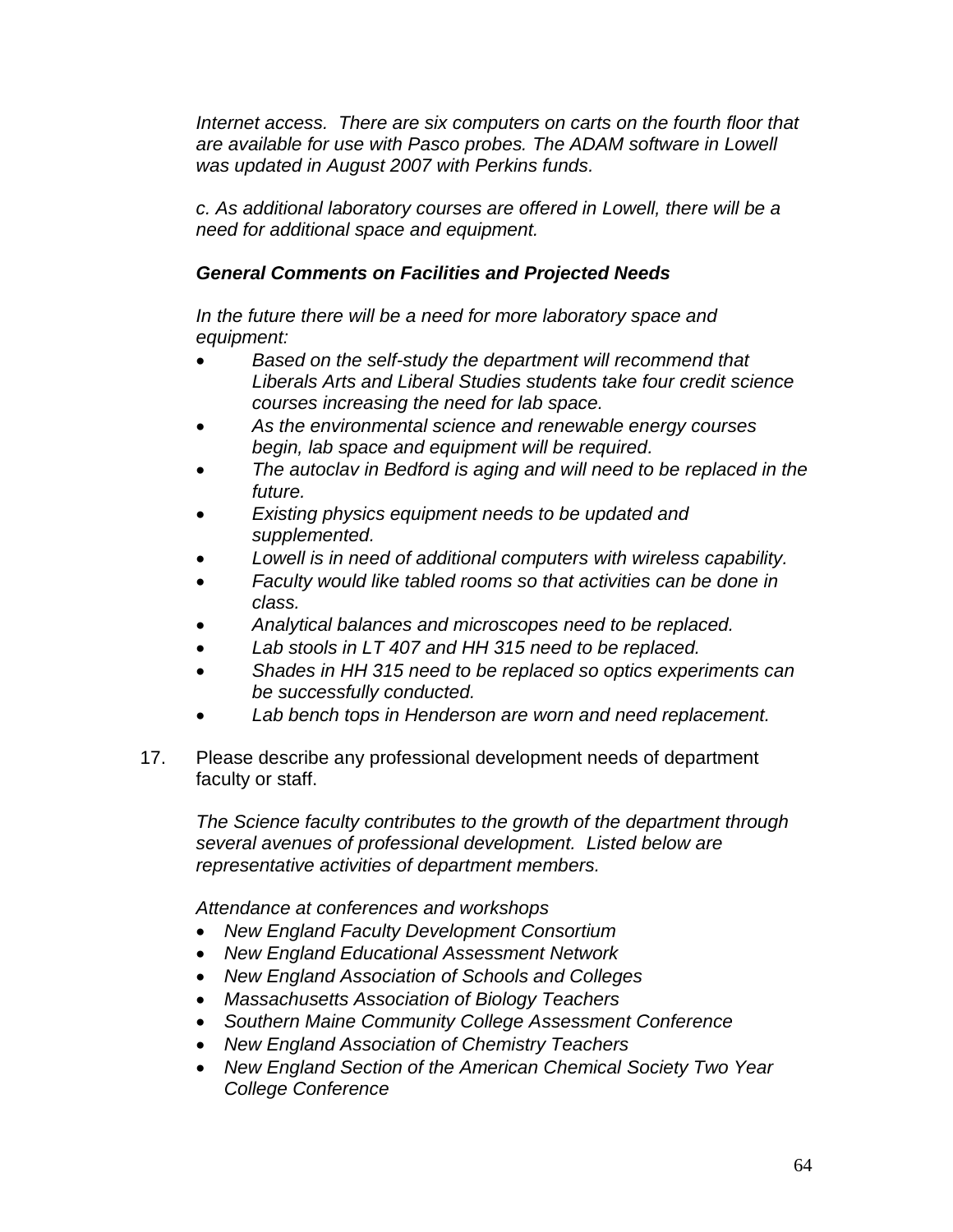- *Benjamin Cummings sponsored Strategies for Success workshops*
- *Mass College Online*
- *Carnegie Summer Institutes*
- *Sencer-Service Learning Conference*
- *American Association of Higher Education*
- *Power-UP Workshop*
- *Teacher Training Workshops at the Museum of Science*
- *Northeast Geological Society of America*
- *Geological Society of America*
- *New England Intercollegiate Geologic Conferences*
- *STARS Science Teachers Area Resource Swap*
- *Greater Lowell Environmental Education Association*
- *NSF Chautauqua Short Courses*
- *Renewable Energy Conferences*
- *New England Center for Inclusive Teaching*
- *American Chemical Society National Meeting*
- *NSF Process Oriented Guided Inquiry Learning Workshop in Chemistry*

*Participation in MCC opportunities and training seminars:*

- *The Carnegie Community of Practice*
- *Blackboard, Banner, PowerPoint, Camtasia and Web Page Training*
- *MCC Institute for Learning-Centered Teaching*
- *Teaching 101*
- *Building a Learner-Centered Syllabus*
- *Working with Student Learning Outcomes*
- *Rubrics Workshop*
- *Smartstation Workshops*
- *Mentoring Partnership*
- *Online Course Development Training*
- *Freshman Experience Workshop*
- *Using Hp Wireless Laptops*
- *Academic Support Workshops*
- *Setting Emotional Boundaries*
- *Excel Workshop*
- *New Faculty Orientation*

*Instructors subscribe to periodicals that allow them to stay current in their content areas and learn about new pedagogies. Examples of these periodicals are:*

- *Journal of College Science Teaching*
- *The American Biology Teacher*
- *Chem Matters*
- *Journal of Chemical Education*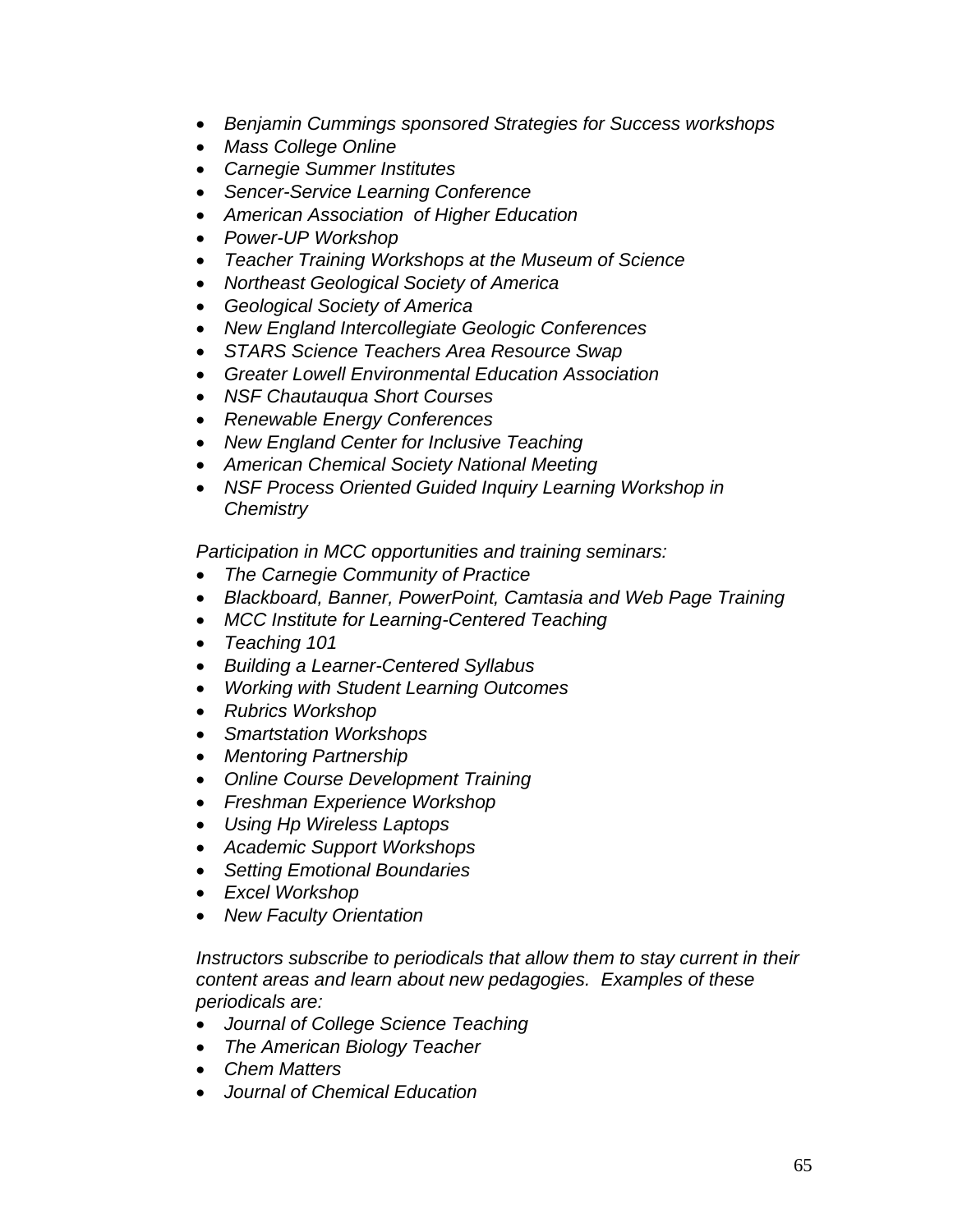- *Human Genetics*
- *Mortality and Morbidity Weekly Report*
- *Scientific American*
- *Science News*
- *Discover Magazine*
- *Transaction of the American Geophysical Union*
- *Natural History*
- *Journal of Geoscience Education*
- *Journal of Physical Therapy*
- *Science*
- *The Physics Teacher*
- *Smithsonian*
- *National Geographic*

*Many instructors are members of listserves where teaching issues are discussed. Examples of these listserves are:*

- *Tomorrow's Professor*
- *Physics in Two-Year Colleges*
- *Bio Listserve*
- *Physical Therapy Listserve*
- *New England Science Center Collaborative*
- *MA Science Teachers Listserve*
- *MA Biology Teachers Listserve*
- *Department of Education Llistserve*

*The Dean of Mathematics and Sciences seeks input from the faculty regarding professional development topics that can be addressed during department and division meetings. Below are examples of suggested topics*

- *Rubrics*
- *Active learning*
- *Creative teaching Ideas*
- *Assessing written assignments*
- *Psychology of the community college student*
- 18. Describe the sources of department/area funding. Are the funds adequate to support the department/area? Is the current use of funds effective to realize department/area goals? Does the department/area leadership have input into the department/area budget?

*The division budget is spent primarily for the Science Department. The current process is as follows: Faculty submit requests to the lab technicians, lab technicians submit purchase requests to the Department Chair or Associate Dean who reviews the requests, and submits them to the Division Dean.*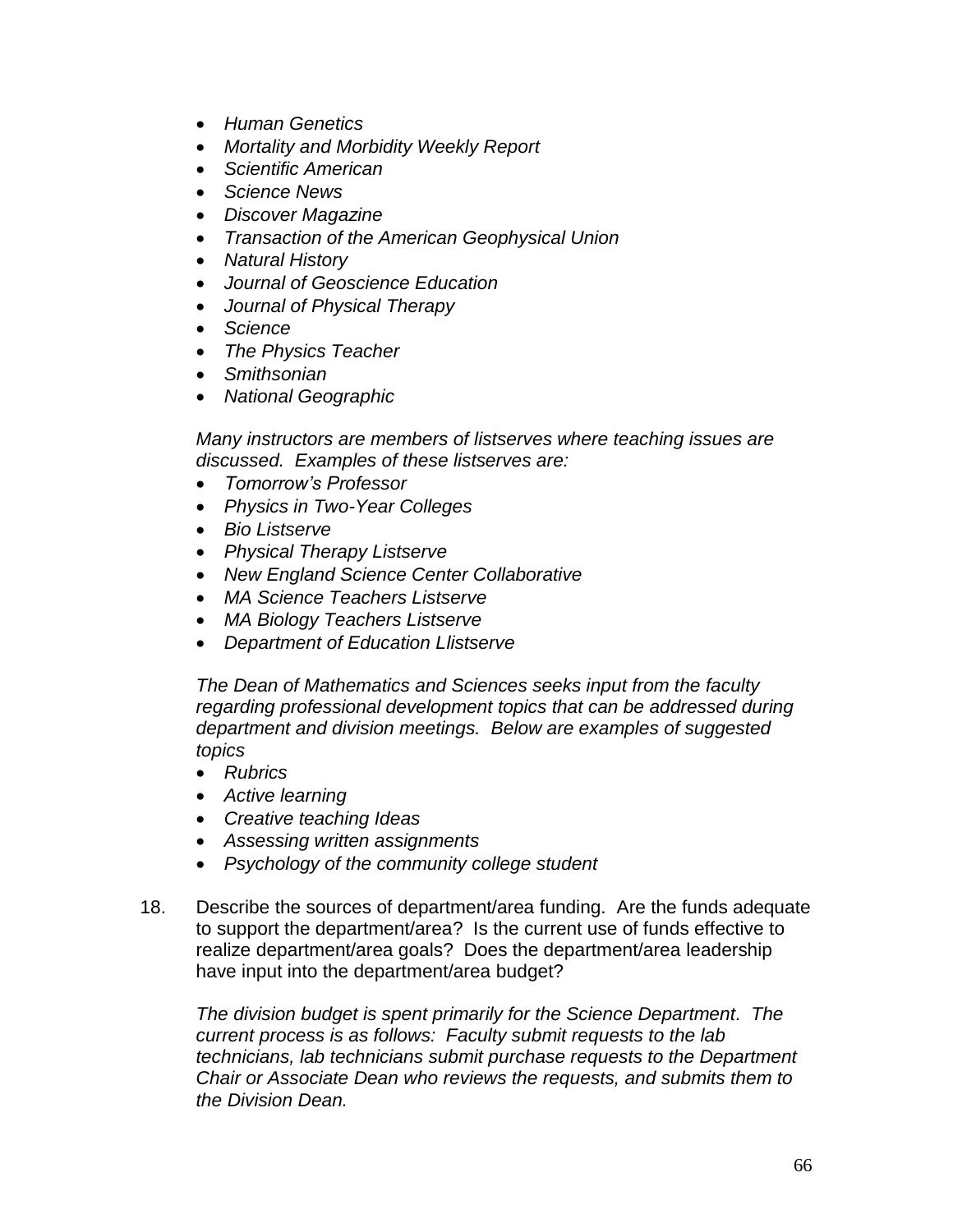*The Science Department requires a large sum of operating money each year and the Division Dean has supported the department in a very satisfactory manner. However, the division annual budget is insufficient to purchase items like analytical balances, microscopes, replacement projectors, computers,* autoclavs and dishwashers. *The CFO, Jay Linnehan, has supported the financial needs of the Science Department in a very satisfactory manner. In the spring of 2007, the Science Department was able to purchase equipment through grants awarded by the MCC Foundation Annual Fund.*

Please provide any additional information that you consider important in assessing this department/area.

*The Science Department faculty is active on many college-wide committees and initiatives. For example:*

- *General Education Committee*
- *Curriculum Committee*
- *Academic Standards Committee*
- *FSA Executive Committee*
- *Assessment Steering Committee*
- *Institutional Learning Outcomes Committees*
- *Minigrant Committee*
- *Islam Institute*
- *Honors Committee*
- *Technology Committee*
- *Sustainability Advisory Committee*

*The faculty frequently apply for minigrants to develop new pedogogies or improve teaching. Examples of these minigrants are:*

- *Smartstation Workshops*
- *Using Laptops in the Science Classroom*
- *Course Development-Integrated Science I, Environmental Science with Lab, Explorations in Science*
- *Computer Review Modules for Health Careers*
- *Safety in the Science Lab*

*Although the Science Department members form an effective team, they are limited by the fact that Science faculty teach every afternoon making it impossible to find a meeting date and time when all can attend department meeting.*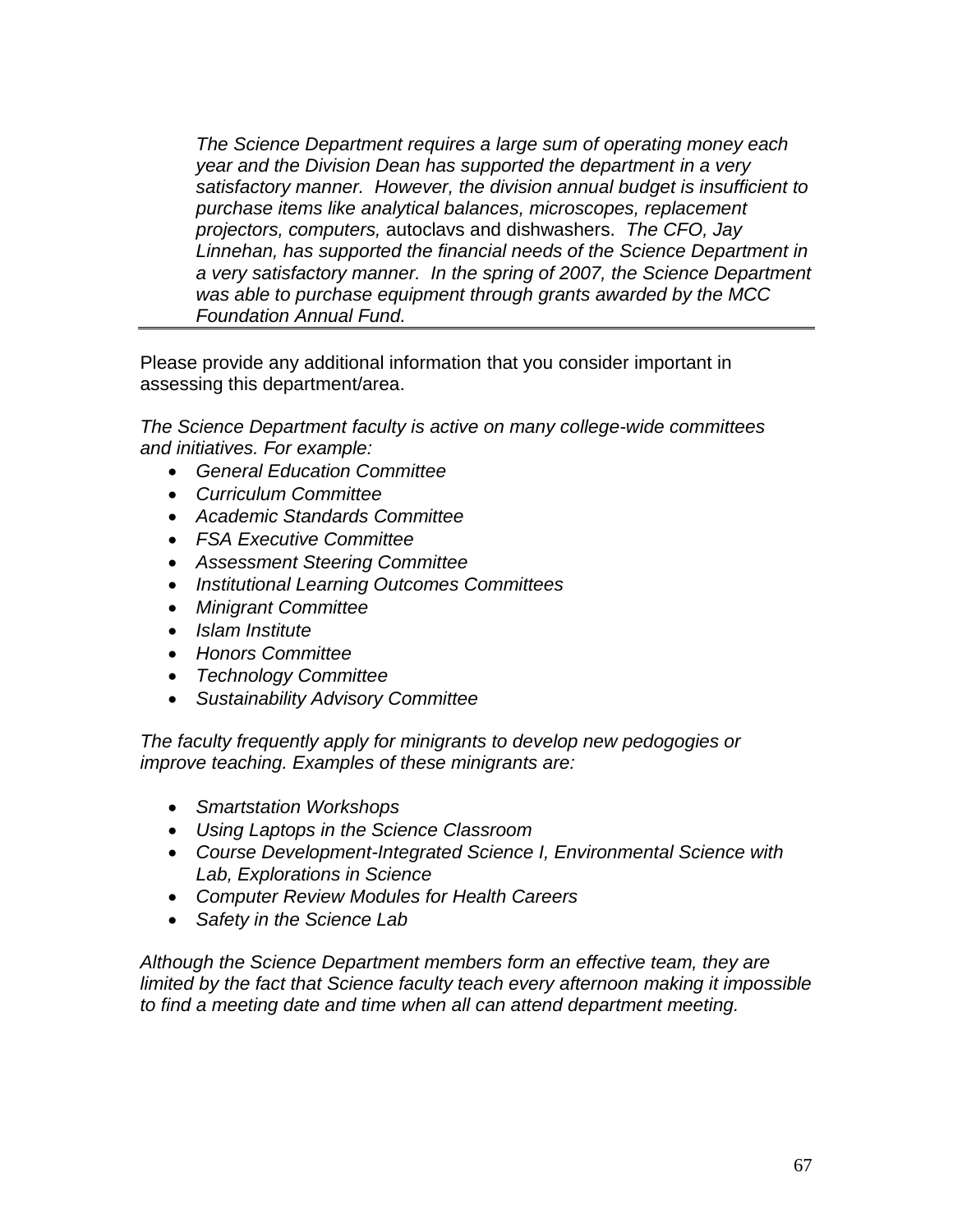# **Section VII: Department Evaluation Summary**

This section should be completed based upon review and consideration of both the data supplied in **Section II** and the questions posed in **Sections III, IV, V, VI and VII.**

A. Department Strengths (Bulleted List with reference to the question(s) numbers in the department/area review where this strength is noted.)

*The strengths of the Science Department are shown in several areas. All are well summarized in Section II. 2b. of the department's mission and goals.* 

- *1. The Science Department shows continued growth in the number of offerings. Section III. 3a.*
- *2. The Science Department serves several distinct populations. Section IV, 4a.* 
	- o *Career-oriented students*
	- o *Students fulfilling the general education science requirement for graduation*
	- o *Students intending to transfer to baccalaureate science programs*
	- o *Students enrolled in developmental courses*
	- o *Honors students*
- *3. Members of the department place high value on developing a widely defined sense of community. Members constantly strive to achieve this is many ways:* 
	- o *Within the department-Section V. 11. Constant communication and exchange of classroom activities with the adjunct faculty*
	- o *Within the division- Section IV. 6b. Collaboration between math and science instructors to promote math and science across the curriculum*
	- o *Within the college-*

*a. Section IV. 4c, d. and e. Discussions are held with the Dean of Articulation and Transfer regarding course transferability and with the Academic Planning advisors regarding recruitment into science courses.*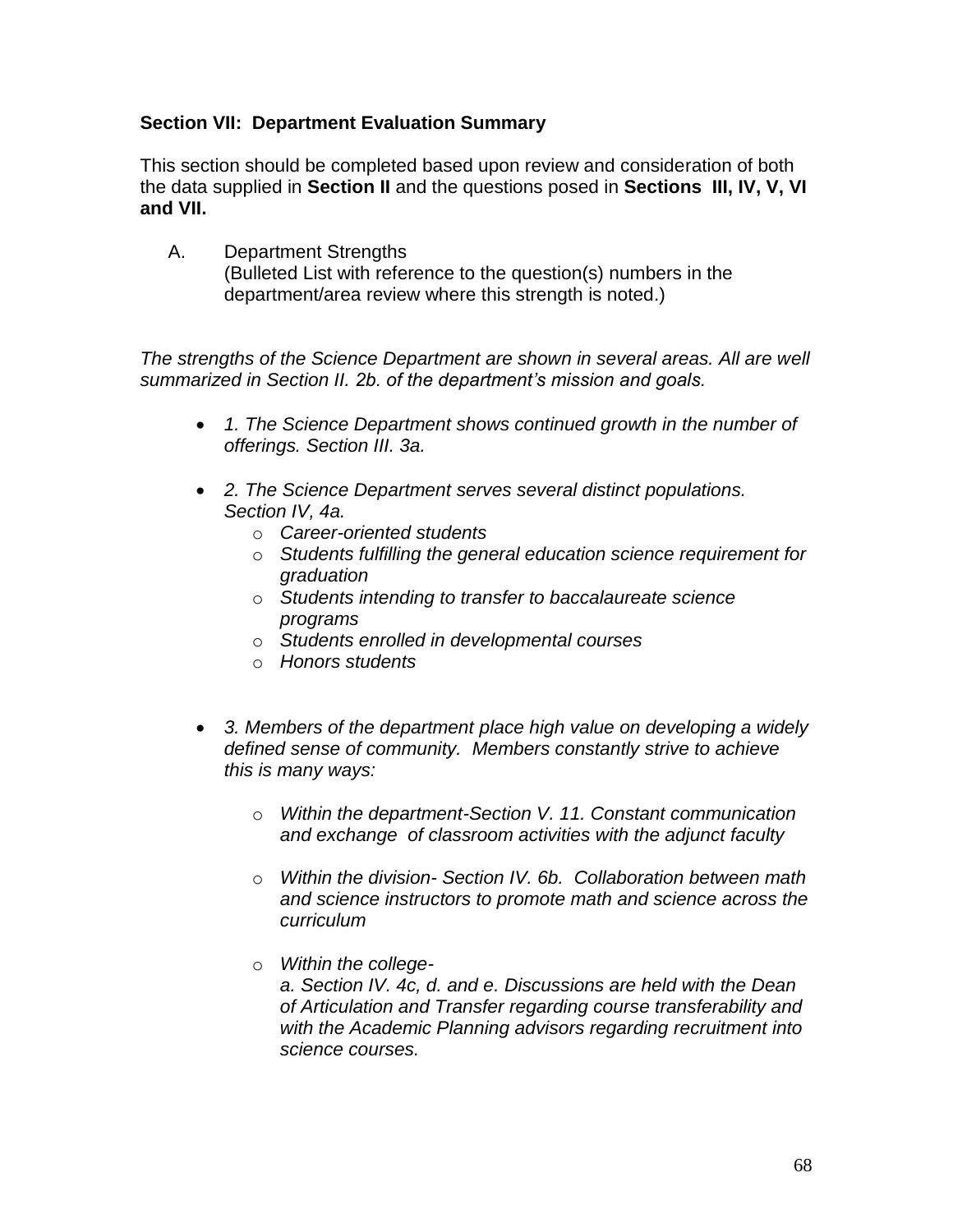*b. Section III. 3c. Surveys assessing student interests and health faculty satisfaction with student preparation in science courses*

*c. Section V. 9. Involvement in interdisciplinary courses*

d. Section IV. 17. Participation in interdisciplinary professional *development such as Carnegie and the Institute for Learner Centered Teaching*

- o *Within the larger community*
	- *a. Section IV. 4d. Participation in open houses*

*b. Section IV. 6a. Discussion with four-year institutions on course transferability and articulations. Chemistry Vertical Teaming with Lowell High School and UMASS-Lowell*

*c. Section IV.4b .Collaborations with area institutions to develop initiatives in renewable energy, nanotechnology and STEM careers.*

- *4. Members of the Science Department are open to examining and, where appropriate, adopting new pedagogies to enhance student learning.*
	- o *Section V. 9. The department offers and participates in interdisciplinary courses.*
	- o *Section V. 10. Five faculty have provided service-learning opportunities for their students*
	- o *Section V. 14 The department currently offers 15 online courses.*
	- o *Section VI. 16d(Bedford) Wireless laptop technology is available in Henderson Hall allowing the classroom to expand*
- *5. The faculty strives to constantly update mastery of discipline information as well as technical skills and changing pedagogy through on-going professional development. Section VI 17.*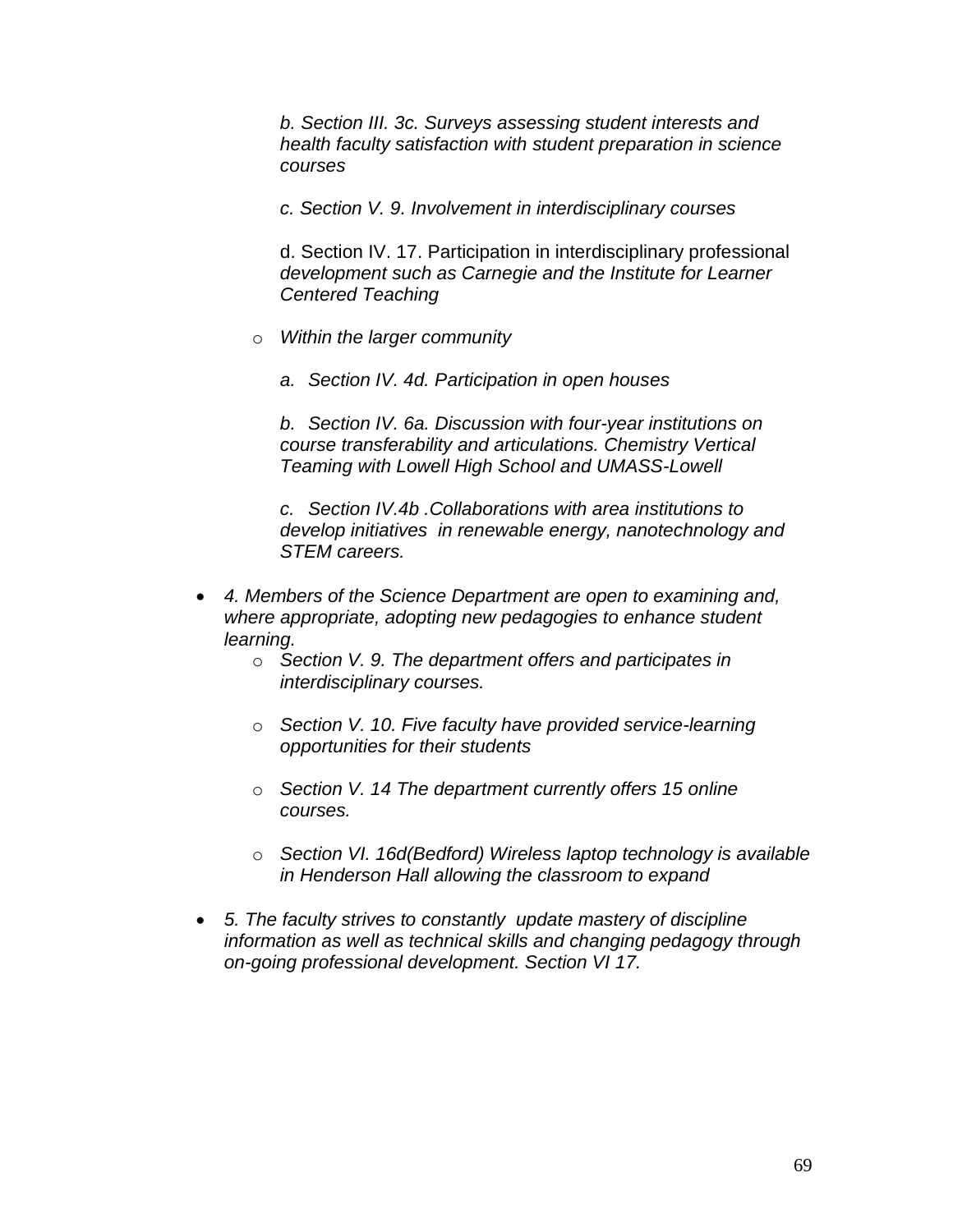B. Department Needs for Improvement, Proposed Plans for Improvements, Budgetary Implications, Timelines

| <b>Department Needs</b><br>(Reference the question in<br>the program review where<br>this need is explained.)                                                                                                                                                                                      | <b>Proposed Plans for</b><br>Improvement<br>(Bulleted list of<br>suggestions.)                                                            | <b>Financial Needs</b><br>to Make<br><b>Improvements</b> | <b>Proposed</b><br><b>Timelines for</b><br>Implementation                     |
|----------------------------------------------------------------------------------------------------------------------------------------------------------------------------------------------------------------------------------------------------------------------------------------------------|-------------------------------------------------------------------------------------------------------------------------------------------|----------------------------------------------------------|-------------------------------------------------------------------------------|
| Very few students<br>enroll in the science<br>concentrations.<br>Minorities are<br>particularly<br>underrepresented<br>Section IV 4.b                                                                                                                                                              | The department is<br>participating in the<br><b>STEM Initiatives</b>                                                                      | Stokes and<br>Northeastern<br><b>Step-Up Grants</b>      | Summer 2007                                                                   |
| The department<br>recommends that<br><b>LAS</b> students take<br>two lab sciences and<br>LS students take at<br>least one lab science<br>Section IV. 5a.                                                                                                                                           | Recommendation to<br><b>LAS Deans</b>                                                                                                     | <b>Additional lab</b><br>space and<br>equipment          | Discussion at<br>time of LAS<br>and LS<br>program<br>reviews                  |
| Strengthening<br>prerequisites has not<br>had an anticipated<br>impact on course<br>completion rates.<br>Section V. 11b.                                                                                                                                                                           | Developmental and<br>introductory level<br>course learning<br>communities,<br>Math Across the<br><b>Curriculum Project</b>                | Minigrants,<br><b>NSF funding</b>                        | <b>Fall 2008</b>                                                              |
| Students take A+P I<br>without the necessary<br>prerequisite<br>knowledge. Section<br>V. 11c.                                                                                                                                                                                                      | Develop online<br>review modules for<br>students weak in<br>biology and<br>chemistry                                                      | Minigrant for<br>developers                              | 2008-2009                                                                     |
| There is a need for<br>new faculty in<br>emerging technology<br>fields and almost half<br>of the science<br>courses are taught by<br>adjunct faculty.<br>Section VI. 14a.<br>There are two<br>anticipated<br>retirements by Fall<br>2009 and one faculty<br>member has become<br>an administrator. | <b>Additional full-time</b><br>instructors are<br>needed for the new<br>department<br>initiatives and to<br>move the<br>department along. | Funding for full-<br>time positions                      | Four additional<br>positions<br>should be<br>added over the<br>next two years |